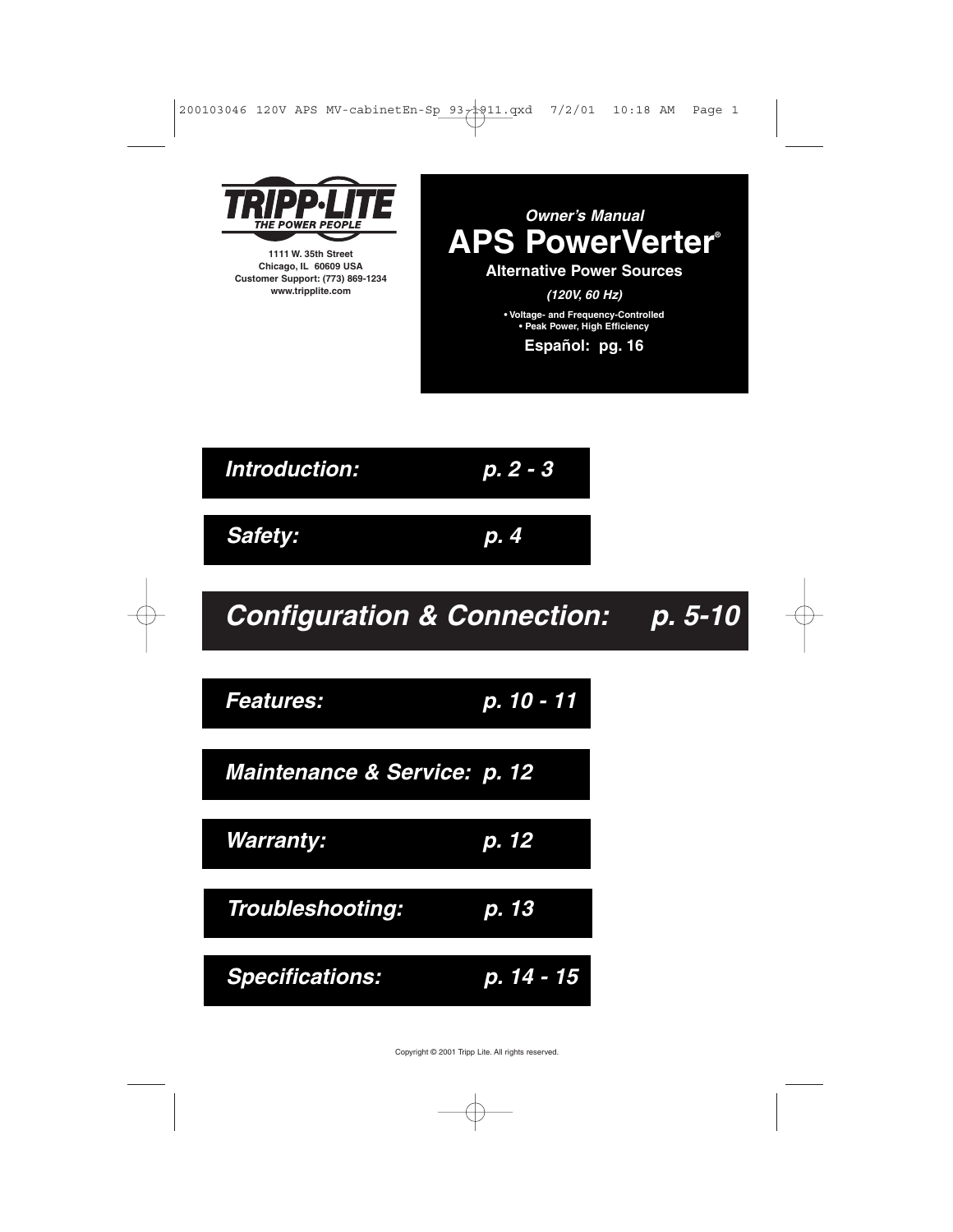# **Introduction**



Congratulations! You've purchased the most advanced, feature-rich integrated inverter/battery charger on the market. Your APS provides your equipment with utility-supplied AC power when it is available, and during blackouts, overvoltages and brownouts, your APS automatically switches over to an external battery source to power connected equipment with voltage and frequencycontrolled AC power. In addition to reliable APS performance, your model features:

# **• High Efficiency Output**

Your APS's advanced circuitry produces a more efficient DC-to-AC conversion, minimizing energy loss. This allows you to run connected equipment longer between battery charges. The APS will maintain this highly-efficient output even as the battery charge decreases.

### **• Automatic Overload Protection**

If you overload your APS, it will automatically protect itself and your valuable batteries from damage.

### **• Fast Load Switching**

Your APS provides an uninterruptible power supply. If AC power goes down, your APS will switch over to providing battery backup power in 6 milliseconds or less so that your equipment will operate with no interruption.

#### **• Multi-Function Indicator Lights**

Several sets of multifunction indicator lights keep you constantly informed of battery charge levels, fault conditions and APS operation.

#### **• Multi-Operation Switches**

An array of user-configurable switches gives you convenient options when operating your APS. You can select the voltage level at which your APS's inverter will turn on to maximize equipment protection and minimize battery drain; set your APS for maximum charging efficiency with your battery type; even set up your APS for remote control operation.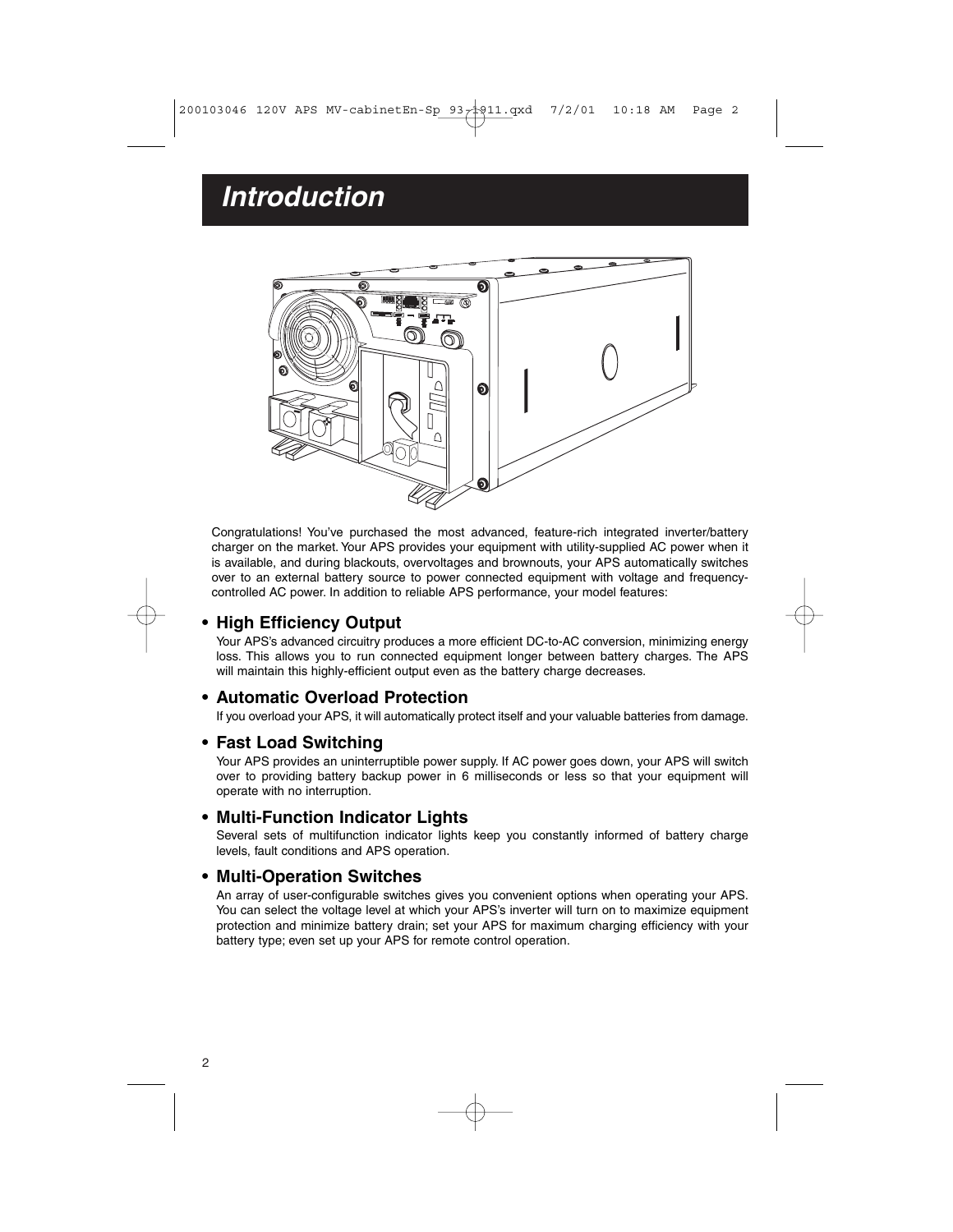

# **Advanced, 3-Stage Battery Charger**

Your APS recharges your battery faster than conventional chargers because its three-stage charger profile (Bulk, Absorption and Float) are optimized, regardless of the type of battery you use (Wet or Gel).\* In addition, the advanced charging system protects against over-charge and over-discharge to ensure a longer service life from your battery. *\* The Absorption and Float levels vary according to battery type, which can be set to either "Wet" or "Gel"cell.*

**CHARGING PROFILE**

# **• Voltage Regulation (Select models only)**

"VR" APS models regulate incoming AC power by automatically "boosting" or "cutting" the voltage to keep your equipment running through brownouts and overvoltages without draining battery power.

### **• Load Sharing (Select models only)**

Select APS models can be set to limit their own charging functions so they can charge their batteries at the quickest rate possible without overloading their power input circuits.

# **• Frequency-Controlled Inverter Output**

All APS models feature Frequency-Controlled Inverter Output which allows devices dependent on AC line frequency (such as computers, VCRs, CD players, tape recorders, clocks and turntables) to operate properly.

# **• Circuit Board Protection**

A silicone conformal coating safeguards the circuit boards against moisture.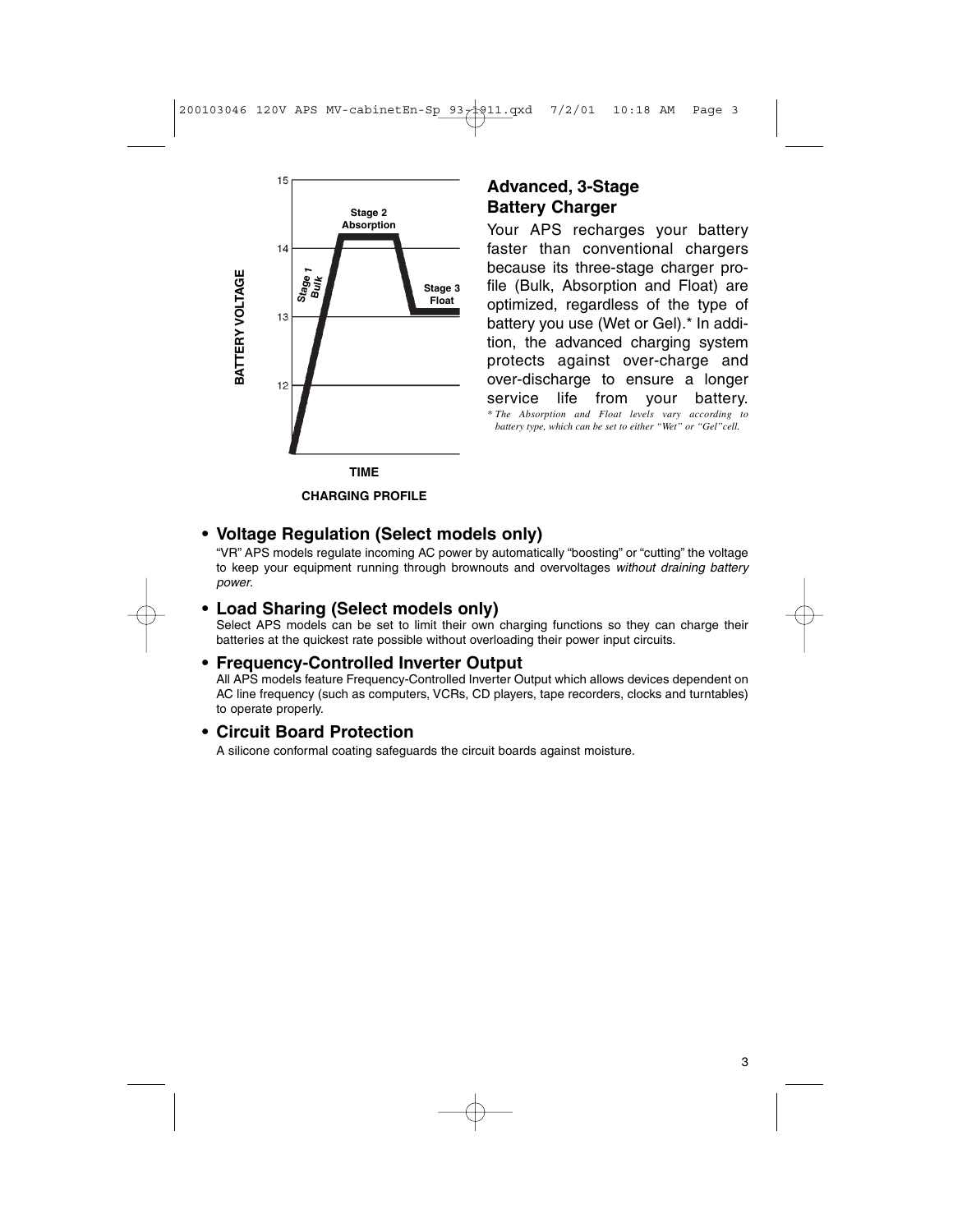



This manual contains important instructions and warnings that should be followed during the installation, operation and storage of all Tripp Lite APS Systems.

# **APS Location Warnings**

- Install your APS indoors, away from excess moisture or heat, dust or direct sunlight.
- Your APS is NOT waterproof. Contact with water can cause the unit to short circuit and could cause personal injury due to electric shock. Never immerse your APS. Mount it in the driest location available.
- Leave adequate space around all sides of the APS for proper ventilation. The heavier the load of connected equipment, the more heat will be generated by the APS.
- Do not install the APS near magnetic storage media, as this may result in data corruption.

# **Battery Connection Warnings**

- Your APS will not operate with or without utility power until batteries are connected.
- Multiple battery systems must be made up of batteries of the same voltage, age, amp hour capacity and type.
- Keep battery location well ventilated. Explosive hydrogen gas can accumulate near batteries if they are not kept well ventilated.
- Sparks may result during final battery connection. Always observe proper polarity as batteries are connected.
- Do not allow objects to contact the two DC input terminals. Do not short or bridge these terminals together. Serious injury to property or person could result.

# **Equipment Connection Warnings**

- Do not use Tripp Lite APS Systems in life support applications where a malfunction or failure of a Tripp Lite APS System could cause failure or significantly alter the performance of a life support device.
- Do not connect a surge suppressor, line conditioner or UPS to the output of the APS.
- Corded models: Do not modify the APS's plug in a way that eliminates its ground connection. Do not use power adapters that will eliminate the plug's ground connection. Connect your APS only to a properly grounded AC power outlet. Do not plug your APS into itself; this will damage the APS and void your warranty.

## **Operation Warnings**

- Your APS does not require routine maintenance. Do not open your APS for any reason. There are no user-serviceable parts inside.
- Potentially lethal voltages exist within this unit as long as the battery supply and/or AC input are connected. During any service work, the battery supply and AC input connection (if any) should therefore be disconnected.
- Do not connect or disconnect batteries while the APS is operating from the battery supply. Dangerous arcing may result.

4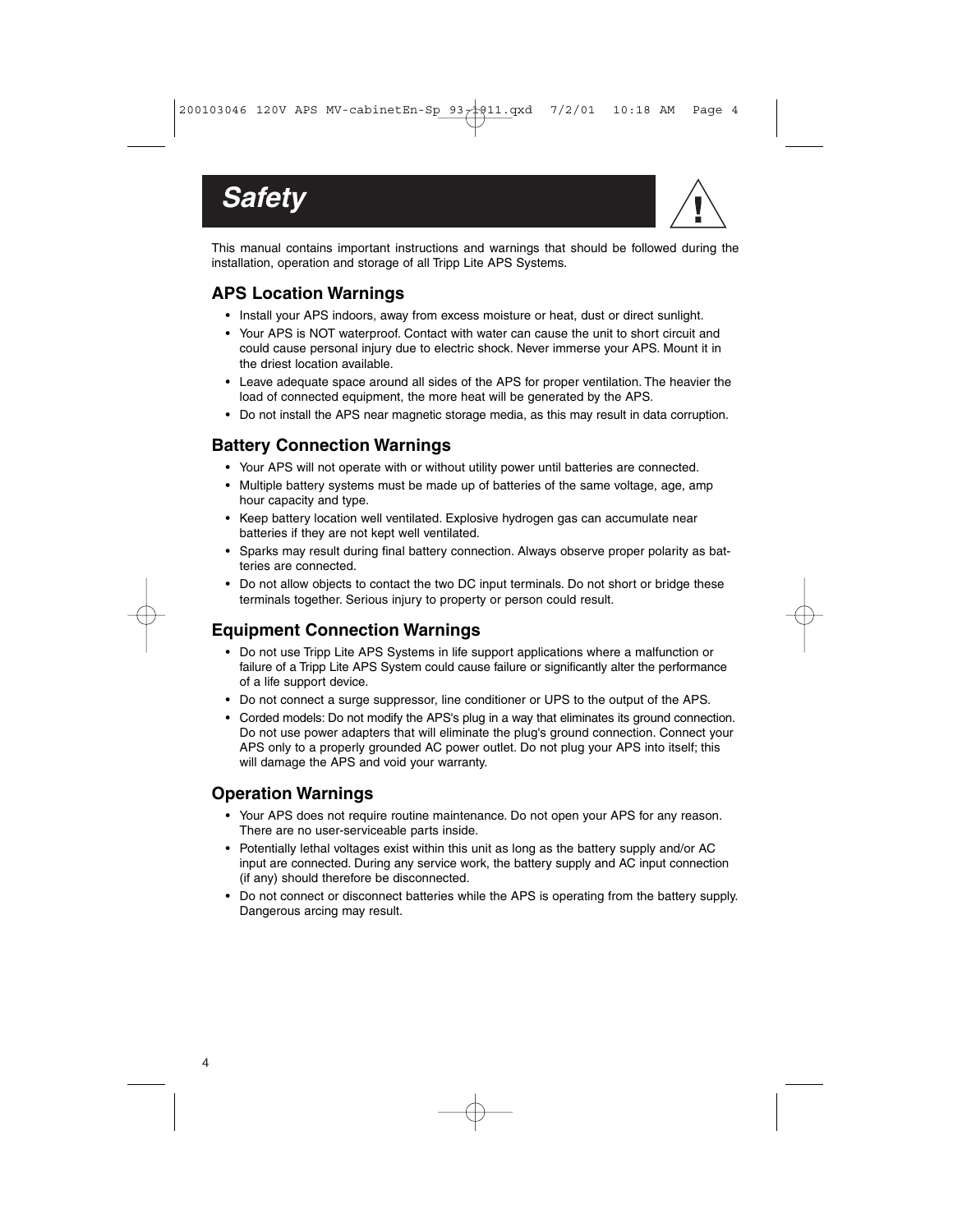# **Configuration**

# **CONFIGURATION DIP SWITCH SETTINGS**

# **DIP SWITCH GROUP A (All models)**

#### BATTERY TYPE / VOLTAGE POINT

Using a small tool, set the 4 "Battery Type / Voltage Point" Configuration DIP Switches, Group A (located on the front panel of your APS; see Diagram 1, p. 32) to select battery type and set the voltage range outside of which your APS will switch to battery power.

# **• Select Battery Type**

(DIP Switch #1, Group A)

*CAUTION: The Battery Type DIP Switch setting must match the type of batteries you connect or your batteries may be degraded or damaged over an extended period of time. See "Battery Selection," page 7 for more information.*

| <b>Battery Type</b> | Switch Position |  |  |                                                                                                                                     |
|---------------------|-----------------|--|--|-------------------------------------------------------------------------------------------------------------------------------------|
|                     |                 |  |  |                                                                                                                                     |
|                     |                 |  |  | $\begin{array}{c c c} 4 & 3 & 2 & 1 & \text{Ge} \\ & & & & \text{CeII} \\ & & & & \text{Weil} \\ & & & & & \text{CeII} \end{array}$ |
|                     |                 |  |  |                                                                                                                                     |

# **• Select High AC Voltage Switch To Battery Point**

(DIP Switch #2, Group A)

| Voltage | <b>Switch Position</b> |
|---------|------------------------|
|         |                        |
|         |                        |



**• Select Low AC Voltage Switch To Battery Point** (DIP Switches #4, Group A & #3, Group A)







**95V** #4 Up & #3 Down





& #3 Down

Most loads will perform adequately when your APS's High AC Voltage Point DIP Switch #2 is set to 135V and its Low AC Voltage Point DIP Switches #3 and #4 are set to 95V. However, if your APS frequently switches to battery power due to momentary high/low line voltage swings that would have little effect on equipment operation, you may wish to adjust these settings. By raising the High AC Voltage Switch to Battery point and/or lowering the Low AC Voltage Switch to Battery Point, you may reduce the number of times your APS switches to battery due to voltage swings.

*\* Factory default settings.*

# **DIP SWITCH GROUP B (Available on Select Models)**

### LOAD SHARING/EQUALIZE BATTERY CHARGE

Using a small tool, set the "Load Sharing" Configuration DIP Switches, #1 and #2 of Group B (located on the front panel of your APS; see Diagram 1, p. 32). DIP Switch #3, Group B should be kept in the "UP" position when you are not equalizing your batteries' charges. DIP Switch #4, Group B has different functions, or no function, depending on your APS model.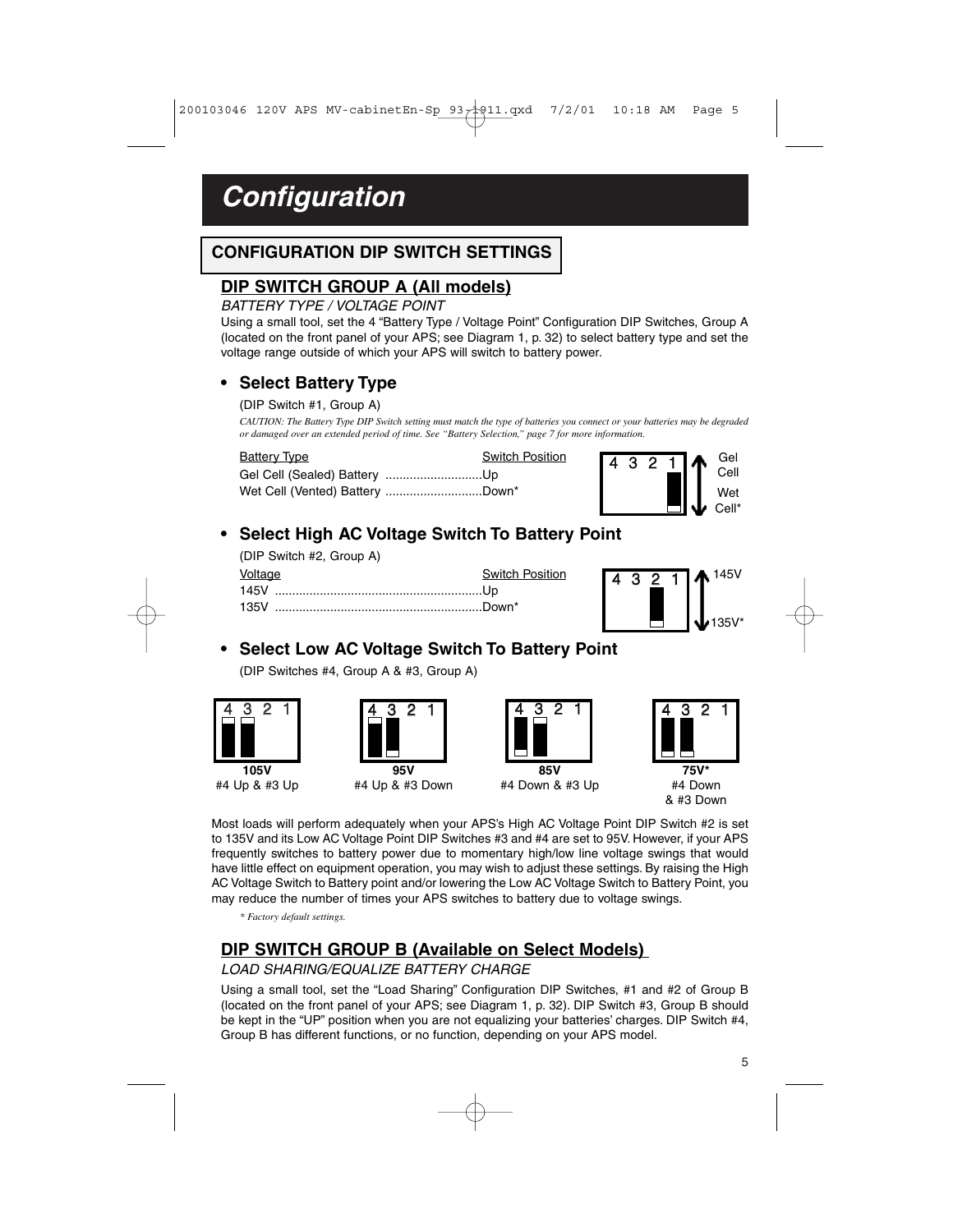# **• Load Sharing**

(DIP Switches #1, Group B & #2, Group B)

Your APS features a high-output battery charger that can draw a significant amount of power from your line power source when charging at its maximum rate. If an APS is supplying its full AC power rating to its connected load at the same time as it is charging, it could trip its line source circuit breaker. Tripping this breaker will cut off AC power to your load and stop battery charging.

To reduce the chance of tripping this breaker, select APS models may be set to automatically limit their charger output to keep the sum of their AC load and charger power within their circuit breakers' rating.

This charger limiting function has four settings, allowing you to choose less charger limiting for APS configurations with higher rated breakers. The figures below show how to set your DIP Switches to select how heavy a load can be placed on your APS before charger limiting begins.

> **Least Limiting** #1 Up & #2 Down

> > **No Limiting** #1 & #2 Down

# **Battery Charger Limiting Points**



*Charger limiting takes effect the* **4 3 2 1** *moment any load is applied; charger* **4 3 2 1** *output falls gradually from full output at no load to no output at full load.*

*Charger limiting begins at when the APS's load reaches 66% of the APS's load rating. Charger output falls gradually from full output at 66% of the APS's load rating to about 40% of full output at full load.*

*No charger limiting occurs at any*

*load size.* 

*\* Factory default settings.* #1 & #2 Up\*



*Charger limiting begins when the* **4 3 <u>2 1</u>** *APS's load reaches 33% of the APS's* 4 3 <u>2 1</u> *load rating. Charger output falls gradually from full output at 33% of the APS's load rating to about 40% of full output at full load.*

#1 Down & #2 Up

# **• Equalize Battery Charge**

#### (DIP Switch #3, Group B)

This DIP Switch is momentarily engaged to begin the process of equalizing the internal resistance of your battery's cells. This can extend the useful life of certain types of batteries; consult with your battery's manufacturer to determine if your batteries could benefit from this process. The charge equalization process is automatic and once started can only be stopped by removing the input power.

SETTING PROCEDURE:

1) Move to "Equalize" (DOWN) position for three seconds.

2) Move to "Reset" (UP) position and leave it there.

*CAUTION: Battery charge equalization should only be performed in strict accordance with the battery manufacturer's instructions and specifications.*

**Position** 

*CAUTION: Do not leave DIP switch #3 in the down position after beginning process.* 

| <b>Battery Charge</b> | Switch |
|-----------------------|--------|
|                       |        |
|                       |        |



*\* Factory default setting.*

6

# **• Disable Battery Charger (APS 2448 only)**

#### (DIP Switch #4, Group B)

If you are connecting the APS 2448 to batteries with a separate charger, you may disable the APS 2448's built-in charger with this switch to prevent overcharging.

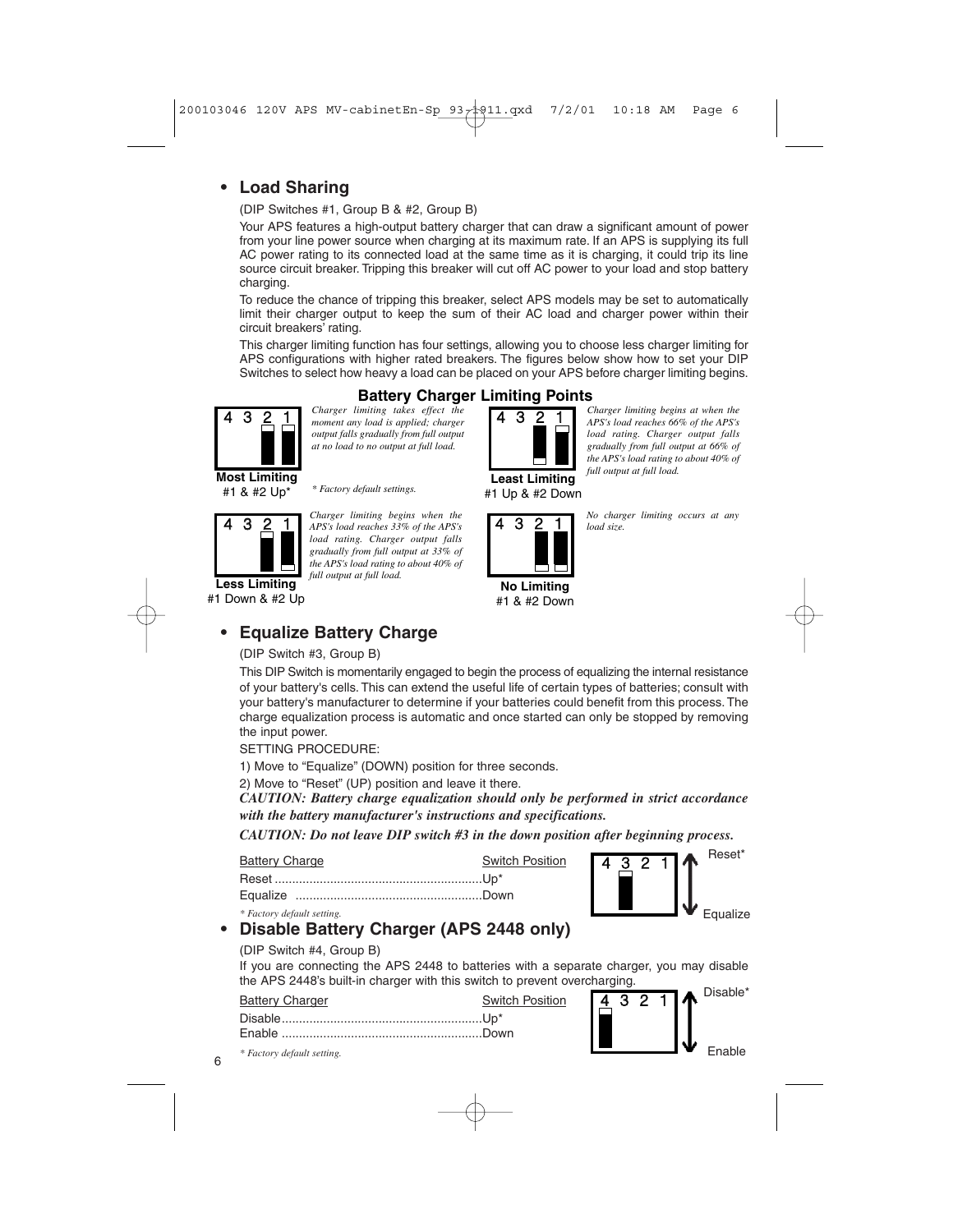# **• Limit Battery Charger (APS 1012 and APS 2012 only)**

### (DIP Switch #4, Group B)

To prevent overheating smaller batteries, the charger on these UPS systems is initially set to deliver only a fraction of its maximum power rating to connected batteries. If you are using either of these APS systems with a larger battery or battery system (over 100 amp-hours at 12 volts for the APS 1012, over 200 amp-hours at 12 volts for the APS 2012), you may switch your charger to full power without overheating your batteries.

| <b>Battery Charger</b>           | <b>Switch Position</b> |  |  | <b>4</b> 3 2 1 $\spadesuit$ <sup>1/3 Power*</sup> |
|----------------------------------|------------------------|--|--|---------------------------------------------------|
| Partial (1/3) Charging Power Up* |                        |  |  | Full                                              |
|                                  |                        |  |  | Power                                             |
| * Factory default setting.       |                        |  |  |                                                   |

# **Battery Selection**

# **Selecting Battery Type**

Select a battery or system of batteries that will provide your APS with proper DC voltage and an adequate amp hour capacity.\* Select 'Deep-Cycle' batteries to enjoy optimum performance from your APS. Batteries of either Wet-Cell (vented) or Gel-Cell/Absorbed Glass Mat (sealed) construction are ideal. 6 Volt "golf-cart, Marine Deep-Cycle or 8D Deep-Cycle batteries are also acceptable.\*\*

*\* Even though APS models are high-efficiency converters of electricity, their rated output capacities are limited by the amp-hour size of the external batteries. \*\* You must set Configuration DIP Switch #1, Group A (Battery Type) to match the type of batteries you connect or your batteries may be degraded or damaged over an extended period of time. See "APS Configuration," page 5 for more information.)*

### **Selecting Battery Amp Hour Capacity**

#### **Step 1:**

Add the Wattage Ratings of your connected equipment to determine the Total Wattage Required.\*

### **Step 2:**

Divide the Total Wattage Required (from Step 1) by the battery voltage to determine the DC Amperes Required.

#### **Step 3:**

Multiply the DC Amperes Required (from Step 2) by the number of hours you estimate will pass without AC power before your battery can recharge to determine a Battery Amp-Hours Required Rough Estimate.\*\*

#### **Step 4:**

Compensate for inefficiency by multiplying your Battery Amp-Hour Required Rough Estimate (from Step 3) by 1.2 to determine how many amp-hours of battery backup (from one or several batteries) you should connect to your APS. Note that the Amp-Hour ratings of batteries are usually given for a 20 hour discharge rate. Actual Amp-Hour capacities are less when batteries are discharged at faster rates: batteries discharged in 55 minutes provide only about 50% of their listed Amp-Hour ratings, while batteries discharged in 9 minutes provide as little as 30% of their Amp-Hour ratings.

*\* The wattage rating is usually stated in the equipment's manuals or on their nameplates. If your equipment is rated in amperes, convert to watts by multiplying the ampere rating by your nominal AC line voltage (120). \*\* Your charging amps multiplied by the charging hours must exceed the discharge amp-hours taken from the batteries between charges or you will eventually run down your battery bank.*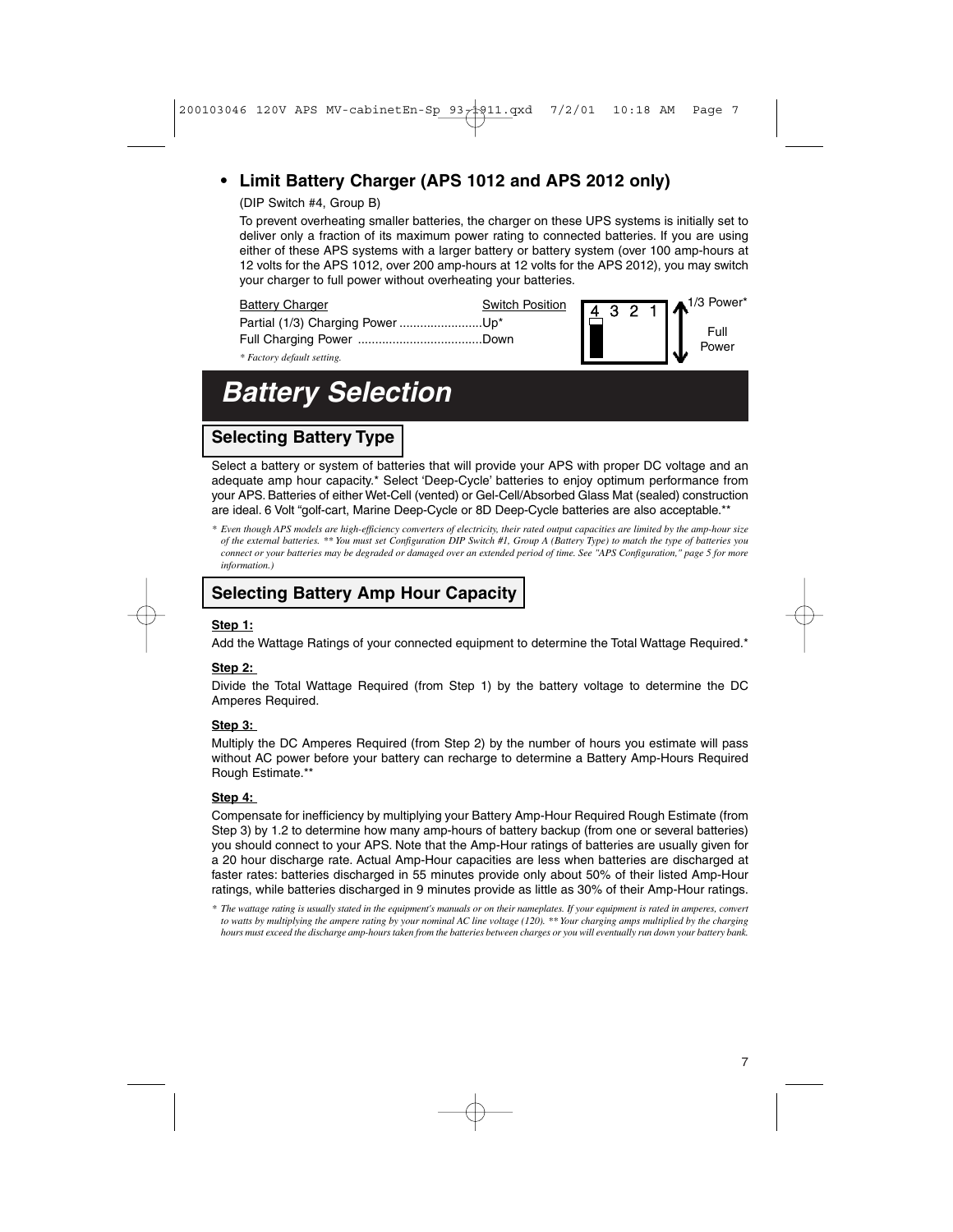# **Mounting (Optional\*)**

#### **(See Diagram 2, p. 32).**

User must supply all fasteners and brackets and verify their suitability for use with the intended mounting surface. Turn your APS PowerVerter and connected equipment OFF before mounting.

- Install two 8 mm (1/4 in.) fasteners (A) into a rigid horizontal surface using the measurements in the diagram. Leave the heads of fasteners raised slightly above the surface in order to engage the slots in the APS's feet.
- Slide PowerVerter forward to fully engage the fasteners in the APS's feet. Install two 8 mm (1/4 in.) fasteners (B) into the surface, through the slots in the APS's two unsecured feet. Tighten the screws to secure the APS in position.
- *\* Horizontal mounting should be used for all vehicular applications. Due to their size and weight, all APS PowerVerter systems in vehicles should be mounted on a rigid horizontal (not vertical) surface, mounting plate or bracket before battery connection.*

# **Battery Connection (Standard)**

### **1. Connect your APS's positive DC Terminal directly to a fuse.**

UL recommends that you install a recognized UL component fuse block and fuse within 18 inches of the battery.The fuse's rating must equal or exceed the Minimum DC Fuse Rating listed in your APS model's specifications on pages 14 or 15.

### **2. Choose a battery configuration appropriate to your batteries.**

- **Single Battery Connection:** Refer to Diagram 4, page 33. When using a single battery, its voltage must be equal to the voltage of your APS's Inverter Nominal Input Voltage (see specs).
- **Parallel Battery Connection:** Refer to Diagram 5, page 33. When using multiple batteries in parallel, each battery's voltage must be equal to the voltage of your APS's Inverter Nominal Input Voltage (see specs).
- **Series Battery Connection:** Refer to Diagram 6, page 33. When using multiple batteries in series, all batteries must be equal in voltage and amp hour capacity, and the sum of their voltages must be equal to the voltage of your APS's Inverter Nominal Input Voltage (see specs).

# **3. Use 2/0 gauge wire ONLY to make external battery connections. Tighten battery terminals to a torque of 4 N-m.**

# **WARNING! Failure to follow these instructions can lead to product failure due to excessive heating!**

Battery connection cable lengths should be short as possible, and must not exceed the Maximum Cable Length listed under Specifications, page 14. Shorter and heavier gauge cabling limits DC voltage drop and allows for maximum transfer of current.\* You **must** tighten your battery terminals to approximately 4 Newton-meters of torque to create an efficient connection and prevent excessive heating. Insufficiently tightening terminals could void your PowerVerter's warranty.

*\*APS models are capable of delivering a much higher wattage output for brief periods of time. Wiring should be configured to handle this brief high-current draw. Though your APS is a high-efficiency converter of electricity, its rated output capacity is limited by the length and gauge of the wires running from the battery to the APS*.

# **Battery Connection (DC Vehicular)**

APS systems may be permanently mounted in a car, truck or boat and connected to draw power from the vehicle's battery. **Note: An APS can ONLY be connected to vehicle batteries with voltage that matches the APS's Nominal DC Input—12V vehicle batteries to 12V Nominal DC Input APS systems, etc. (See Specifications).** There are two main ways to make this sort of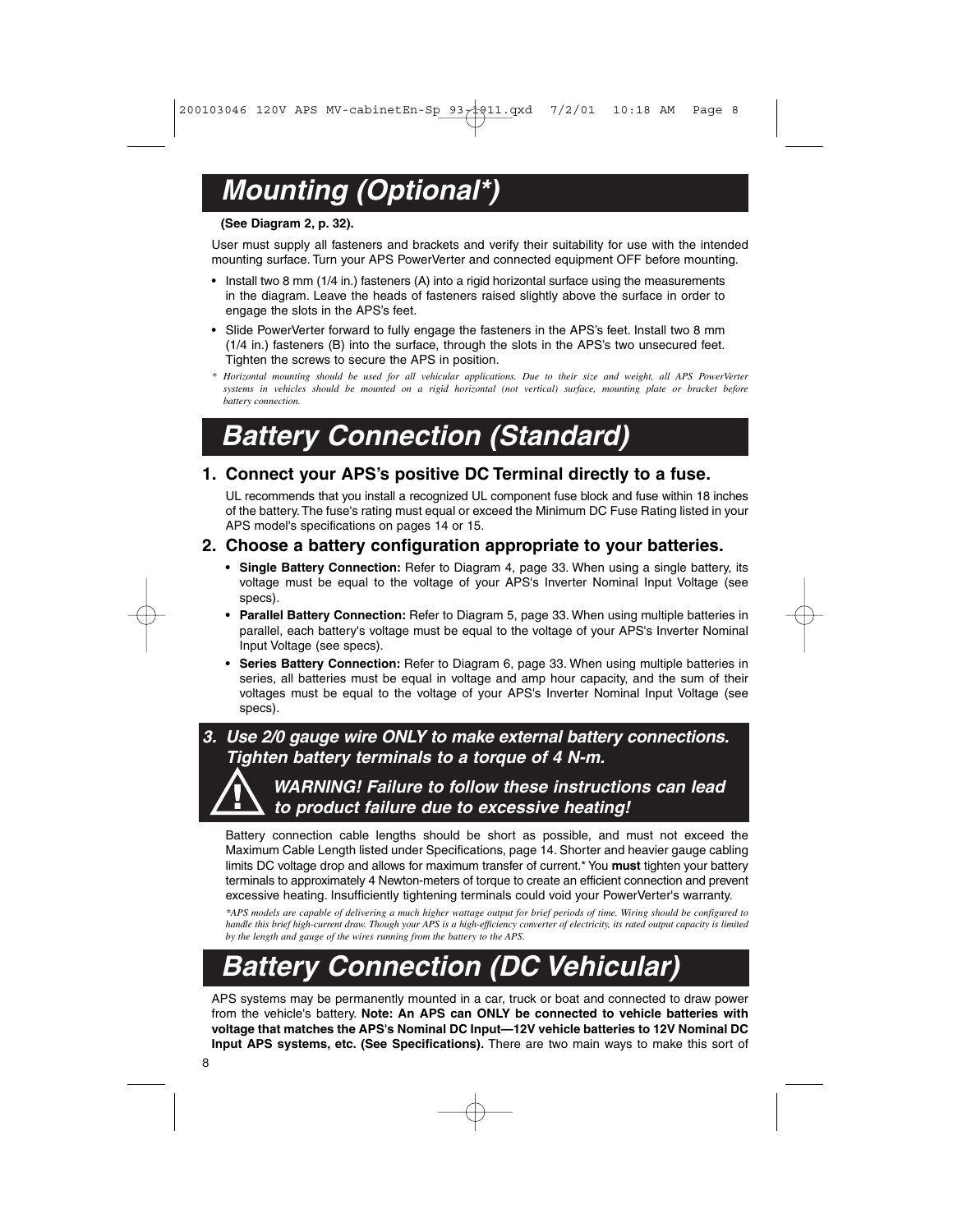vehicular battery connection. Choose the Basic Connection if you are running light hand tools or other small appliances for a brief period of time **(see Diagram 7, p. 34)**. Choose the Advanced Connection if you are using your APS to power heavy loads for extended periods of time **(see Diagram 8, p. 34)**. The Advanced Connection incorporates a battery isolator and separate battery system to provide battery power to your APS while preventing it from draining your vehicle's battery. Note: Depending on your application, you may require more than one Deep Cycle Battery. *Caution: Never operate your APS from an alternator without a battery connected as shown in Diagrams 7 or 8, p. 34.*

# **AC Connection**

# **Before AC connection, match the power requirements of your equipment with the power output of your APS to avoid overload.**

When figuring the power requirements of your equipment, do not confuse "continuous" power ratings with "peak" power ratings. Electric motors require more power to turn on ("peak power") than they require to run continuously. "Peak" power ratings are usually 2 to 5 times "Continuous" ratings. Most electric motors require "peak power" only when they are first turned on. The electric motors in equipment such as refrigerators and sump pumps, however, constantly turn on and off according to demand. These motors require "peak power" at multiple, unpredictable times during their operation.

# **Hardwired Electrical Connections**

(All hardwire models)

#### **(See Diagram 3, p. 32).**

Consult a qualified electrician and follow all applicable electrical codes and requirements.

#### HARDWIRE PROCEDURE

- 1) Remove screws and cover plate from your APS's Hardwire AC electrical box. Remove the knockout covers closest to the desired electrical source and to your equipment.
- 2) Thread your wires through strain reliefs and through the knockouts.
- 3) Connect both input and output ground wires to the ground (green) terminal.
- 4) Connect the incoming hot wire to the input hot (brown) terminal.
- 5) Connect the incoming neutral wire to the input neutral (blue) terminal.
- 6) Connect the outgoing hot wire to the output hot (black) terminal.
- 7) Connect the outgoing neutral wire to the output neutral (white) terminal.
- 8) Tighten and affix strain reliefs. Replace cover plate and tighten screws.

# **AC Input Electrical Connection** (All corded models)

Plug the line cord into an outlet providing 120V AC, 60 Hz. power. Make sure that the circuit you connect your APS to has adequate overload protection, such as a circuit breaker or a fuse.

# **AC Output Electrical Connection**

(All corded models)

Simply plug your equipment into the unit's AC receptacles

# **Set Operating Mode Switch**

**•** Switch to "AUTO/REMOTE" when you are using connected equipment. ADVANTAGE: Uninterruptible power supply. Provides battery backup power during blackouts or brownouts.

**Note: When the switch is in the "AUTO/REMOTE" position, you can operate a user-supplied switch to transfer between battery-backup and charge-only modes. (See Remote Connector manual for more information.)**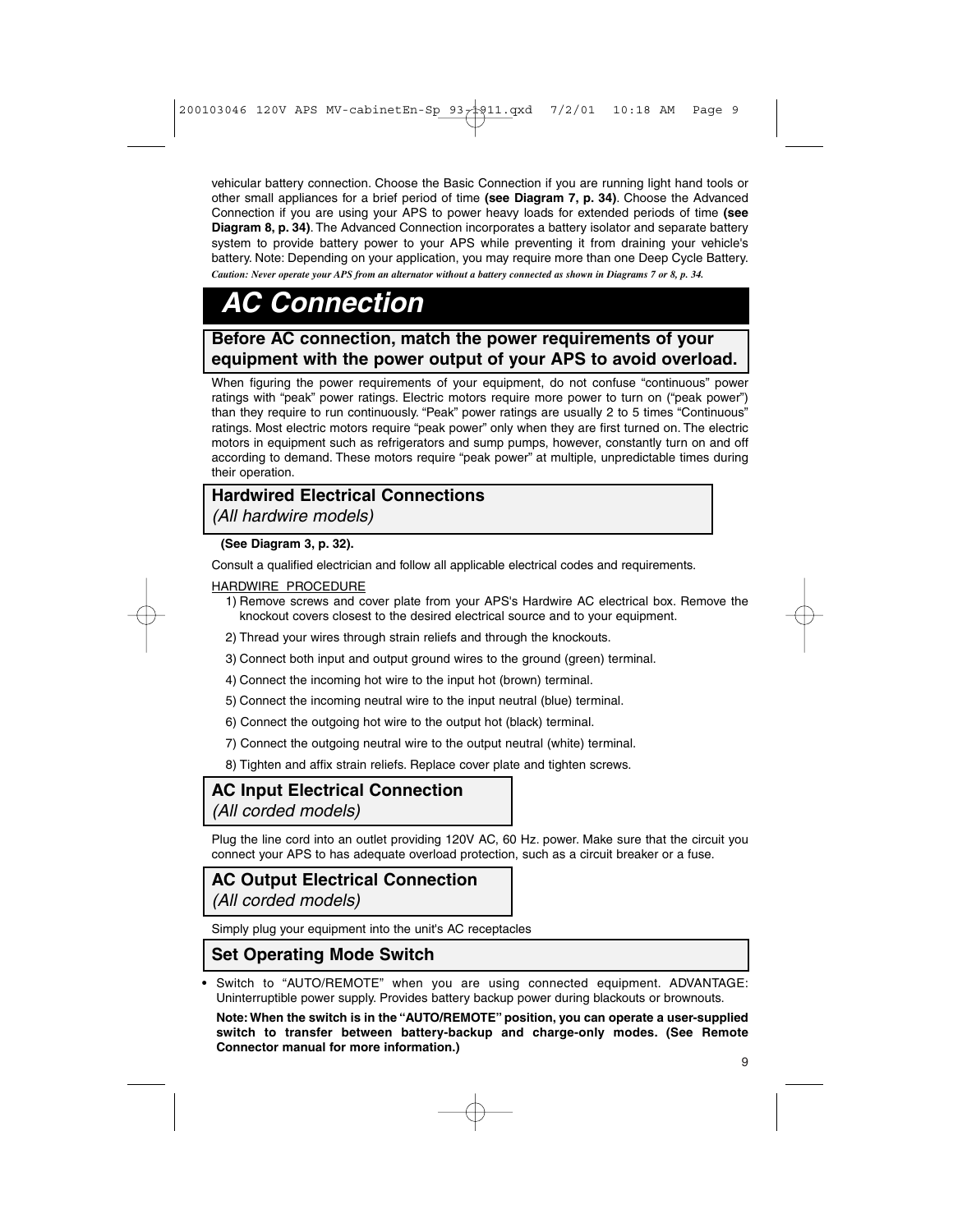## **Set Operating Mode Switch continued**

- **•** Switch to "CHARGE ONLY" when you are not using connected equipment. (WARNING! APS will not provide battery backup!) ADVANTAGES: A) Continues to charge battery when power is present, and B) Turns OFF the APS's inverter, preventing battery drain during blackouts or brownouts.
- **•** Switch to "OFF" to completely turn off the APS and connected equipment or to reset the APS after it has shut down due to overload or overheating.

# **Switches, Indicator Lights & Other Features**

**(See Diagram 9, p. 35 to locate the following switches, indicator lights and other features.)**

**Switches**

#### **1. Operating Mode Switch (All models)**

This switch selects the APS operating mode (either "AUTO/REMOTE", "OFF" or "CHARGE ONLY"). See "Set Operating Mode Switch", pg. 10 to select the optimum setting for this switch.

#### **2. "CONFIGURATION SWITCHES"—DIP Switch Group A (All models)**

These four switches must be set for the type of battery your APS will be connected to and the voltage points at which your APS will switch to battery power. See "Configuration", pg. 5 to select the optimum settings for these switches.

#### **3. "CONFIGURATION SWITCHES"—DIP Switch Group B (Select models only)**

These DIP Switches allow you to equalize the internal resistance of your battery's cells and set the percentage of your model's maximum load at which the APS will limit battery charging. See "Configuration", pg. 7 to select the optimum settings for these switches.

# **Indicator Lights**

#### **4. "LINE" (All models)**

This green light will turn continuously ON whenever connected equipment is receiving utility-supplied AC power and your APS is set to "AUTO/REMOTE", meaning that it will provide battery backup if utility power fails. It will flash intermittently when connected equipment is receiving utility power and your APS's Operating Mode Switch is set to "CHARGE ONLY" to warn you that the APS's inverter is OFF and that the APS WILL NOT provide battery backup during blackouts, brownouts or overvoltages.

#### **5. "INV" (Inverting—all models)**

This yellow light will turn continuously ON whenever connected equipment is receiving batterysupplied AC power (during a blackout, brownout or overvoltage while connected to utility power or when connected to batteries during vehicular operation).

### **6. "LOAD" (All models)**

This red light will turn continuously ON when the APS's load is between 80% and 110% of capacity. The light will flash intermittently when the APS's inverter shuts down due to a severe overload or overheating. If this happens, turn Operating Mode Switch OFF. Remove the overload and let the unit cool. You may then turn the APS ON after it cools.

#### **7. "CUT/BOOST" (VR models only)**

These lights will turn ON whenever your APS is automatically correcting high (CUT) or low (BOOST) AC line voltage. This is a normal, automatic operation of your APS that does not drain battery power, and no action is required on your part.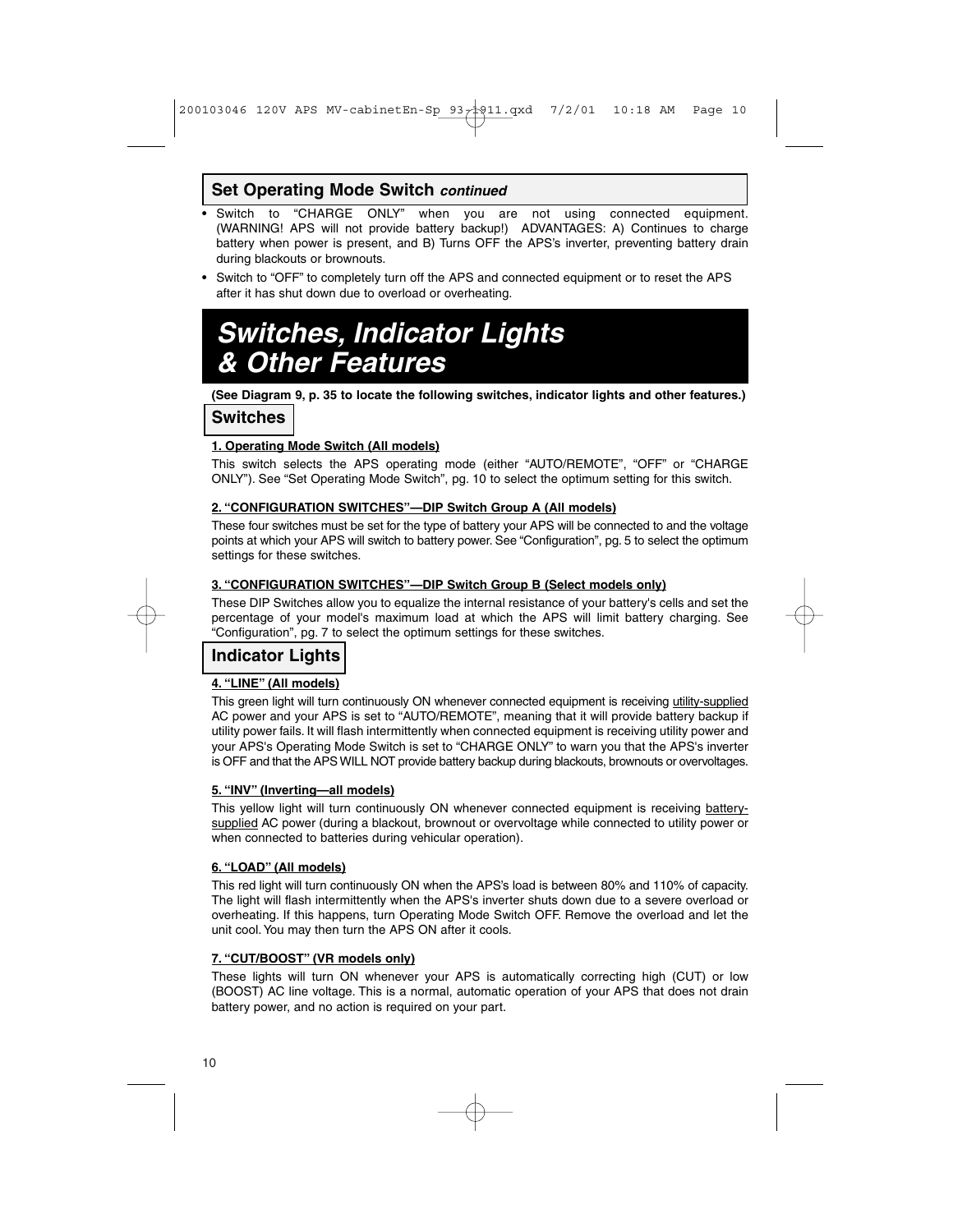### **8. "BATTERY HI/MED/LO" (All models)**

These three lights will turn ON in several sequences to show the approximate charge level and voltage of your connected battery bank and alert you to several fault conditions:

#### BATTERY CHARGE INDICATION (Approximate)

| <b>Indicator</b>                 | Capacity               |
|----------------------------------|------------------------|
| Green                            | 91% - Full             |
| Green & yellow                   | $81\% - 90\%$          |
| Yellow                           | $61\% - 80\%$          |
| Yellow & red                     | $41\% - 60\%$          |
| Red                              | $21\% - 40\%$          |
| All three lights off             | $1\% - 20\%$           |
| Flashing red                     | 0% (Inverter shutdown) |
| All three lights flash slowly*   | Excessive discharge    |
| All three lights flash quickly** | Overcharge             |

*\* Approximately 1/2 second on, 1/2 second off. See Troubleshooting section.*

*\*\* Approximately 1/4 second on, 1/4 second off. May also indicate a battery charger fault exists. See Troubleshooting section.*

# **Other Features**

#### **9. DC Input Terminals (All models)**

The terminals' lug screws secure the wires leading from your external battery or battery system. Your battery or battery system must provide your APS with proper DC voltage and your equipment with an adequate amp hour capacity. See Battery Selection section, pg. 7 for more information.

### **10. AC Receptacles: NEMA 5-15R (Corded models only)**

These receptacles allow you to connect equipment that would normally be plugged into a utility outlet. They feature ground fault indicator switches that trip when the receptacles are in danger of short circuiting. If the switches trip, press to reset them when the short circuit situation is remedied.

#### **11. AC Input Line Cord: NEMA 5-15P fixed (Corded models only)**

This cord should be plugged into a 120V, 60 Hz, dedicated 15 Amp AC utility outlet. DO NOT plug the cord into the APS's AC receptacles.

#### **12. Hardwire AC Input/Output Terminal Strip (Hardwire models only)**

Use the lug screws on these terminals to secure hardwire connections for AC input and output. See pages 9 & 32 for wiring instructions.

#### **13. Resettable Circuit Breakers (All models)**

These circuit breakers protect your APS against damage due to input or output overload. If a breaker trips, remove some of the load on the APS to prevent overload, then wait 1 minute to allow components to cool before resetting the circuit breaker.

#### **14. Remote Module Connector (All models)**

The front panel of all models has an RJ 45 receptacle for use with the optional remote module. (Module is included with all VR models.) See the installation instructions packed with the remote module.

### **15. Load Sense Potentiometer (All models)**

In order to save battery power, the APS's inverter automatically shuts off when no load is connected. When the unit detects a load, it automatically turns the inverter on. Users may choose the minimum load the APS will detect by adjusting the Load Sense Potentiometer. Using a small tool, turn the potentiometer clockwise to lower the minimum load that will be detected, causing the inverter to turn on for smaller loads. When the potentiometer is turned fully clockwise, the inverter will operate even when there is no load.Turn the potentiometer counterclockwise to increase the minimum load that will be detected, causing the inverter to stay off until the new minimum load is reached. The factory setting for the potentiometer is fully clockwise, but in areas with frequent power interruptions, the potentiometer should be adjusted counterclockwise until the inverter is only in operation when the APS's load is in use.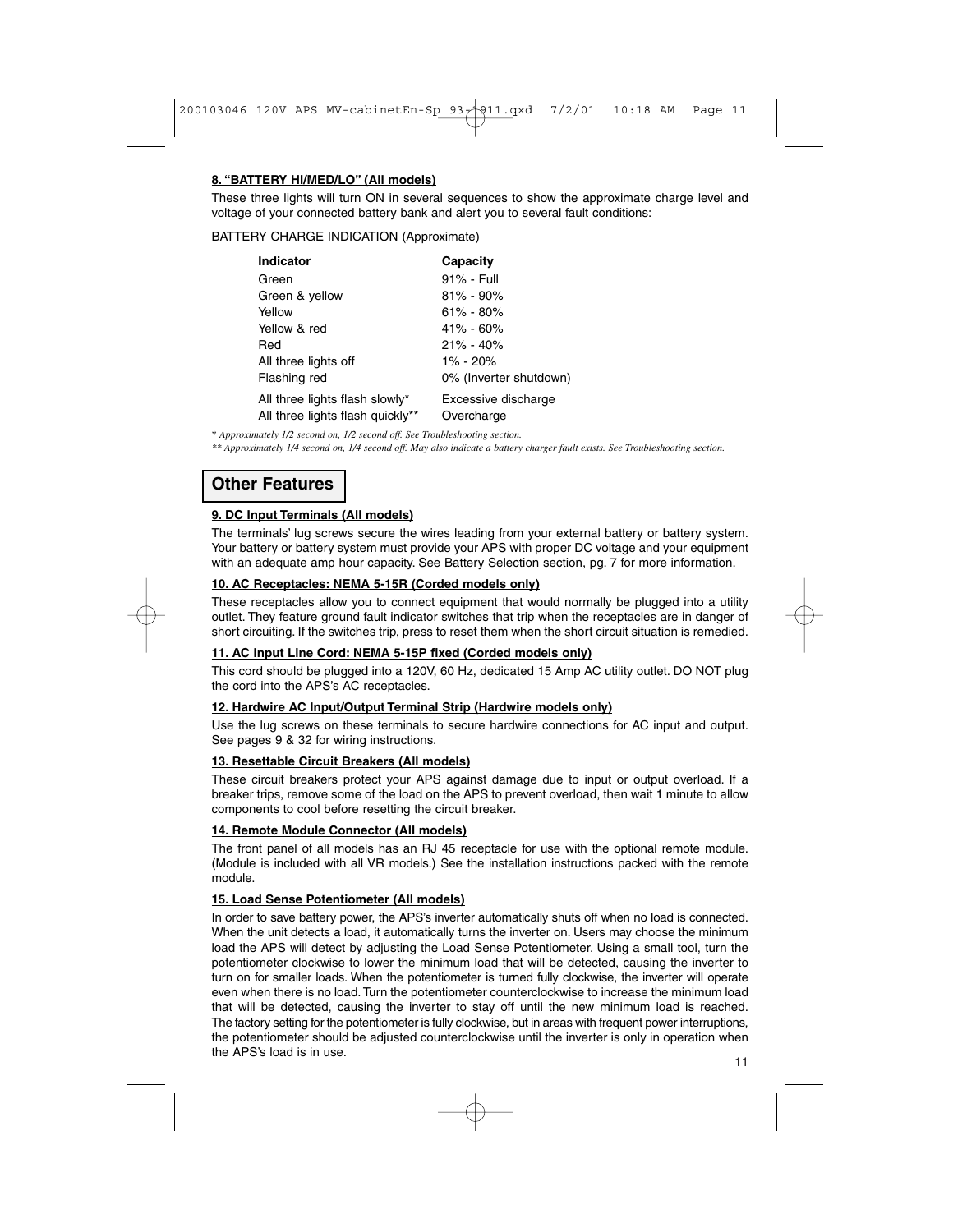# **Maintenance & Service**

### **Maintenance**

Your APS model requires no maintenance but should be kept dry at all times. Periodically check all cable connections both at the unit and at the battery. Clean and tighten connections as necessary.

## **Service**

If returning your APS to Tripp Lite, please pack the APS carefully, using the ORIGINAL PACKING MATERIAL that came with the unit. Enclose a letter describing the symptoms of the problem. If the APS is within the warranty period, enclose a copy of your sales receipt.

# **Limited Warranty**

Tripp Lite warrants its products to be free from defects in materials and workmanship for a period of one year (domestic) or 120 days (export) from the date of initial purchase. Tripp Lite's obligation under this warranty is limited to repairing or replacing (at its sole option) any such defective products. To obtain service under this warranty you must obtain a Returned Material Authorization (RMA) number from Tripp Lite or an authorized Tripp Lite service center. Products must be returned to Tripp Lite or an authorized Tripp Lite service center with transportation charges prepaid and must be accompanied by a brief description of the problem<br>encountered and proof of date and place of purchase. This warranty does not apply to equipment whi negligence or misapplication or has been altered or modified in any way. This warranty applies only to the original purchaser who must have properly registered the product within 10 days of purchase.

EXCEPT AS PROVIDED HEREIN, TRIPP LITE MAKES NO WARRANTIES, EXPRESS OR IMPLIED, INCLUDING WARRANTIES OF MERCHANTABILITY AND FITNESS FOR A PARTICULAR PURPOSE. Some states do not permit limitation or exclusion of implied warranties; therefore, the aforesaid limitation(s) or exclusion(s) may not apply to the purchaser.

EXCEPT AS PROVIDED ABOVE, IN NO EVENT WILL TRIPP LITE BE LIABLE FOR DIRECT, INDIRECT, SPECIAL, INCIDENTAL OR CONSEQUENTIAL DAMAGES ARISING OUT OF THE USE OF THIS PRODUCT, EVEN IF ADVISED OF THE POSSIBILITY OF SUCH DAMAGE. Specifically, Tripp Lite is not liable for any costs, such as lost profits or revenue, loss of equipment, loss of use of equipment, loss of software, loss of data, costs of substitutes, claims by third parties, or otherwise.

12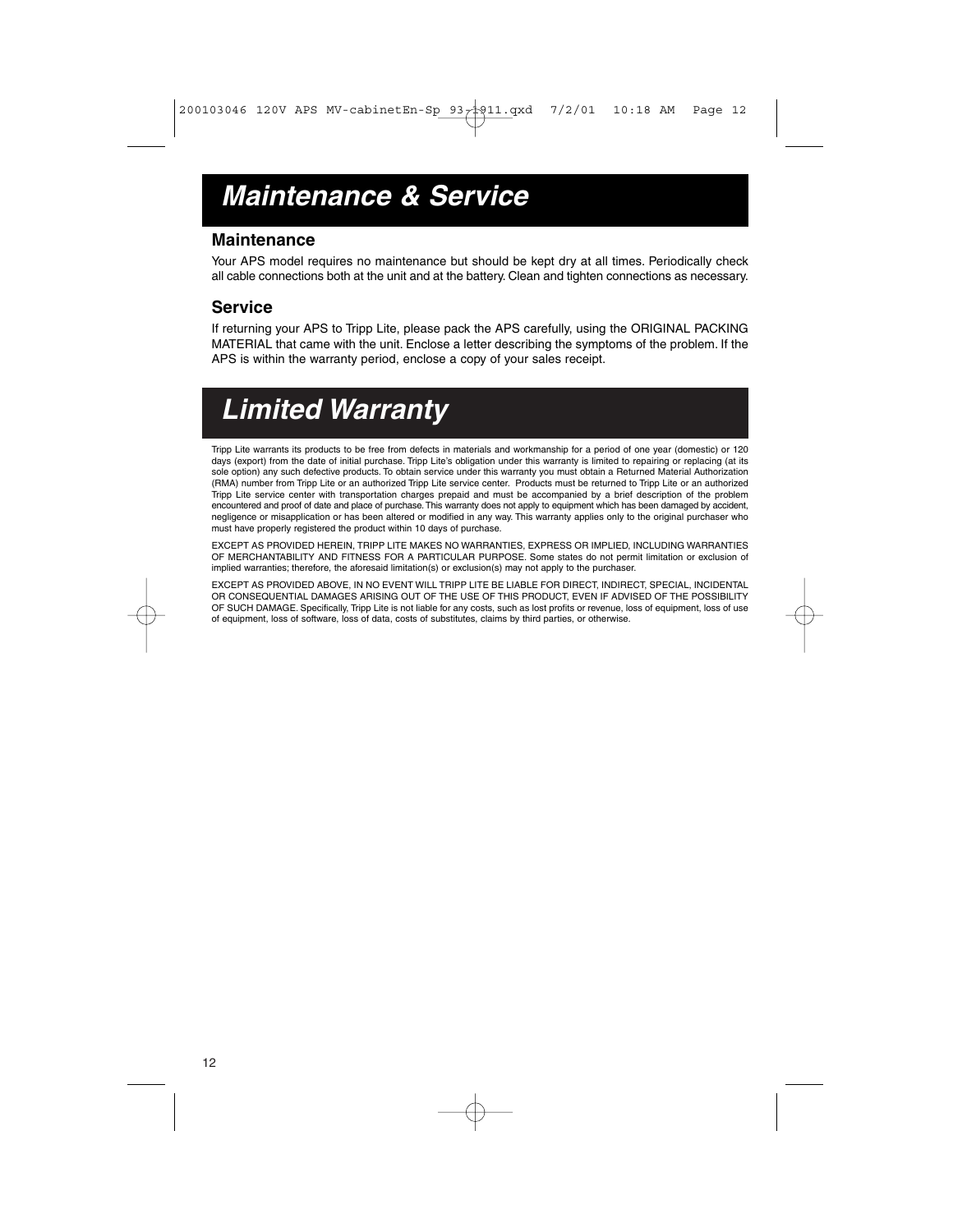# **Troubleshooting**

Try these remedies for common APS problems before calling for help. Call Tripp Lite Customer Service at (773) 869-1234 before returning your APS for service.

| <b>SYMPTOM</b>                                                         | <b>PROBLEMS</b>                                                                                                                      | <b>CORRECTIONS</b>                                                                                                                                        |
|------------------------------------------------------------------------|--------------------------------------------------------------------------------------------------------------------------------------|-----------------------------------------------------------------------------------------------------------------------------------------------------------|
| APS does not provide<br>AC output (AC input present)                   | APS not properly connected to<br>utility power.                                                                                      | Connect APS to utility power.                                                                                                                             |
|                                                                        | Circuit breaker is tripped.                                                                                                          | Reset circuit breaker.                                                                                                                                    |
|                                                                        | APS shutdown due to excessive<br>battery voltage, indicating possible                                                                | Turn APS "OFF". Wait 1 minute and<br>switch to "AUTO/REMOTE".                                                                                             |
|                                                                        | charger failure. Line disconnected<br>to prevent permanent battery<br>damage.                                                        |                                                                                                                                                           |
|                                                                        | APS is set to "OFF"                                                                                                                  | Set APS to "AUTO/REMOTE" or<br>"CHARGE-ONLY".                                                                                                             |
| APS does not provide<br>AC output (AC input absent)                    | Circuit breaker is tripped.                                                                                                          | Reset circuit breaker.                                                                                                                                    |
|                                                                        | Operating Mode Switch is set<br>to "CHARGE ONLY".                                                                                    | Set Operating Mode Switch to "AUTO/<br>REMOTE."                                                                                                           |
|                                                                        | Load or High Temperature fault.                                                                                                      | Turn APS "OFF". Wait 1 minute. Remove<br>overload. Switch to "AUTO/REMOTE".                                                                               |
|                                                                        | Excessive battery discharge.                                                                                                         | Check battery condition.                                                                                                                                  |
| APS will not charge the<br>battery (AC input present)                  | Connected batteries are dead.                                                                                                        | Check and replace old batteries.                                                                                                                          |
|                                                                        | Battery fuse* is blown.                                                                                                              | Check and replace fuse.                                                                                                                                   |
|                                                                        | Battery cabling* is loose or degraded.                                                                                               | Check and tighten or replace cabling.                                                                                                                     |
|                                                                        | APS charger failure.                                                                                                                 | Turn APS "OFF". Wait 1 minute and<br>switch to "AUTO/REMOTE". If<br>automatic shutdown occurs, call Tripp<br>Lite Customer Service.                       |
| All APS Indicator Lights are<br>OFF (AC input absent)                  | This is normal if the APS is set<br>to "CHARGE-ONLY"                                                                                 |                                                                                                                                                           |
| All APS Indicator Lights are<br>OFF (AC input is present or<br>absent) | Excessive battery discharge.                                                                                                         | Use an auxiliary charger* to raise<br>battery voltage. Check external battery<br>connections and fuse. Automatically<br>resets when condition is cleared. |
| All APS Battery Indicator<br>Lights are slowly flashing.               | Excessive battery discharge.                                                                                                         | Use an auxiliary charger* to raise<br>battery voltage. Automatically resets<br>when condition is cleared.                                                 |
| APS "LO" Battery Light<br>flashing                                     | Inverter shutdown because battery<br>voltage dropped too low for more<br>than 5 seconds. Protects battery<br>from permanent damage.  | Reset by cycling control switch to<br>"OFF" position then to "AUTO/<br>REMOTE".                                                                           |
| All APS Battery Lights are<br>rapidly flashing<br>then to              | High battery voltage shutdown<br>during Charge mode.                                                                                 | Check all charging sources. Reset by<br>cycling control switch to "OFF"<br>"AUTO/REMOTE" or "CHARGE-ONLY".                                                |
| APS "LOAD" Indicator Light<br>is rapidly flashing                      | Inverter overload caused by<br>excessive load or short circuit.<br>If sustained for more then 5<br>seconds the Inverter is shutdown. | Reset by reducing load and cycling control<br>switch to "OFF" position then to "AUTO/<br>REMOTE".                                                         |

*\*User supplied*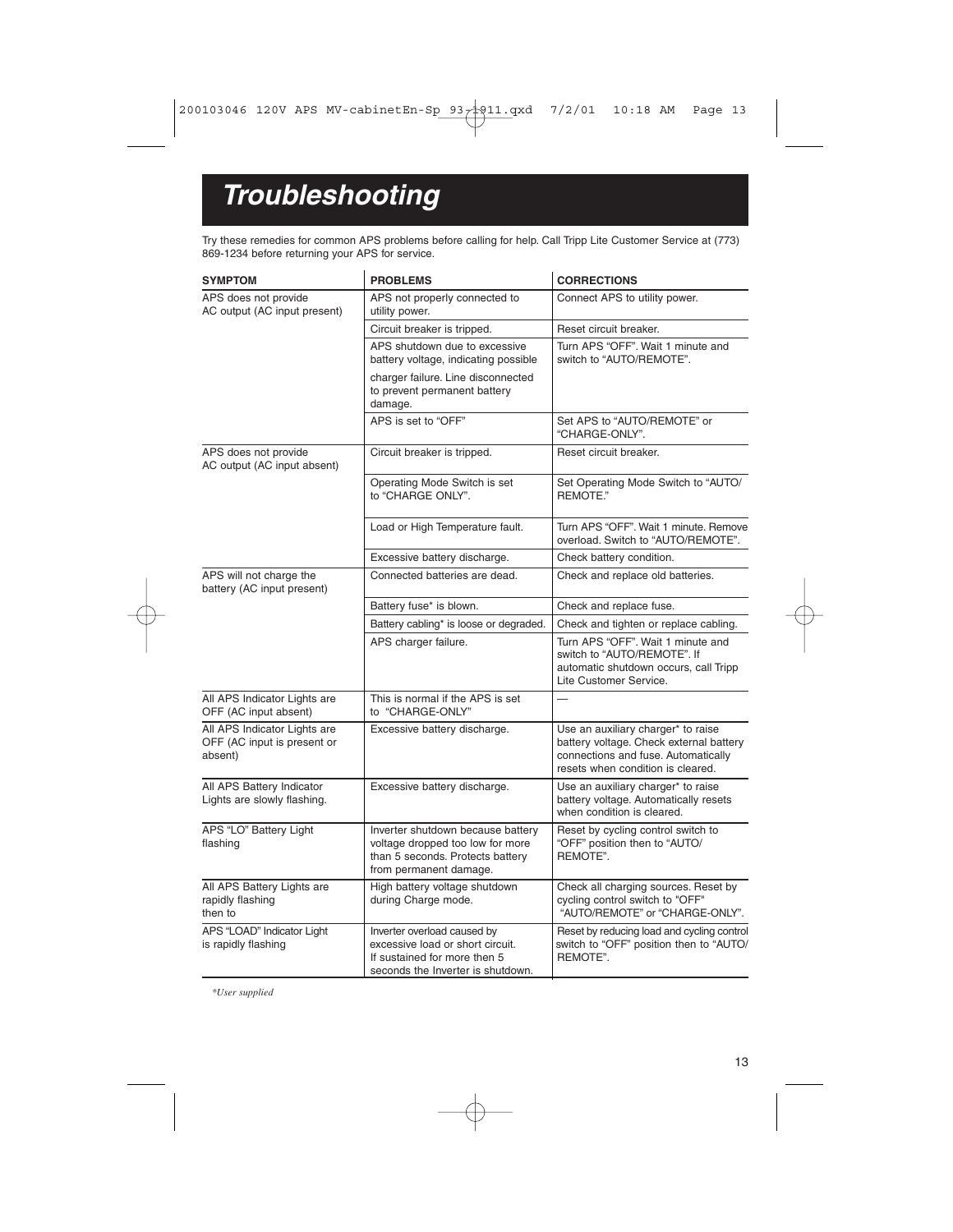# **Specifications (Corded Models)**

| <b>CORDED MODELS:</b>                                       | <b>APS 1012</b>                         | <b>APS 1024</b>                                                         |
|-------------------------------------------------------------|-----------------------------------------|-------------------------------------------------------------------------|
| Weight:                                                     | $26.4$ lbs.                             | 26.4 lbs.                                                               |
| <b>INVERTER</b>                                             |                                         |                                                                         |
| Continuous power (@ 20°C):                                  | 900W                                    | 1000W                                                                   |
| Surge power (5 seconds):                                    | 1800W                                   | 2000 W                                                                  |
| Efficiency (Full Load):                                     | 90%                                     | 90%                                                                     |
| Minimum DC Fuse Rating:                                     | 225A                                    | 125A                                                                    |
| DC Input Current @ Nominal V DC<br>Full Load<br>No Load     | 95 A<br>$2.2 A^*$                       | 47 A<br>$1.3A*$                                                         |
| Nominal Input Volts:                                        | 12 VDC                                  | 24 VDC                                                                  |
| DC Input Voltage Range:                                     | 10-15 VDC                               | 20-30 VDC                                                               |
| Nominal Output Volts:                                       | 120 VAC +5%                             | 120 VAC ±5%                                                             |
| Nominal Output Frequency:                                   | 60 Hz $+3\%$                            | 60 Hz $\pm$ 3%                                                          |
| <b>BATTERY CHARGER</b>                                      |                                         |                                                                         |
| Charging Capacity DC:                                       | 30 A                                    | 15 A                                                                    |
| Maximum Cable Length                                        | 2 ft.                                   | 7 ft.                                                                   |
| Acceptance Volts VDC:                                       | Selectable<br>14.4 V**/14.2 V Wet**/Gel | Selectable<br>28.8 V**/28.4 V Wet**/Gel                                 |
| Float Volts VDC (w/gel):                                    | 13.3 V (13.6 V)                         | 26.6 V (27.2 V)                                                         |
| Input Voltage AC:                                           | 120 V                                   | 120 V                                                                   |
| Input Current AC:                                           | 8 A                                     | 8 A                                                                     |
| <b>LINE VAC OPERATION</b>                                   |                                         |                                                                         |
| Minimum Input AC Volts:                                     |                                         | Selectable 75**, 85, 95, or 105 VAC Selectable 75**, 85, 95, or 105 VAC |
| Maximum Input AC Volts<br>(Continuous, Charger at Maximum): | Selectable 135** or 145 VAC             | Selectable 135* *or 145 VAC                                             |
| Maximum Input Current<br>(Continuous, Charger at Maximum):  | 12A                                     | 16 A                                                                    |
| Input Frequency:                                            | 60 Hz ±10%                              | 60 Hz ±10%                                                              |
| Maximum Output AC (Continuous):                             | 8.3 A                                   | 8.3 A                                                                   |
| Automatic Transfer Time:                                    | $4-6$ ms                                | $4-6$ ms                                                                |

\*Load sense can reduce this to 1/30 of the listed current. \*\*Factory default setting.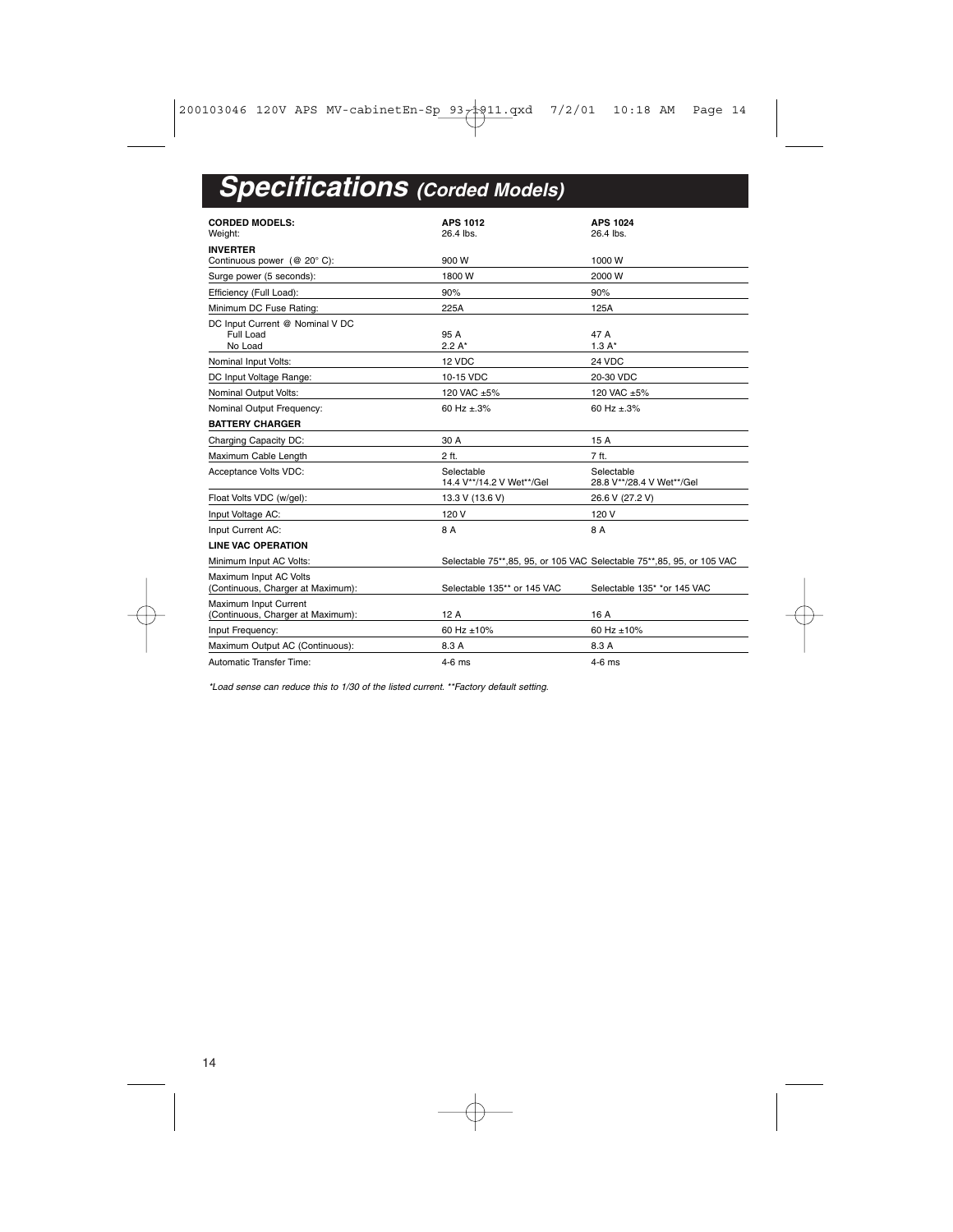# **Specifications (Hardwired Models)**

| <b>HARDWIRED MODELS:</b>                                   | <b>APS 2012</b>              | <b>APS2424</b>                                                          |
|------------------------------------------------------------|------------------------------|-------------------------------------------------------------------------|
| Weight:                                                    | 38.0 lbs.                    | 41.0 lbs.                                                               |
| <b>INVERTER</b>                                            |                              |                                                                         |
| Continuous power $(@ 20° C)$ :                             | 2000 W                       | 2400 W                                                                  |
| Surge power (5 seconds):                                   | 4000 W                       | 4800 W                                                                  |
| Efficiency (Full Load):                                    | 90%                          | 90%                                                                     |
| Minimum DC Fuse Rating:                                    | 500A                         | 300A                                                                    |
| DC Input Current @ Nominal V DC                            |                              |                                                                         |
| Full Load                                                  | 192 A                        | 112 A                                                                   |
| No Load                                                    | $2.5A*$                      | $1.5A*$                                                                 |
| Nominal Input Volts:                                       | 12 VDC                       | 24 VDC                                                                  |
| DC Input Voltage Range:                                    | 10-15 VDC                    | 20-30 VDC                                                               |
| Nominal Output Volts:                                      | 120 VAC ±5%                  | 120 VAC ±5%                                                             |
| Nominal Output Frequency:                                  | 60 Hz $\pm$ .3%              | 60 Hz $\pm$ .3%                                                         |
| <b>BATTERY CHARGER</b>                                     |                              |                                                                         |
| Charging Capacity DC:                                      | 60 A                         | 30 A                                                                    |
| Maximum Cable Length                                       | 1 ft.                        | 3 ft.                                                                   |
| Acceptance Volts VDC:                                      | Selectable                   | Selectable                                                              |
|                                                            | 14.4 V**/14.2 V Wet**/Gel    | 28.8 V**/28.4 V Wet**/Gel                                               |
| Float Volts VDC (w/gel):                                   | 13.3 V (13.6 V)              | 26.6 V (27.2 V)                                                         |
| Input Voltage AC:                                          | 120 V                        | 120 V                                                                   |
| Input Current AC:                                          | 16 A                         | 16 A                                                                    |
| <b>LINE VAC OPERATION</b>                                  |                              |                                                                         |
| Minimum Input AC Volts:                                    |                              | Selectable 75**, 85, 95, or 105 VAC Selectable 75**, 85, 95, or 105 VAC |
| Maximum Input AC Volts                                     |                              |                                                                         |
| (Continuous, Charger at Maximum):                          | Selectable 135** or 145 VAC  | Selectable 135** or 145 VAC                                             |
| Maximum Input Current                                      |                              |                                                                         |
| (Continuous, Charger at Maximum):                          | 32 A                         | 36 A                                                                    |
| Input Frequency:                                           | 60 Hz $\pm 10\%$             | 60 Hz ±10%                                                              |
| Maximum Output AC (Continuous)                             | 16.7 A                       | 20 A                                                                    |
| Automatic Transfer Time:                                   | 4-6 ms                       | 4-6 ms                                                                  |
|                                                            |                              |                                                                         |
|                                                            |                              |                                                                         |
|                                                            |                              | <b>APS3636VR</b>                                                        |
| <b>HARDWIRED MODELS (Cont.):</b><br>Weight:                | <b>APS 2448</b><br>38.0 lbs. | 56.9 lbs.                                                               |
| <b>INVERTER</b>                                            |                              |                                                                         |
| Continuous power (@ 20°C):                                 | 2400 W                       | 3600 W                                                                  |
| Surge power (5 seconds):                                   | 4800 W                       | 7200 W                                                                  |
|                                                            | 90%                          | 89%                                                                     |
| Efficiency (Full Load):<br>Minimum DC Fuse Rating:         | 300A                         | 300A                                                                    |
| DC Input Current @ Nominal V DC                            |                              |                                                                         |
| Full Load                                                  | 56 A                         | 114 A                                                                   |
| No Load                                                    | $1.5A*$                      | $1.7A*$                                                                 |
| Nominal Input Volts:                                       | 48 VDC                       | 36 VDC                                                                  |
| DC Input Voltage Range:                                    | 40-60 VDC                    | 30-45 VDC                                                               |
| Nominal Output Volts:                                      | 120 VAC ±5%                  | 120 VAC ±5%                                                             |
| Nominal Output Frequency:                                  | 60 Hz $+3%$                  | 60 Hz ±.3%                                                              |
|                                                            |                              |                                                                         |
| <b>BATTERY CHARGER</b>                                     | 15 A                         | 30 A                                                                    |
| Charging Capacity DC:                                      | 12 ft.                       |                                                                         |
| Maximum Cable Length                                       | Selectable                   | 4.5 ft.<br>Selectable                                                   |
| Acceptance Volts VDC:                                      | 57.6 V**/56.8 V Wet**/Gel    | 43.2 V**/42.6 V Wet**/Gel                                               |
| Float Volts VDC (w/gel):                                   | 53.2 V (54.4 V)              | 39.9 V (40.8 V)                                                         |
| Input Voltage AC:                                          | 120 V                        | 120 V                                                                   |
| Input Current AC:                                          | 16 A                         | 24 A                                                                    |
|                                                            |                              |                                                                         |
| <b>LINE VAC OPERATION</b>                                  |                              |                                                                         |
| Minimum Input AC Volts:                                    |                              | Selectable 75**, 85, 95, or 105 VAC Selectable 75**, 85, 95, or 105 VAC |
| Maximum Input AC Volts                                     |                              |                                                                         |
| (Continuous, Charger at Maximum):                          | Selectable 135** or 145 VAC  | Selectable 135** or 145 VAC                                             |
| Maximum Input Current<br>(Continuous, Charger at Maximum): | 33 A                         | 54 A***                                                                 |
| Input Frequency:                                           | 60 Hz ±10%                   | 60 Hz ±10%                                                              |
| Maximum Output AC (Continuous)                             | 20 A                         | 30 A                                                                    |

15 \*Load sense can reduce this to 1/30 of the listed current. \*\*Factory default setting. \*\*\*When AVR is boosting incoming current.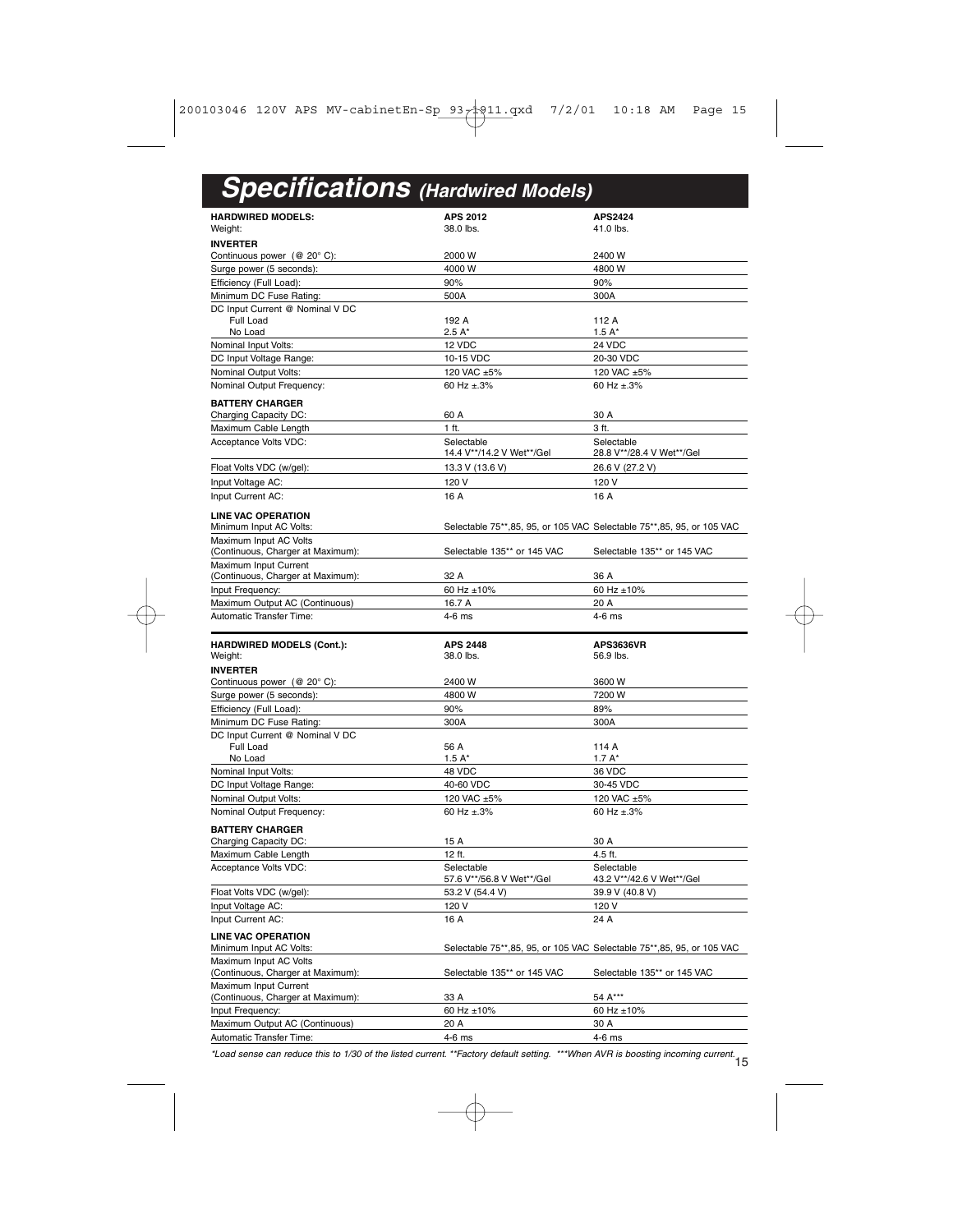|  |  | 200103046 120V APS MV-cabinetEn-Sp 93 - 11. gxd 7/2/01 10:18 AM Page 16 |  |  |
|--|--|-------------------------------------------------------------------------|--|--|
|  |  |                                                                         |  |  |
|  |  |                                                                         |  |  |



**1111 W. 35th Street Chicago, IL 60609 USA Servicios a Clientes: (773) 869-1234 www.tripplite.com**





# **Configuración y Conexión: p. 20 - 25**



Copyright © 2001 Tripp Lite. Propiedad Literaria de Tripp Lite 2001. Reservados todos los derechos.

### 16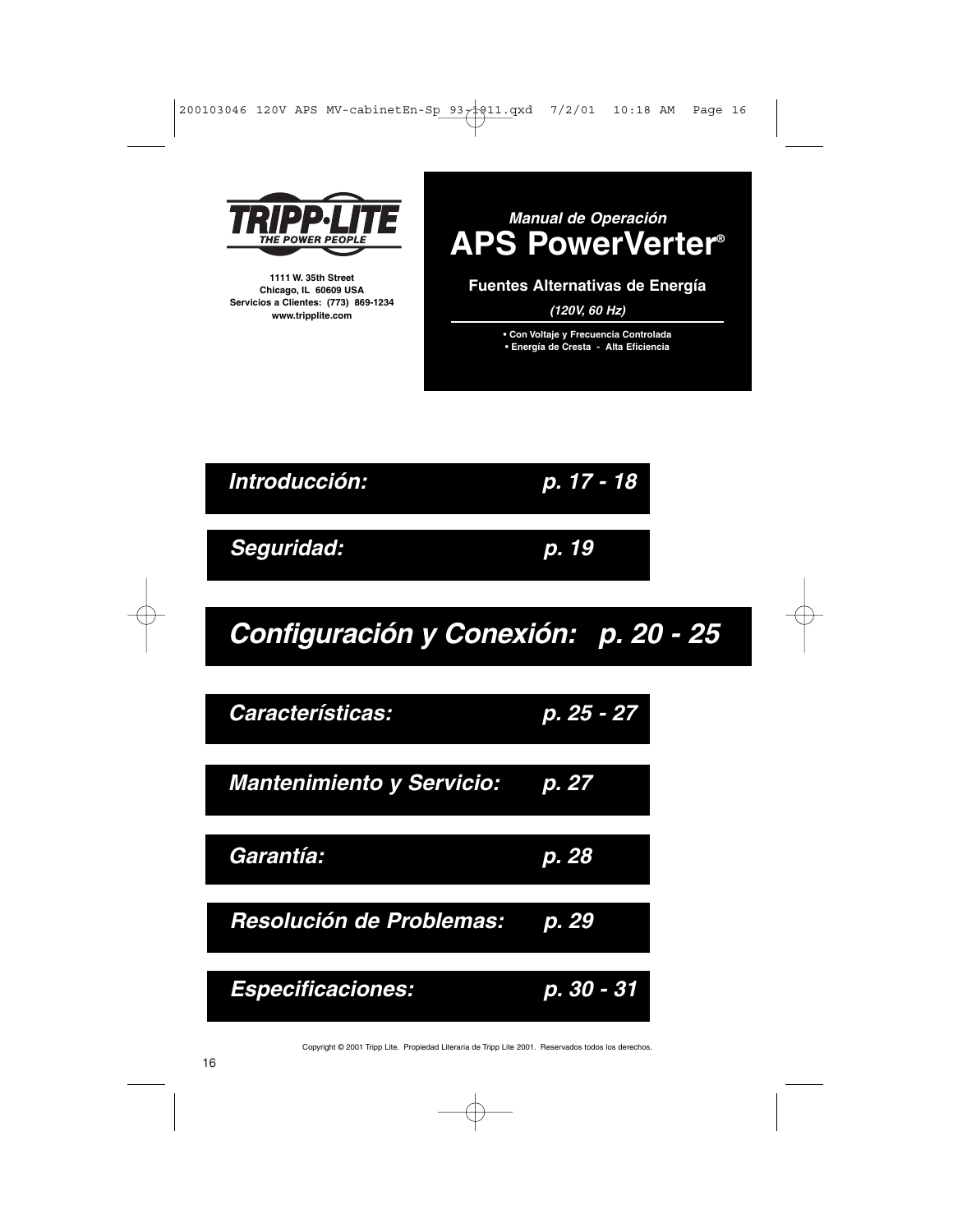# **Introducción**



¡Felicitaciones! Usted ha adquirido el inversor / cargador de batería integrado más avanzado y con más características en el mercado. Este modelo APS suministrará a sus equipos energía de CA mientras ésta esté presente. Durante un apagón, caída o subida de voltaje, esta unidad cambia automáticamente a la batería externa para suministrar energía de CA de voltaje y frecuencia controlada.

# **• Salida de Alta Eficiencia**

La circuitería avanzada de este sistema APS produce una conversión de alta eficiencia de CD a CA, minimizando así la pérdida de energía. Esto le permite a usted operar los equipos conectados por períodos prolongados entre carga y carga de las baterías. Este sistema mantendrá la salida de alta eficiencia aún mientras disminuye la carga de las baterías.

### **• Protección Automática contra Sobrecargas**

Si usted sobrecarga este APS, la unidad protegerá automáticamente sus baterías y a sí misma contra daños.

### **• Cambio Rápido de Carga**

El sistema APS brinda alimentación eléctrica ininterrumpida. Si se pierde el suministro de corriente alterna de la red, el APS conmutará en 6 milisegundos o menos a la alimentación por pilas de reserva, de modo que sus equipos funcionarán sin interrupción.

### **• Luces Indicadoras de Funciones Múltiples**

Varios juegos de luces indicadoras de funciones múltiples le mantienen constantemente informado acerca de los niveles de carga de la batería, fallas y operación del sistema APS.

#### **• Interruptores de Operaciones Múltiples**

Una variedad de interruptores ajustables por el usuario le ofrecen convenientes opciones para operar el sistema APS. Usted puede seleccionar el nivel de voltaje de activación del inversor del APS para maximizar la protección de sus equipos y minimizar el desgaste de las baterías; regular el APS para incrementar la eficiencia de recarga de acuerdo al tipo de baterías utilizadas; y hasta activar la operación de su APS por control remoto.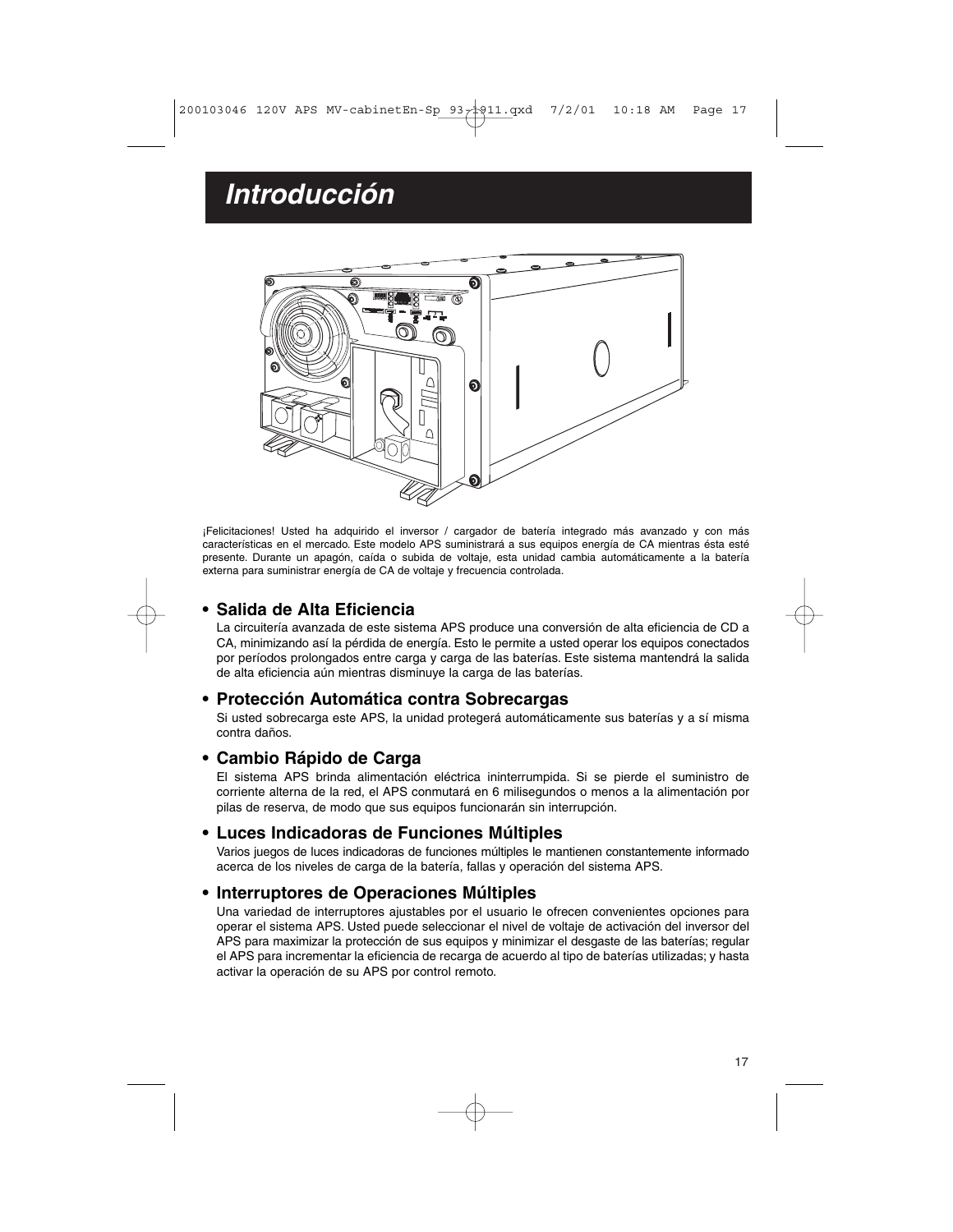

# **Cargador Avanzado de 3 Etapas para Baterías**

Este sistema APS recargará sus baterías más rápido que otros cargadores convencionales debido a que su perfil de recarga de 3 etapas (Alimentación en Masa, Absorción y Alimentación por Flotador) provee óptimo rendimiento independientemente del tipo de baterías que usted utilice (Húmeda o de Gel).\* Además, el sistema avanzado de recarga protege contra exceso de carga y descarga para prolongar la vida útil de sus baterías.

*\* Los niveles de Absorción y Alimentación por Flotador varían de acuerdo al tipo de baterías conectadas. Esta unidad puede ser regulada para operar con Baterías Húmedas o de Gel.*

**• Regulación Automática de Voltaje (Modelos Selectos Solamente)** Los modelos "VR" regulan el voltaje de entrada de CA, elevando o disminuyendo dicho voltaje para mantener sus equipos en operación durante caídas y subidas de voltaje sin desgastar las baterías.

### **• Compartición de Carga (Modelos selectos solamente)**

Algunos modelos APS pueden ser regulados para limitar sus propias funciones de carga y así recargar sus baterías lo más rápido posible sin sobrecargar sus circuitos de entrada de energía.

### **• Inversor con Salida de Frecuencia Controlada**

Todos los modelos APS incluyen Inversores con Salida de Frecuencia Controlada para permitir que los equipos que dependen de la frecuencia de la línea de CA (como computadoras, grabadoras de video, lectores de CD, grabadoras de audio, relojes eléctricos y tocadiscos) operen correctamente.

### **• Tarjetas de Circuitos Protegidas**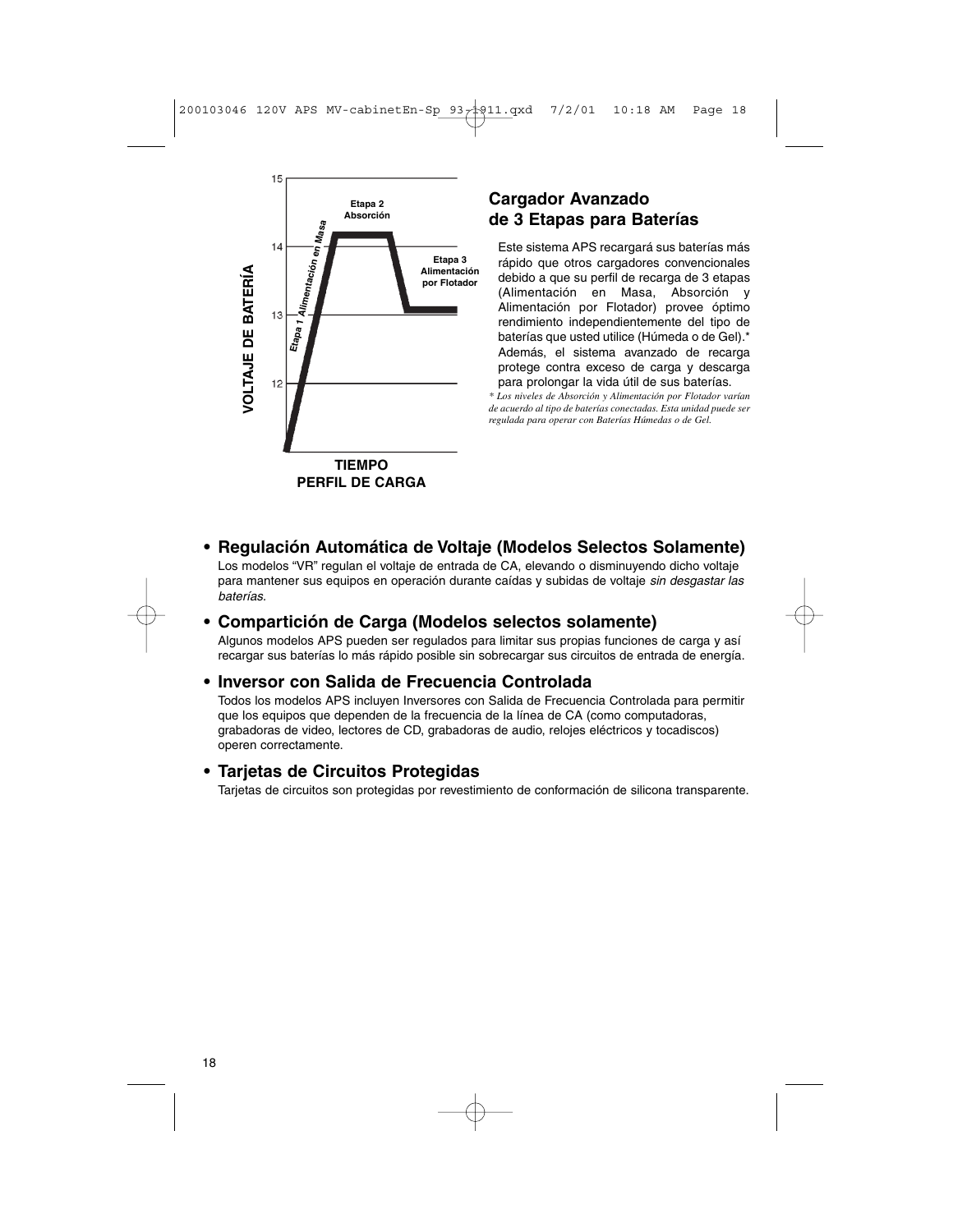



Este manual contiene advertencias e instrucciones importantes que deben seguirse durante la instalación, operación y almacenaje de todos los Sistemas APS de Tripp Lite.

# **Precauciones Sobre la Ubicación del APS**

- Instale este sistema bajo techo, lejos de calor o humedad excesivos, polvo o luz solar directa.
- Deje suficiente espacio alrededor del APS para permitir ventilación adecuada.
- No instale este sistema APS cerca de dispositivos magnéticos de memoria ya que esto puede producir la corrupción de los datos grabados.
- Los modelos APS NO SON impermeables o resistentes al agua. El contacto con agua puede causar cortocircuitos y lesiones corporales debido a choques eléctricos. No sumerja este APS. Instálelo en el lugar más seco posible.

# **Precauciones Sobre la Conexión de Baterías**

- El APS no funcionará, con alimentación de la red o sin ella, hasta que se conecten las pilas.
- Los sistemas múltiples de baterías deben estar formados por baterías del mismo tipo, voltaje, edad y capacidad en amperios/hora.
- Mantenga ventilación adecuada. Gases hidrógenos explosivos pueden acumularse cerca de las baterías si el área no está bien ventilada.
- Durante la conexión final de las baterias pueden producirse chispas.
- No permita que ningún objeto foráneo entre en contacto con las terminales de entrada de CD. No conecte estas terminales entre sí con ningún objeto. Esto puede producir serias lesiones corporales o daños a objetos.

# **Precauciones Sobre la Conexión de Equipos**

- No utilice los Sistemas APS de Tripp Lite en aplicaciones para el soporte de la vida humana donde una falla del APS pueda causar anomalías o alterar significativamente el rendimiento del dispositivo de soporte de vida.
- No conecte supresores de sobretensiones transitorias, reguladores de voltaje, acondicionadores de línea o no-breaks / sistemas UPS a los receptáculos de salida de esta unidad.
- Modelos con cables: no modifique el enchufe del APS de forma tal que se elimine la conexión a tierra. No use adaptadores de potencia que eliminen la conexión a tierra del enchufe. Conecte el APS exclusivamente a tomas de corriente alterna debidamente conectadas a tierra. No conecte el APS a sí mismo; con ello se dañaría el APS y quedaría sin efecto la garantía.

# **Precauciones de Operación**

- Este sistema APS no requiere mantenimiento rutinario alguno. No abra este sistema APS por ninguna razón. No existen partes interiores que puedan ser reparadas por el usuario.
- Existen voltajes potencialmente letales dentro de esta unidad mientras las baterías estén conectadas. Durante cualquier procedimiento de servicio, siempre deben desconectarse las baterías y la entrada de CA (cuando sea necesario).
- No conecte o desconecte baterías mientras el sistema APS esté operando con la energía de las baterías.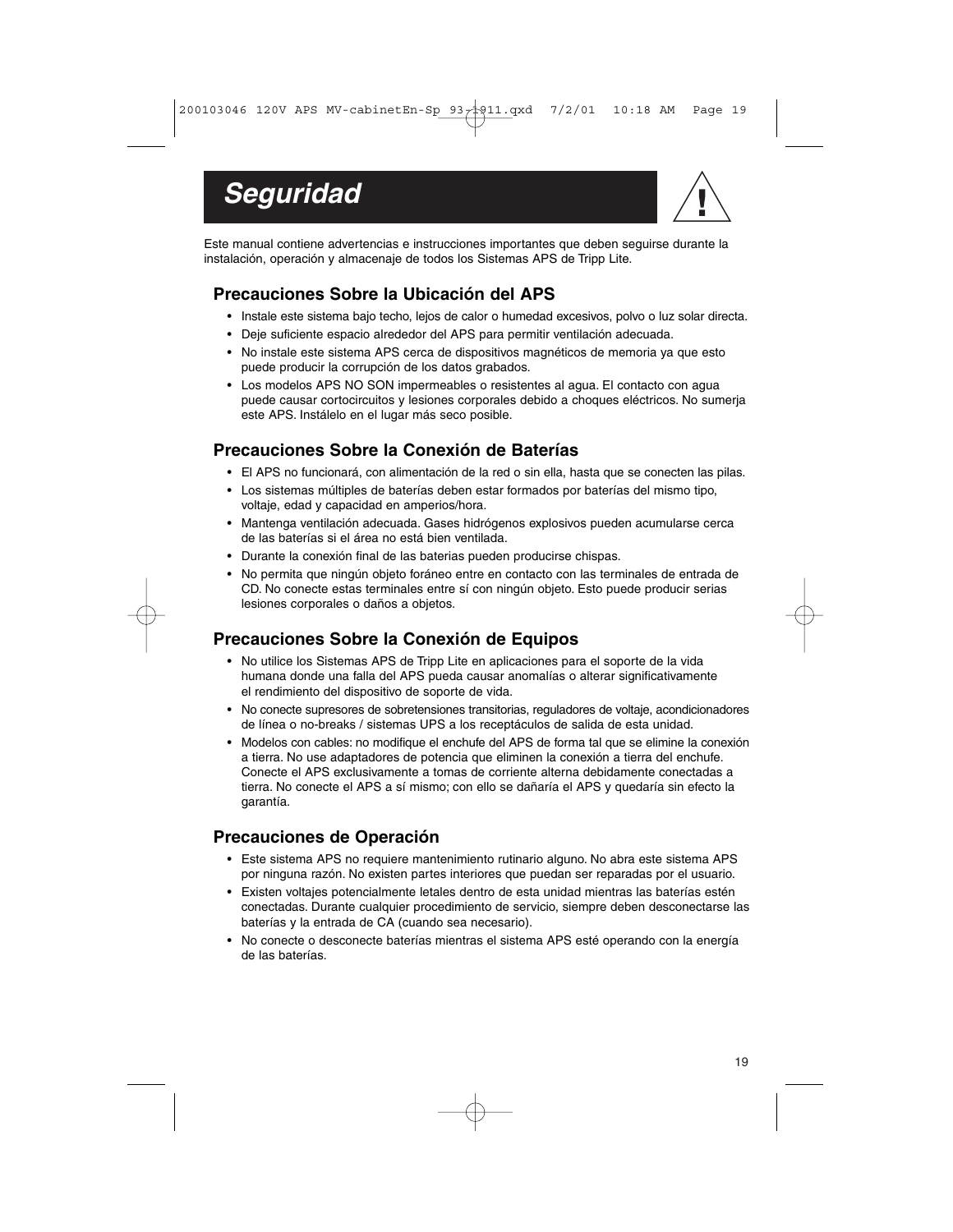# **Configuración**

**Regulación de los Interruptores DIP de Configuración**

## **GRUPO A DE INTERRUPTORES DIP (Todos los modelos)**

TIPO DE BATERÍAS / PUNTOS DE VOLTAJE

Usando una herramienta pequeña, ajuste los 4 Interruptores DIP de Configuración, Grupo A: "Battery Type / Voltage Point" (tipo de baterías / punto de voltaje) ubicados en el panel frontal del sistema APS (vea el Diagrama 1, página 32) para seleccionar el tipo de baterías que desea utilizar y programar el rango de voltaje para el cambio automático del sistema APS a energía de batería.

#### • **Seleccione el Tipo de Baterías**

(Interruptor DIP No. 1, Grupo A)

*PRECAUCION: El Interruptor DIP "Battery Type" (tipo de baterías), para seleccionar el tipo de baterías, debe ser colocado en la posición correcta y de acuerdo al tipo de baterías utilizadas para evitar daños o desgaste durante un período extendido de tiempo. Refiérase a la sección "Selección de Baterías" en la página 22 para obtener más información.*



• **Seleccione el Punto Alto de Voltaje de CA para el Cambio a Batería**



3

145V

135V\*

(Interruptor DIP No. 2, Grupo A)

| Voltaje | Posición del Interruptor |
|---------|--------------------------|
|         |                          |
|         |                          |

**• Seleccione el Punto Bajo de Voltaje de CA para el Cambio a Batería**

(Interruptores DIP No. 4, Grupo A y No. 3, Grupo A)



La mayoría de las cargas funcionarán correctamente cuando el Interruptor DIP No. 2 para el ajuste del Punto Alto de Voltaje de CA está regulado a 135 V y los Interruptores DIP No. 3 y No. 4 para el ajuste del Punto Bajo de Voltaje de CA están regulados a 95 V. No obstante, si su sistema APS cambia frecuentemente a batería debido a las fluctuaciones de alto / bajo voltaje que no interfieren con la operación de sus equipos, usted pude cambiar estos ajustes. Incrementando el Punto Alto de Voltaje de CA para el Cambio a Batería y/o disminuyendo el Punto Bajo de Voltaje de CA para el Cambio a Batería, usted puede reducir el número de veces que su sistema APS cambia a batería debido a fluctuaciones de voltaje.

*\* Regulación de fábrica*

### **GRUPO B DE INTERRUPTORES DIP (Modelos Selectos)** COMPARTICION DE CARGA / IGUALAR CARGA DE BATERIAS

Usando una herramienta pequeña, ajuste los Interruptores DIP de Configuración "Load Sharing" (compartición de carga) del Grupo B (ubicados en el panel frontal del sistema APS; vea el Diagrama 1, página 32). El Interruptor DIP No.3 del Grupo B debe estar en la posición "UP" (hacia arriba) cuando usted no desee igualar la carga de las baterías. El interruptor DIP No. 4, Grupo B tiene diferentes funciones, o no función alguna, de acuerdo con el sistema APS.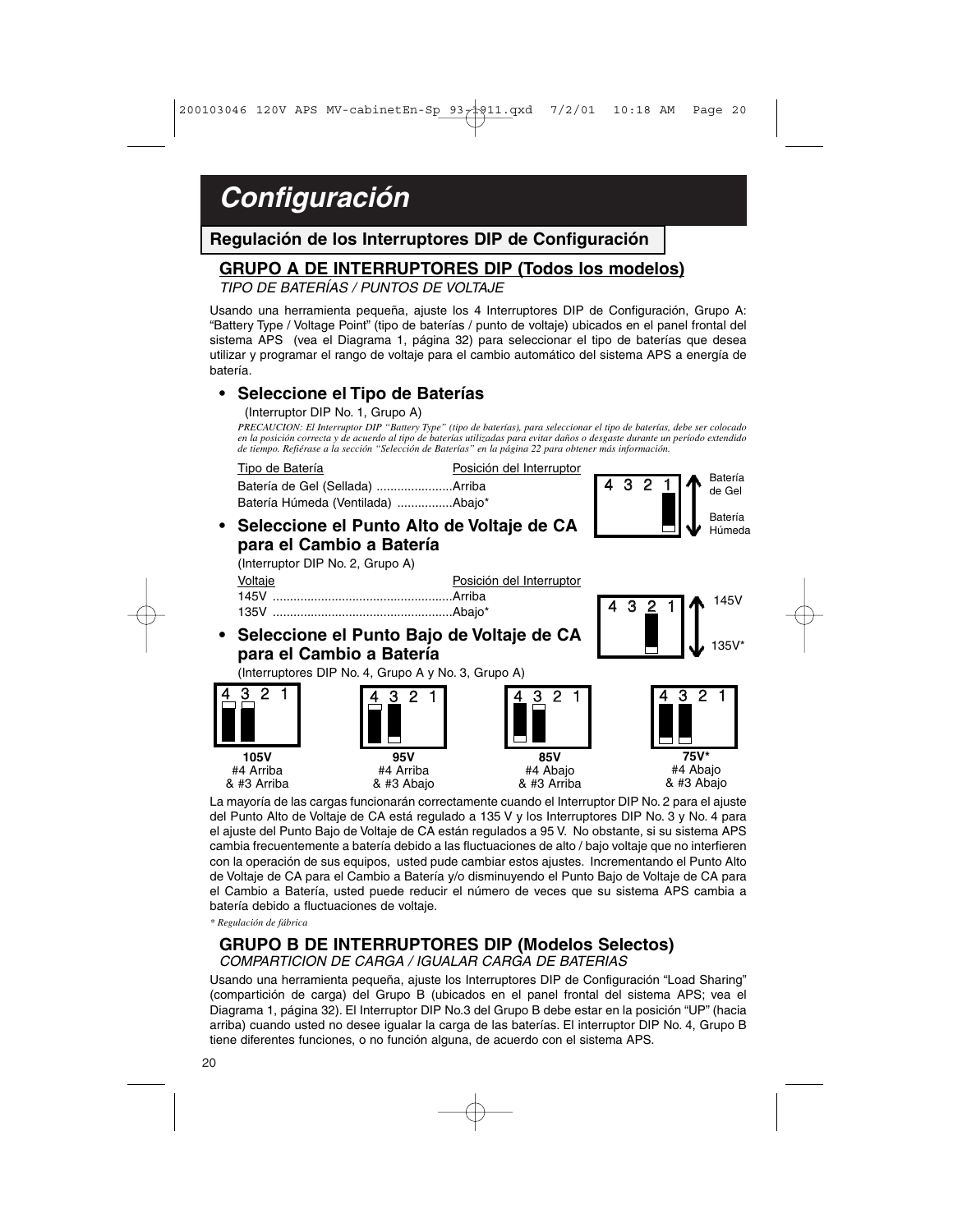# **• Compartición de Carga**

(Interruptores DIP No. 1 y No. 2, Grupo B)

Este sistema APS incluye un cargador de alta salida para baterías que puede demandar una cantidad considerable de energía de su fuente de CA mientras está recargando a su índice máximo. Si el APS está suministrando su índice completo de energía de CA a la carga conectada al mismo tiempo que está recargando las baterías, podría saltar el interruptor de circuitos correspondiente a la fuente de línea. Al saltar este interruptor de circuitos se cortará la energía de CA suministrada a sus equipos y se suspenderá la función de recarga de las baterías.

Para reducir la posibilidad de tal evento, algunos sistemas APS pueden ser regulados para limitar automáticamente la salida del cargador y mantener la suma de la carga conectada de CA y de la energía del cargador dentro de los límites del interruptor de circuitos.

Esta función de limitación del cargador tiene cuatro posiciones para permitirle escoger una menor limitación del cargador para configuraciones de sistemas APS con fusibles de mayor capacidad. Los diagramas en esta página representan las instrucciones para regular los Interruptores DIP seleccionar la cantidad de carga que puede conectarse al sistema APS antes de que se active la limitación automática del cargador.

# **Puntos Limites del Cargador de Baterias**



*La limitación del cargador se activa* **4 3 <u>2</u> 1** *al momento de la conexión de* **4 3 <u>2</u> 1** *equipos; la salida del cargador disminuye gradualmente desde salida completa sin carga conectada, a cero salida con carga completa conectada.* 



*La limitación del cargador se activa* **4 3 2 1** *cuando la carga conectada al APS* **4 3 2 1** *llega a 33% de la capacidad máxima del APS. La salida del cargador disminuye gradualmente desde salida completa a 33% de la capacidad máxima del APS, a 40% de salida con carga completa conectada.*

Limitación Medio #1 Abajo, #2 Arriba

# **• Igualar la Carga de Baterías**

(Interruptores DIP No. 3, Grupo B)

Limitación Inferior #1 Arriba, #2 Abajo



*La limitación del cargador estará desactivada independientemente del tamaño de la carga conectada.* 

*completa conectada.*

*La limitación del cargador se activa cuando la carga conectada al sistema APS llega a 66% de la capacidad máxima del APS. La salida del cargador disminuye gradualmente desde salida completa a 66% de la capacidad máxima del APS, a 40% de salida con carga*

Limitación Desactivada

#1 & #2 Abajo

Este interruptor DIP se acciona momentáneamente para iniciar el proceso de igualar la resistencia interna de las pilas. Con ello se prolonga la vida útil de algunos tipos de pilas; consulte con el fabricante de sus pilas para conocer si éstas se beneficiarían con dicho proceso. El proceso de igualación de carga es automático y una vez iniciado sólo se puede detener si se interrumpe la alimentación de electricidad.

PROCEDIMIENTO DE REGULACION:

- 1) Mueva el interruptor hacia abajo hasta la posición "Equalize" (igualar) por tres segundos.
- 2) Mueva el interruptor hacia arriba hasta la posición "Reset" (restablecer) y manténgalo permanentemente en esta posición.

*PRECAUCION: El procedimiento para igualar la carga de las baterías debe ejecutarse como lo indican las instrucciones y especificaciones del fabricante de las baterías.*

*PRECAUCION: no deje el interruptor DIP # 3 de abajo después de iniciar el proceso.*



(Interruptor DIP #4, Grupo B)

Si desea conectar el APS 2448 a baterías con cargador separado, usted debe desactivar el cargador integrado del APS 2448 para prevenir sobrecargas.

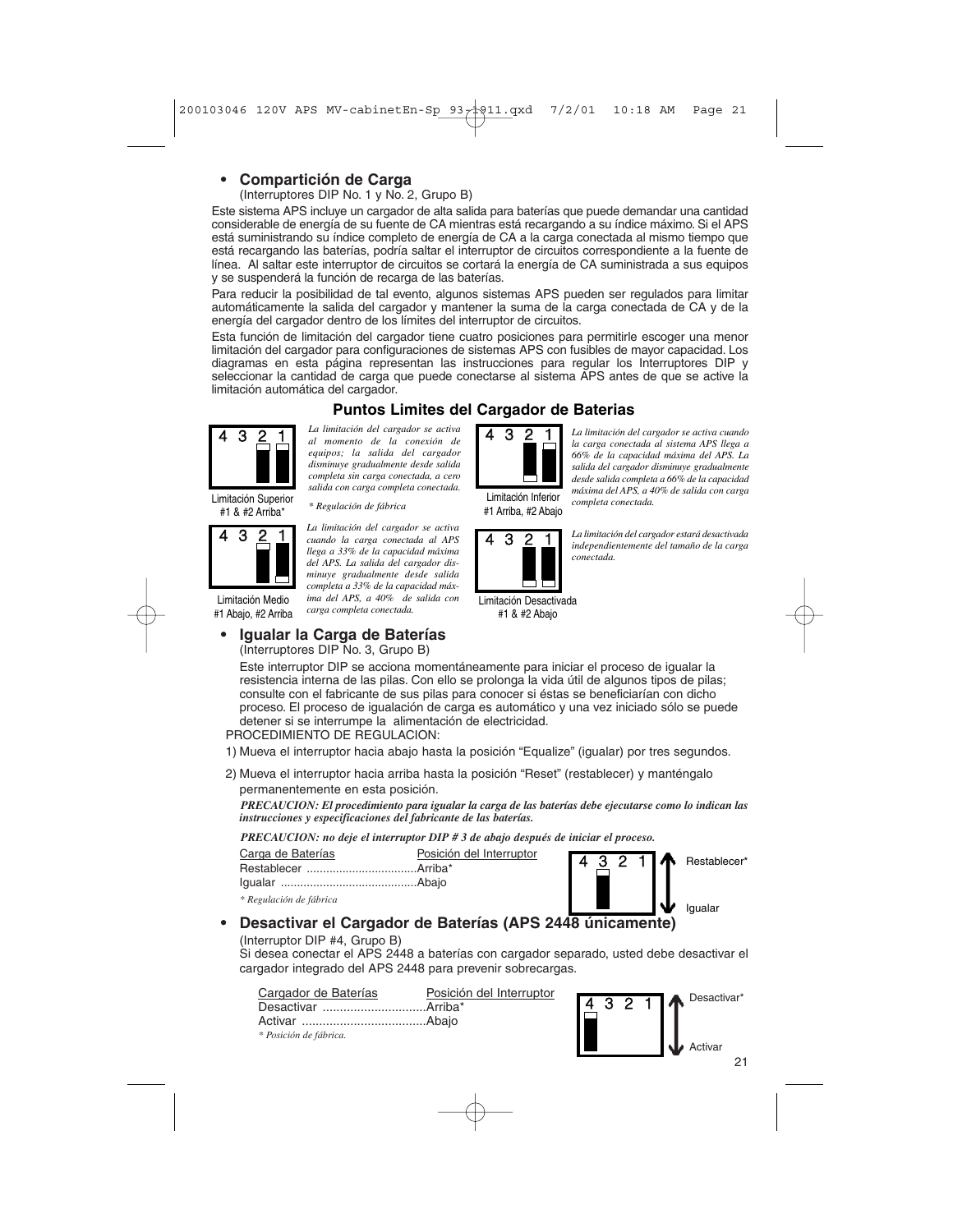### **• Límites del Cargador de Baterías (APS 1012 y APS 2012 únicamente)** (Interruptor DIP #4, Grupo B)

Para evitar el calentamiento excesivo de baterías de menor tamaño, el cargador incluido con estos No-breaks/Sistemas UPS viene limitado de fábrica para suministrar una fracción de su capacidad máxima a las baterías conectadas. Si usted desea utilizar los sistemas APS mencionados con baterías de mayor capacidad o con bancos de baterías (más de 100 amperios-hora a 12 voltios para el APS 1012, más de 200 amperios-hora a 12 voltios para el APS 2012), puede ajustar el cargador para que éste suministre su capacidad total sin calentar excesivamente las baterías.



# **Selección de Baterías**

# **Seleccione el Tipo de Batería(s)**

Seleccione una batería o sistema de baterías que suministre voltaje apropiado de CD y capacidad adecuada en amperios / hora al sistema APS.\* Seleccione baterías de ciclo profundo para obtener el máximo rendimiento de su sistema APS. Las baterías húmedas (ventiladas) o de gel / fibra de vidrio absorbido (selladas) son ideales. Las baterías de 6 voltios ("golf-cart"), ciclo profundo marino o ciclo profundo 8D también son aceptables.\*\*

\* Aún cuando los sistemas APS son inversores de energía de alta eficiencia, su capacidad de salida será limitada por el tamaño en<br>amperios/hora de sus baterías externas. \*\* Usted debe ajustar el Interruptor DIP No. 1, Grup el tipo de baterías que desea conectar. De lo contrario, las baterías pueden sufrir daños o desgaste excesivo durante un prolongado<br>periodo de tiempo. Refiérase a la sección "Configuarción" en la página 20 para obtener más



# **Seleccione la Capacidad en Amperios/Hora de las Baterías**

#### **Paso 1:**

Sume los índices de demanda eléctrica de los equipos que desea conectar para determinar el Total Requerido en Vatios.\*

#### **Paso 2:**

Divida el Total Requerido en Vatios (obtenido en el paso 1) entre el voltaje de entrada del sistema APS para determinar el Indice de Amperios de CD Requerido.

#### **Paso 3:**

Multiplique el Indice de Amperios de CD Requerido (obtenido en el paso 2) por el número de horas (estimado) que pasará sin energía de CA antes de que las baterías puedan recargarse, para determinar un Estimado Aproximado de Capacidad en Amperios-Hora.\*\*

#### **Paso 4:**

La capacidad de baterías en Amperios/Hora se indica usualmente para una intensidad de descarga de 20 horas. La capacidad actual en Amperios/Hora es menor cuando la batería se descarga a mayor intensidad. Compense por la ineficacia multiplicando el Estimado Aproximado en Amperios-Hora de su Batería (obtenido en el Paso 3) por 1.2 para determinar cuantos amperios-hora de respaldo de batería (suministrados por una o varias baterías) debe conectar al APS. Tenga en cuenta que las capacidades en Amperios-Hora de las baterías usualmente se expresan para un índice de descarga de 20 horas. Las capacidades verdaderas en Amperios-Hora disminuyen cuando las baterías se descargan a mayor velocidad: las baterías que se descargan en 55 minutos proporcionan solamente un 50% de la capacidad nominal, mientras que las baterías que se descargan en 9 minutos proporcionan solamente 30% de su capacidad nominal en Amperios-Hora.

*\* La demanda eléctrica de los equipos electrónicos normalmente se encuentra en el manual de operación o en la placa de identificación. Si este índice está expresado en amperios, conviértalos a vatios multiplicando los amperios por el voltaje nominal de línea (120). \*\* El resultado de la multiplicación de los amperios de carga y las horas de carga debe exceder los amperios/hora de descarga tomados de las baterías entre carga y carga. De lo contrario, eventualmente se desgastará totalmente su banco de baterías.*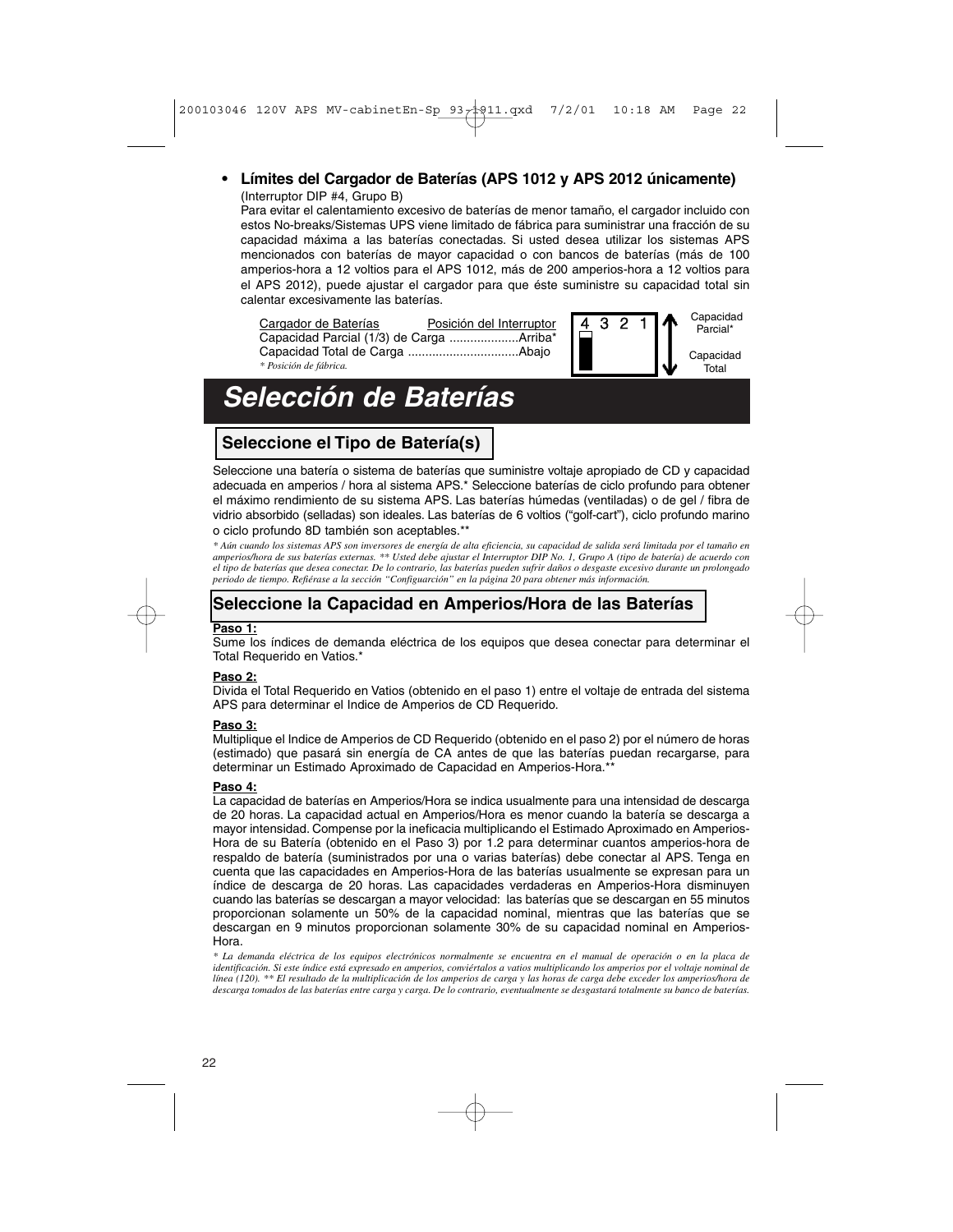# **Montaje (Opcional\*)**

#### **(Refiérase al diagrama 2, página 32)**

- El usuario debe suministrar todos los sujetadores y piezas de fijación necesarias y verificar que éstas sean adecuadas para la superficie de montaje que desea utilizar. Apague el PowerVerter y todos lo equipos conectados antes de comenzar el proceso de montaje.
- Instale dos fijadores de 8 mm (1/4 pulgada) (A) en una superficie rígida horizontal utilizando las medidas especificadas en el diagrama. Permita que las cabezas de los fijadores permanezcan ligeramente por encima de la superficie de montaje para asegurarlas en las ranuras de las patas del Sistema APS.
- Deslice el PowerVerter hacia delante hasta que los fijadores entren firmemente en las patas del Sistema APS. Instale dos fijadores de 8 mm (1/4 pulgada) (B) en la superficie y a través de las ranuras de las dos patas del Sistema APS. Apriete los tornillos para asegurar el Sistema APS en esta posición.

*\* Utilice montaje horizontal en todas las aplicaciones de vehículos. Debido a su tamaño y peso, todos los sistemas APS en vehículos deben montarse en superficies rígidas horizontales (no verticales) y la placa o sujetadores de montaje deben in stalarse antes de conectar la batería.*

# **Conexión de Baterías (Estándar)**

# **1. Conecte la terminal positiva de CD del sistema APS directamente a un fusible**

UL recomienda que usted instale una caja de fusibles y un fusible aceptado por UL a una distancia no mayor de 18 pulgadas (46 centímetros) de la batería. El índice de capacidad del fusible debe ser igual o mayor al Índice Mínimo de Capacidad del Fusible indicado en las especificaciones de su modelo APS en las páginas 30 ó 31.

### **2. Escoja la configuración apropiada a sus baterías**

- **Conexión de Una Batería:** Refiérase al Diagrama 4, página 33. Si desea utilizar una sola batería, el voltaje de la misma debe ser igual al Voltaje Nominal de Entrada del Inversor del APS (vea las especificaciones).
- **Conexión Paralela de Baterías:** Refiérase al Diagrama 5, página 33. Si desea utilizar baterías múltiples en forma paralela, el voltaje de cada batería debe ser igual al Voltaje Nominal de Entrada del Inversor del APS (vea las especificaciones).
- **Conexión en Serie de Baterías:** Refiérase al Diagrama 6, página 33. Si desea utilizar baterías múltiples en serie, el voltaje de cada batería debe ser igual al Voltaje Nominal de Entrada del Inversor del APS (vea las especificaciones).
- **3. Utilice SOLAMENTE cables de calibre 2/0 para la conexión de baterías externas. Apriete las terminales o bornes de las baterías a una torsión de 4 Newton – metro.**



**¡Advertencia! El no atenerse a estas instrucciones puede causar daños al producto debido a sobrecalentamiento excesivo.**

Los cables de conexión de las baterías deben ser de longitud mínima posible y en ninguna circunstancia deben exceder 10 pies de longitud. Los cables cortos y de calibres espesos limitan la pérdida de voltaje de CD y permite transferencia máxima de corriente.\* Debe apretar las terminales o bornes de las baterías a una torsión de aproximadamente 4 Newton-metro para crear una conexión eficiente y prevenir sobrecalentamiento excesivo. El no apretar suficientemente las terminales o bornes de las baterías puede anular la garantía del PowerVerter.

*\* Los modelos APS incluyen capacidad para entregar una salida más alta en vatios durante breves períodos de tiempo. Por esta razón, el cableado debe ser configurado para soportar adecuadamente la posible demanda de alta corriente. Aún cuando los sistemas APS son inversores de energía de alta eficiencia, su capacidad de salida será limitada por el tamaño en amperios/hora de sus baterías externas.*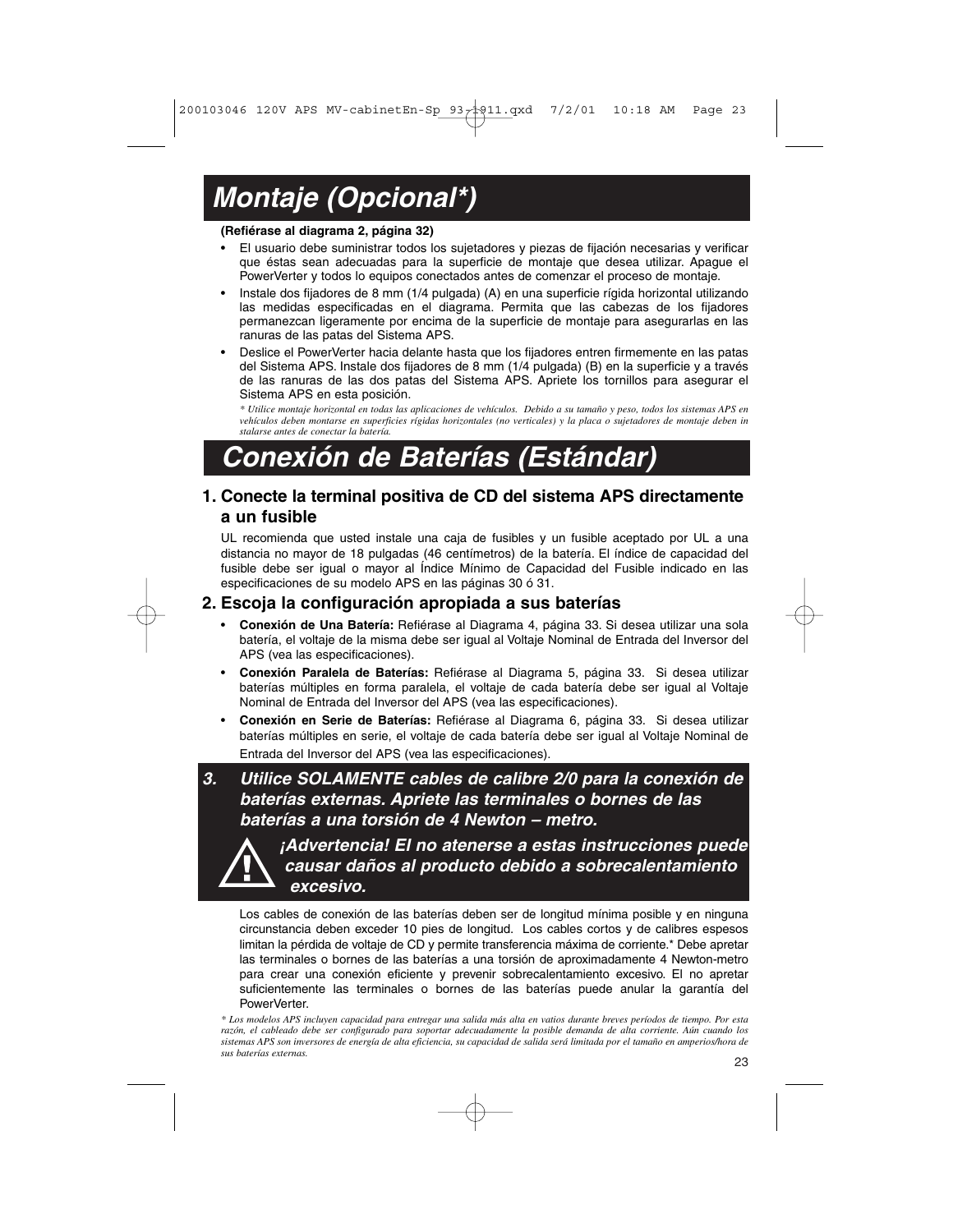# **Conexión de Baterías (DC Vehículos)**

Los sistemas APS pueden montarse permanentemente en coches (automóviles), camiones o embarcaciones y obtener la energía de las baterías del vehículo. **Nota: el APS SÓLO se puede conectar a las baterías del vehículo si éstas coinciden con la entrada nominal de corriente directa del APS – baterías del vehículo a 12 V para los sistemas APS de 12 V de entrada nominal de corriente directa, etc. (Ver especificaciones).** Hay dos maneras principales de efectuar la conexión a las baterías del vehículo. Utilice la conexión básica si es para alimentar a pequeñas herramientas manuales u otros dispositivos pequeños durante un período breve de tiempo **(ver Diagrama 7, p. 34)**. Utilice la conexión avanzada si emplea el sistema APS para alimentar equipos pesados durante largos períodos de tiempo **(ver Diagrama 8, p. 34)**. La conexión avanzada incorpora un aislante de la batería y un sistema propio de batería para permitir que ésta alimente al APS sin descargar la batería del vehículo. Nota: En dependencia de la aplicación en cuestión, puede que necesite más de una batería de ciclo profundo.

*Preacución: Nunca opere su APS desde un alternador sin baterías conectadas como se indica en los Diagramas 7 y 8 en la página 34.*

# **Conexión de CA**

**Antes de la conexión de CA, cerciórese de que la demanda de energía de sus equipos coincida con la capacidad de salida del APS para evitar sobrecargas.**

Cuando calcule la demanda de energía de sus equipos, no confunda el índice de energía "continua" con el índice de energía "de cresta". Ciertos motores eléctricos necesitan más energía para arrancar ("energía de cresta") de lo que requieren para su operación continua. Los índices de energía "de cresta" son normalmente de 2 a 5 veces mayores que los índices de energía "continua". La mayoría de los motores eléctricos demandan "energía de cresta" solamente para su arranque. No obstante, otros motores eléctricos, como los incluidos con refrigeradores y bombas de agua, se encienden y se apagan continuamente de acuerdo con la demanda impuesta. Estos motores pueden requerir "energía de cresta" a intervalos múltiples e imprevisibles durante su operación.

# **Conexiones Eléctricas Directas al Circuito**

(Todos los modelos con toma directa al circuito – "hardwire")

(Refiérase a los esquemáticos eléctricos, Diagrama 3, página 32.)

Consulte a un electricista capacitado y aténgase a los códigos y requisitos eléctricos de su zona de residencia.

PROCEDIMIENTO DE CONEXION DE MODELOS CON TOMA DIRECTA AL CIRCUITO

- 1) Remueva los tornillos y la cubierta de la Terminal de CA del sistema APS con toma directa al circuito (hardwire). Remueva la cubierta más cercana a la fuente de energía que desea utilizar y a sus equipos.
- 2) Enhebre sus alambres a través de los sujetacables y a través de la perforación para este propósito
- 3) Conecte los alambres de conexión a tierra de la entrada y la salida a la terminal de conexión a tierra (verde).
- 4) Conecte el alambre positivo de entrada a la terminal positiva de entrada (café).
- 5) Conecte el alambre neutro de entrada a la terminal neutra de entrada (azul).
- 6) Conecte el alambre positivo de salida a la terminal positiva de salida (negra).
- 7) Conecte el alambre neutro de salida a la terminal neutra de salida (blanca).
- 8) Apriete y fije los sujetacables. Instale nuevamente la cubierta y los tornillos.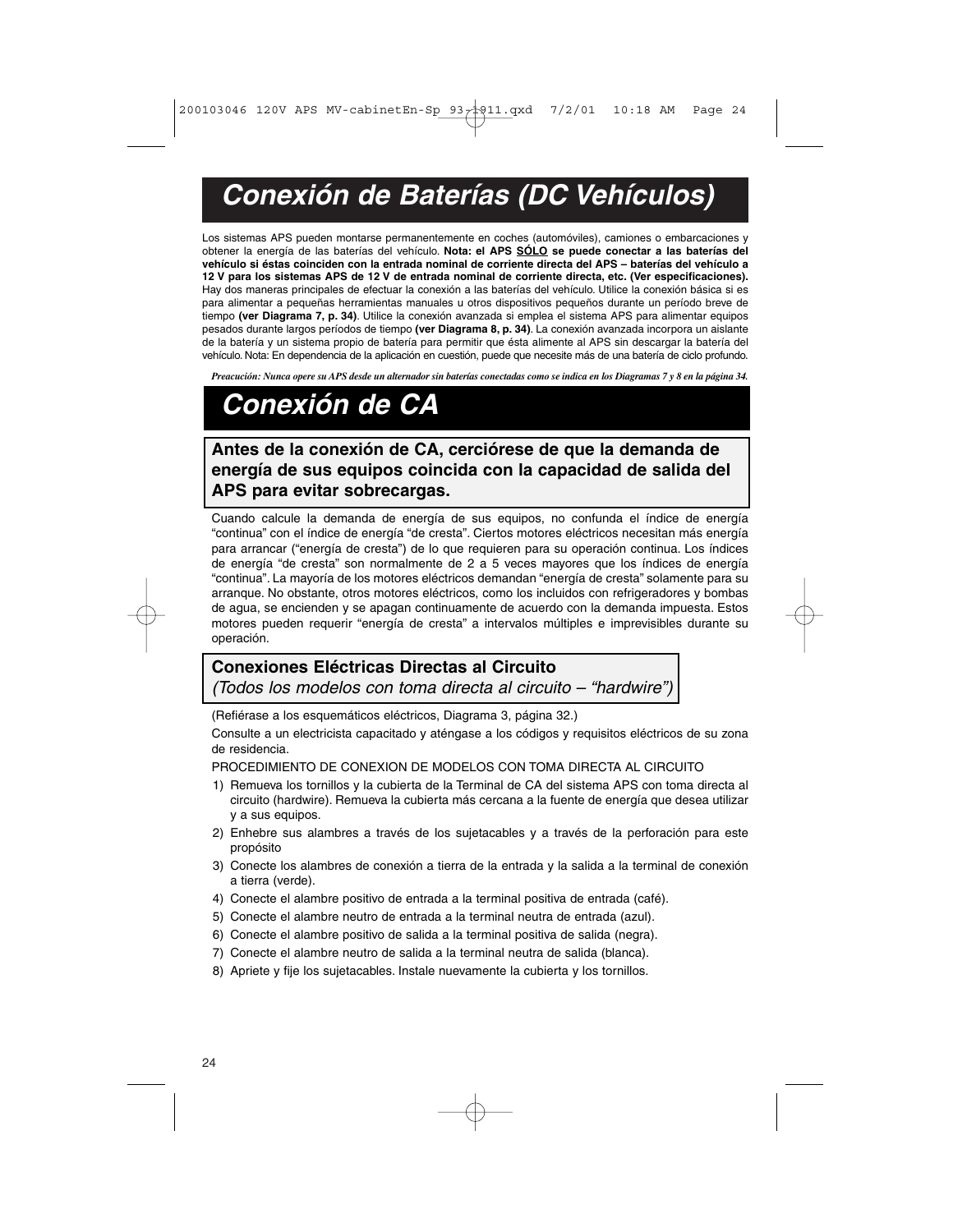# **Conexión de la Entrada Eléctrica de CA (Todos los modelos con cable)**

Enchufe el cable a una toma que suministre energía de 120V de CA y 60 Hz. Cerciórese de que el circuito al cual desea conectar el sistema APS posea protección adecuada contra sobrecargas, como un interruptor de circuitos o un fusible.

# **Conexión de la Salida Eléctrica de CA**

(Todos los modelos con cable)

Simplemente conecte sus equipos a los receptáculos de CA de la unidad.

# **Regule el Interruptor "Operating Mode" (Modo de Operación)**

• Colóquelo en la posición "AUTO/REMOTE" (automático / remoto) cuando usted desee utilizar los equipos conectados. VENTAJA: Suministra energía de respaldo durante caídas de voltaje y apagones.

**Importante: Cuando el interruptor está en la posición "AUTO/REMOTE" (automático / remoto), usted puede utilizar un interruptor (suministrado por el usuario) para conmutar entre los modos "battery-backup"(respaldo a batería) y "charge-only"(recarga solamente). (Vea el Manual del Conector Remoto).**

- Colóquelo en la posición "CHARGE ONLY" (recarga solamente) cuando usted no necesite utilizar los equipos conectados. (¡ADVERTENCIA! el sistema APS no suministrará energía de respaldo) VENTAJAS: A) Continúa recargando las baterías cuando la energía eléctrica está presente, y B) Apaga el Inversor del sistema APS para prevenir el desgaste de las baterías durante apagones y caídas de voltaje.
- Colóquelo en la posición "OFF" (apagado) para apagar completamente el APS y los equipos conectados o para restablecer el sistema APS después de que éste se haya apagado debido a una sobrecarga o calor excesivo.

# **Interruptores, Luces Indicadoras y Otras Características**

**(Vea el Diagrama 9 en la página 35 para localizar los siguientes interruptores, luces indicadoras y otras características.)**

# **Interruptores**

## **1. Interruptor "Operating Mode" (Modo de operación)**

Este interruptor selecciona el modo de operación del sistema APS: "AUTO/REMOTE" (automático/remoto); "OFF" (apagado); "CHARGE ONLY" (recarga solamente). Vea la sección "Conexión de CA" en p. 24 para seleccionar la regulación más favorable de este interruptor.

#### **2. Interruptores de Configuración ("Configuration Switches") – Grupo A de Interruptores DIP (Todos los modelos)**

Estos cuatro interruptores deben ser regulados de acuerdo al tipo de baterías conectadas al sistema APS y los puntos de voltaje en que el sistema APS suministrará energía de batería. Refiérase a la sección "Configuración" en la página 20 para seleccionar la regulación más favorable de estos interruptores.

#### **3. Interruptores de Configuración ("CONFIGURATION SWITCHES") – Grupo B de Interruptores DIP (Modelos selectos únicamente)**

Estos Interruptores DIP le permiten igualar la resistencia interna de las celdas de las baterías y ajustar el porcentaje de la capacidad máxima del APS y la limitación de recarga de baterías. Refiérase a la sección "Configuración" en la página 21 para seleccionar la regulación más favorable de estos interruptores.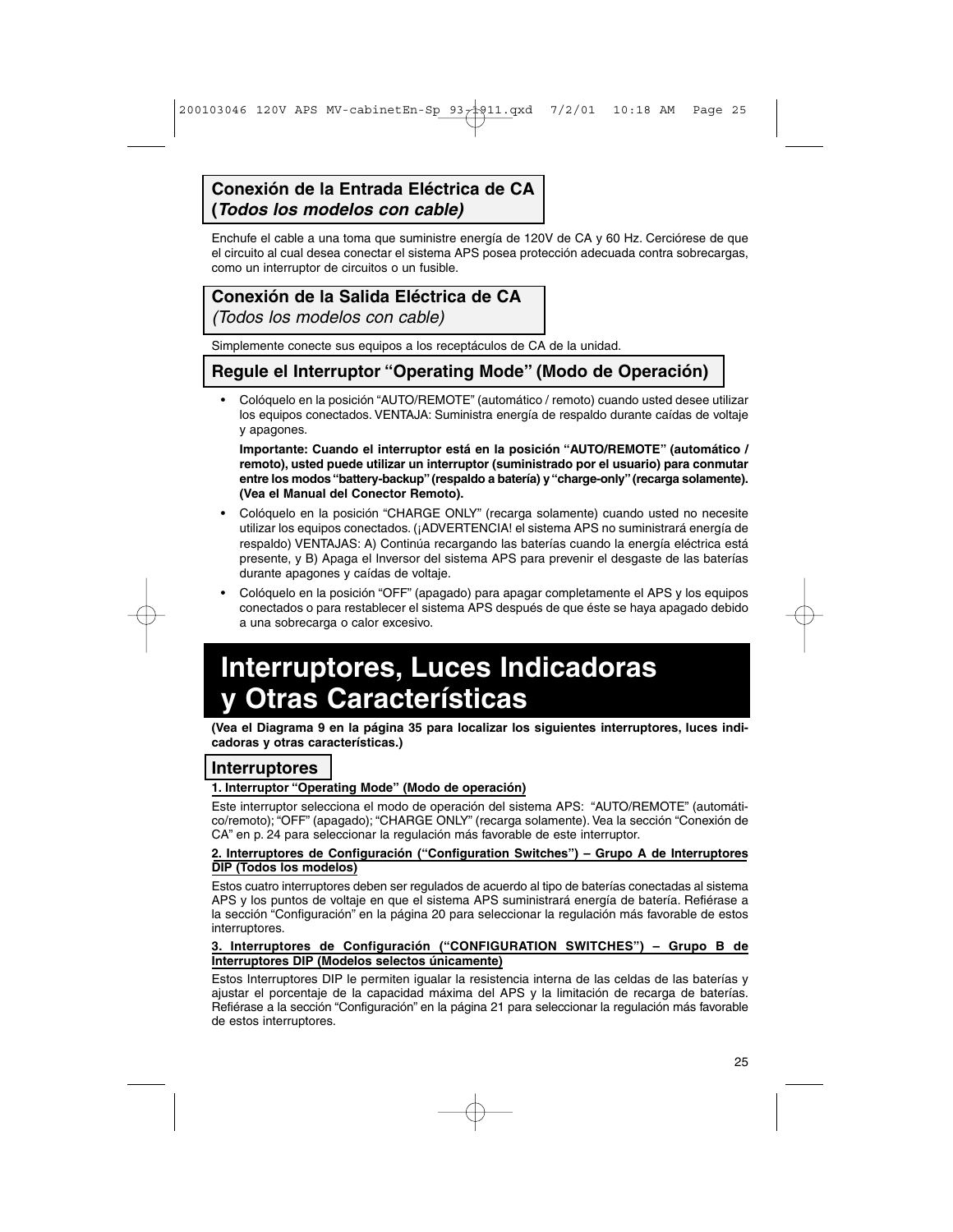# **Luces Indicadoras**

#### **4. "LINE" (Línea – Todos los modelos)**

Esta luz verde se iluminará continuamente para indicar que los equipos conectados están recibiendo energía de CA suministrada por la compañía local de electricidad y el sistema APS está en el modo "AUTO/REMOTE" (automático / remoto), lo que significa que el APS suministrará energía de respaldo si se produce una falla de la energía eléctrica. También parpadeará para indicar que sus equipos están recibiendo energía de línea y que el Interruptor "Operating Mode" (modo de operación) del sistema APS está en la posición "Charge Only" (recarga solamente) para advertirle que el inversor está apagado (OFF) y que el sistema APS NO suministrará energía de respaldo durante apagones, caídas o subidas de voltaje.

#### **5. "INV" (Inversor – Todos los modelos)**

Esta luz amarilla se iluminará continuamente para indicar que los equipos conectados están recibiendo energía suministrada por de las baterías (durante un apagón, caída o subida de voltaje mientras la unidad esté conectada a una línea de CA o mientras esté conectada a baterías externas durante la operación en un vehículo).

#### **6. "LOAD" (Carga Conectada – Todos los modelos)**

Esta luz roja se iluminará continuamente para indicar que la carga conectada al sistema APS está entre 80% y 110% de su capacidad. También parpadeará cuando se haya desactivado el inversor del sistema APS debido a condiciones severas de sobrecarga o sobrecalentamiento. Si esto sucediera, apague (OFF) el Interruptor "Operating Mode" (modo de operación). Disminuya la carga conectada. Permita que se enfríe la unidad y encienda (ON) nuevamente el sistema APS.

#### **7. "CUT/BOOST" (disminuyendo / elevando – Modelos VR solamente)**

Estas luces se iluminarán cuando el sistema APS esté regulando automáticamente el voltaje alto ("CUT" – disminuyendo) o bajo ("BOOST" – elevando) de línea de CA. Esta es una función automática y normal del sistema APS que no desgasta las baterías y no requiere acción o interferencia del usuario.

#### **8. "BATTERY HI/MED/LO" (Carga de Baterías Alta/Media/Baja – Todos los modelos)**

Estas tres luces se iluminarán en combinaciones diferentes para indicar el nivel aproximado de carga y el voltaje del banco conectado de baterías, y para alertarle acerca de varias condiciones o fallas

#### CARGA DE LAS BATERIAS (Aproximada)

| Luz Indicadora          | Capacidad                 |
|-------------------------|---------------------------|
| Verde                   | 91% - Completa            |
| Verde y Amarilla        | $81\% - 90\%$             |
| Amarilla                | $61\% - 80\%$             |
| Amarilla y Roja         | $41\% - 60\%$             |
| Roja                    | $21\% - 40\%$             |
| Las tres luces apagadas | $1\% - 20\%$              |
| Roja Parpadeando        | 0% (Apagado del Inversor) |
| Las tres luces          |                           |
| parpadean lentamente*   | Descarga Excesiva         |
| Las tres luces          |                           |

#### parpadean rápidamente\*\* Sobrecarga

*\* Parpadean aproximadamente cada 1/2 segundo. Vea la sección "Guía de Resolución de Problemas".*

*\*\* Parpadean aproximadamente cada 1/4 segundo. También puede indicar la existencia de una falla en el cargador de baterías. Vea la sección "Guía de Resolución de Problemas".*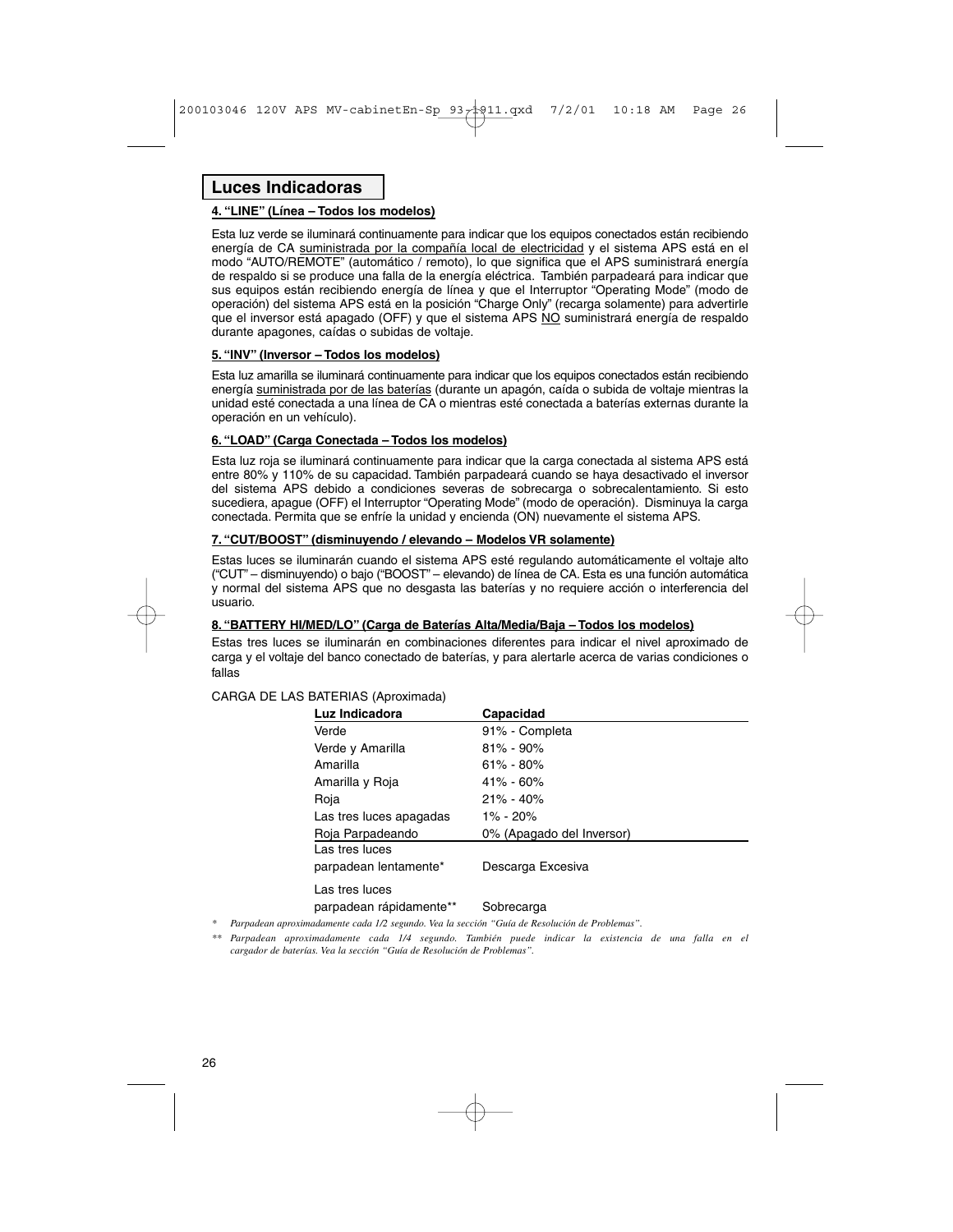# **Otras Características**

#### **9.Terminales de Entrada de CD (Todos los modelos)**

Las tuercas aseguran los cables provenientes de la batería externa o sistema externo de baterías. Sus baterías o sistema de baterías deben proporcionar voltaje adecuado de CD al sistema APS y a sus equipos, y también capacidad adecuada en amperios/hora. Refiérase a la sección "Selección de Baterías" en la página 22 para obtener más información.

#### **10. Receptáculos de CA: NEMA 5-15R (Solamente en los modelos con cable de CA)**

Estos receptáculos permiten la conexión de equipos diseñados para operar a 120V de CA y 60 Hz.

#### **11. Cable de Línea de CA: NEMA 5-15P fijo (Solamente en los modelos con cable de CA)**

Este cable debe conectarse a un enchufe de CA dedicado de 15 amperios y 120V, 60 Hz. NO CONECTE este cable a los receptáculos de CA del sistema APS.

#### **12. Barra de Terminales de Toma Directa a Entrada/Salida de CA (Modelos "hardwire" solamente)**

Utilice las tuercas mariposa en estas terminales para asegurar las tomas directas de entrada y salida de CA. Refiérase a las páginas 23 y 32 para obtener instrucciones de conexión.

#### **13. Interruptores de Circuito con Restablecimiento (Todos los modelos)**

Los interruptor de circuitos protege el sistema APS contra daños causados por sobrecargas. Si saltara un interruptor, disminuya la carga conectada al sistema APS para prevenir sobrecargas, después espere 1 minuto para permitir que se enfríen los componentes antes de restablecer el interruptor de circuitos.

#### **14. Conector para el Módulo de Control Remoto (Todos los modelos)**

El panel frontal de todos los modelos incluye un conector tipo RJ45 para utilizarlo con el módulo opcional de control remoto. (Este módulo se incluye con los modelos "VR"). Refiérase a las instrucciones incluidas con el módulo de control remoto.

#### **15. Potenciómetro Sensor de Carga Conectada (Todos los modelos)**

Con el fin de ahorrar corriente de la pila, el inversor del APS se apaga automáticamente cuando no haya carga conectada. La unidad enciende automáticamente el inversor cuando detecte la presencia de carga. El usuario puede ajustar el potenciómetro de detección de carga (Load Sense Potentiometer) para seleccionar la carga mínima que detectará el APS. Use una herramienta pequeña para girar el potenciómetro en el sentido del reloj si desea reducir la carga mínima a detectar, lo que hará que el inversor se encienda con pequeñas cargas. Cuando el potenciómetro se gire por completo en el sentido del reloj, el inversor funcionará incluso cuando no haya carga. Gire el potenciómetro en sentido contrario al reloj para aumentar la carga mínima a detectar, lo que hará que el inversor se mantenga apagado hasta que se alcance la nueva carga mínima. El potenciómetro viene de fábrica en la posición de giro completo en el sentido del reloj, pero en aquellas zonas donde haya frecuentes interrupciones de la alimentación eléctrica de la red, el potenciómetro debe ajustarse en sentido contrario al reloj hasta que el inversor sólo funcione cuando haya carga conectada al APS.

# **Mantenimiento y Servicio**

### **Mantenimiento**

Este sistema APS no requiere mantenimiento alguno. No obstante, debe mantenerse seco en todo momento. Verifique periódicamente todas las conexiones y cables en la unidad y sus baterías. Apriete y limpie estas conexiones como sea necesario.

## **Servicio**

Si necesita enviar el sistema APS a Tripp Lite, por favor empáquelo cuidadosamente usando el MATERIAL ORIGINAL DE EMPAQUE. Adjunte una carta con la descripción de los síntomas del problema. Si la unidad está dentro del período de garantía, adjunte una copia de su factura o recibo original de compra.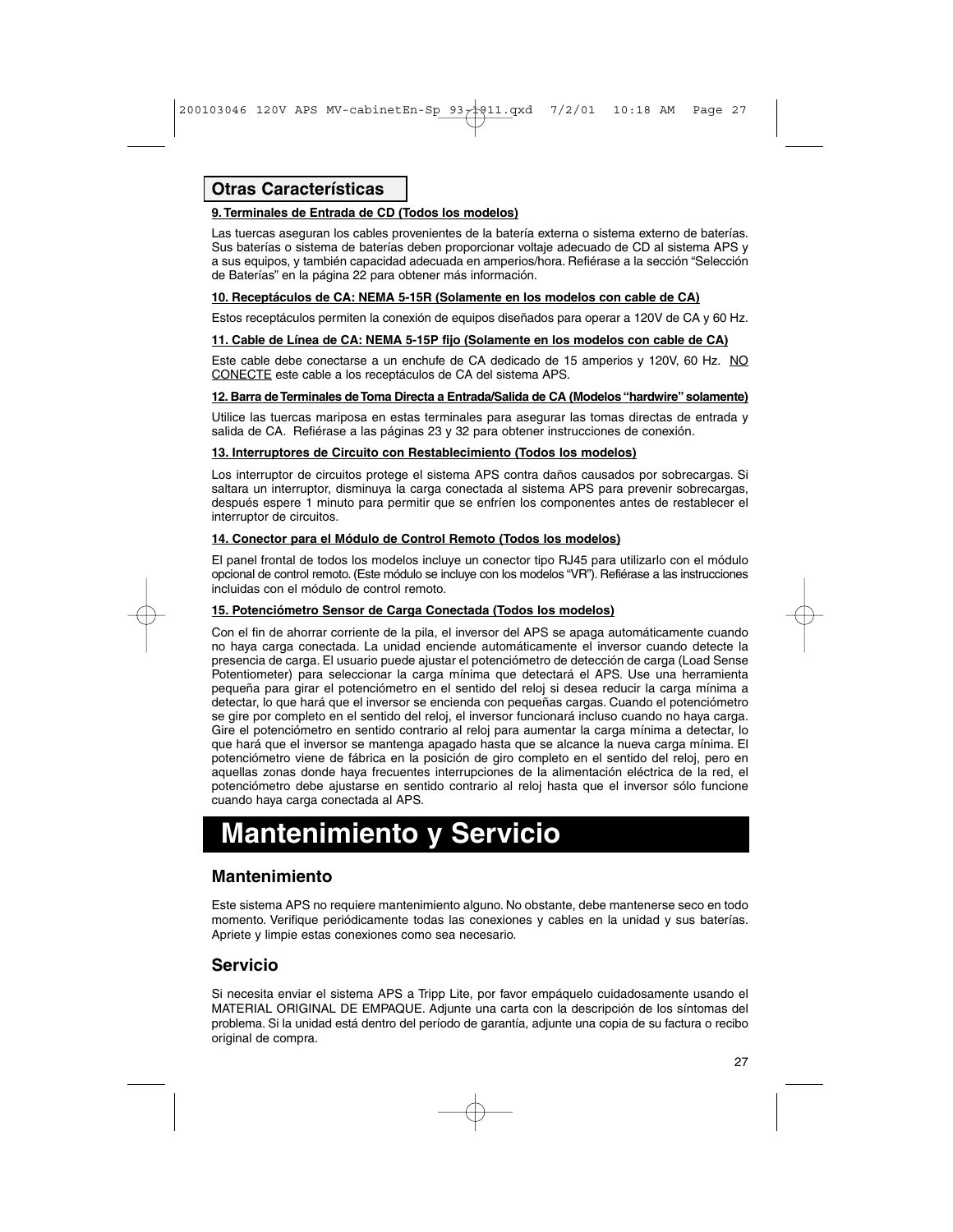# **Servicio en México**

Compusupport México provee 36 centros autorizados de servicio ubicados en diferentes partes del país para reparar los APS sistemas de Tripp Lite. Si usted está en México D.F., lleve las unidades que necesiten ser reparadas en la oficina central de Compusupport México, localizada en Roberto Gayol 29; Col. del Valle; México D.F. Tel / Fax: 5 559-3022. Si usted no está en México D.F., por favor visite nuestra página PowerZone en español en el Internet: www.tripplite.com para obtener una lista completa de los centros autorizados de servicio, incluyendo direcciones y números telefónicos, de Compusupport.

Si usted necesita soporte técnico, por favor comuníquese a la oficina de Tripp Lite de México, localizada en Av. San Antonio 256, Piso 6; Col. Ampliación Nápoles, 03849 México D.F. Tel: 5 615-0252; Fax: 5 615-0255; Hotline (línea de soporte técnico): 5 575-0929

# **Garantía Limitada**

Tripp Lite garantiza que sus productos estarán libres de defectos en materiales y mano de obra por un período de un año (unidades utilizadas en EE.UU.) ó 120 días (unidades utilizadas fuera de EE.UU) a partir de la fecha inicial de compra. La obligación de Tripp Lite bajo esta garantía está limitada a reparar o reemplazar (a sola discreción de Tripp Lite) los productos defectuosos. Para obtener servicio bajo esta garantía usted debe obtener un número de Autorización de Devolución de Material (RMA) de Tripp Lite o de uno de sus centros autorizados de servicio. Los productos defectuosos deben ser enviados, con los cargos de transporte pagados, a Tripp Lite o a uno de sus centros autorizados de servicio y deben estar acompañados por una breve descripción del problema que ha experimentado el usuario y comprobación de fecha y lugar de compra. Esta garantía no cubre equipos que hayan sido dañados por accidente, negligencia o uso incorrecto, o que hayan sido alterados o modificados en forma alguna. Esta garantía sólo es válida para el comprador original, quien debe registrar correctamente este producto dentro de los primeros 10 días de la fecha de compra.

EXCEPTO COMO SE ESPECIFICA EN ESTE DOCUMENTO, TRIPP LITE NO EXTIENDE NINGUNA GARANTIA EXPRESA O IMPLICITA, INCLUYENDO GARANTIAS DE COMERCIALIZACION Y APTITUD PARA UN PROPOSITO PARTICULAR. Algunos estados no permiten limitaciones o exclusiones de garantías implícitas; por consiguiente, es posible que la(s) limitación(es) o exclusión(es) mencionada(s) no sean aplicables al comprador.

EXCEPTO COMO SE ESPECIFICA EN ESTE DOCUMENTO, TRIPP LITE NO SERA RESPONSABLE, EN NINGUN CASO, POR DAÑOS O PERJUICIOS DIRECTOS, INDIRECTOS, INCIDENTALES O CONSIGUIENTES QUE SURJAN POR EL USO DE ESTE PRODUCTO, AUN SI EXISTEN ADVERTENCIAS PREVIAS SOBRE LA POSIBILIDAD DE DICHOS DAÑOS. Específicamente, Tripp Lite no es responsable por costo alguno, como pérdidas de ganancias o réditos, pérdidas de equipos, pérdida de uso de equipos, pérdida de software, pérdida de datos, costo de equipos sustitutos, reclamos por terceras u otras partes.

28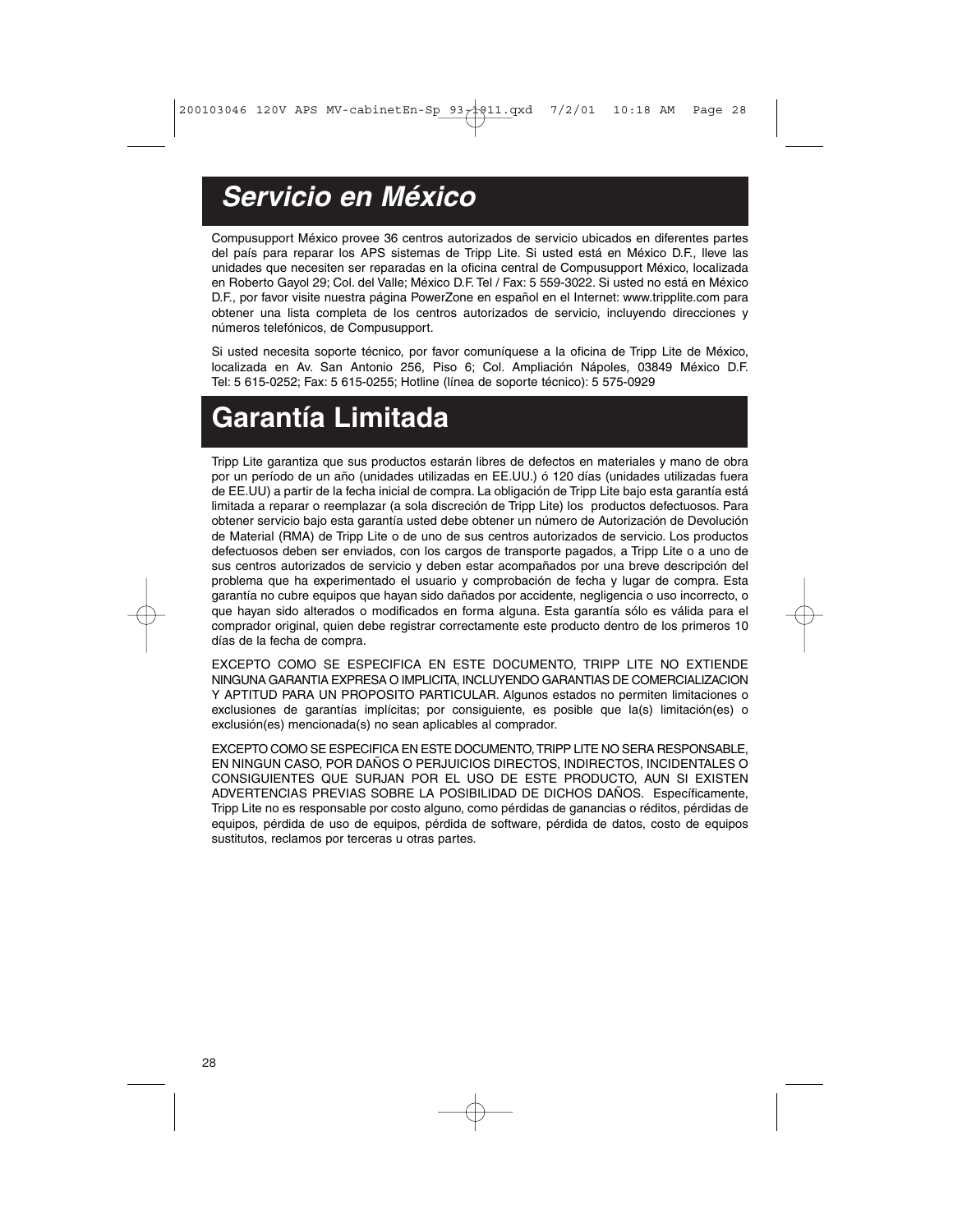# **Resolucion de Problemas**

Si experimenta problemas comunes refiérase a esta guía antes de llamar al centro de servicios. Llame al Servicios a Clientes de Tripp Lite antes de enviar el sistema APS.

| <b>SIMTOMA</b>                                                                                          | <b>PROBLEMAS</b>                                                                                                                                                               | <b>SOLUCION</b>                                                                                                                                                             |
|---------------------------------------------------------------------------------------------------------|--------------------------------------------------------------------------------------------------------------------------------------------------------------------------------|-----------------------------------------------------------------------------------------------------------------------------------------------------------------------------|
| El sistema APS no suministra<br>salida de CA (energía de CA                                             | APS no connecta correctamente<br>a la toma de energía eléctrica.                                                                                                               | Conecte el sistema APS a una toma<br>de energía eléctrica.                                                                                                                  |
| disponible)                                                                                             | Interruptor de circuitos extendido.                                                                                                                                            | Restablezca el interruptor de circuitos.                                                                                                                                    |
|                                                                                                         | El sistema APS ha sido desactivado<br>debido al voltaje excesivo de la<br>batería, lo que indica una posible<br>falla del cargador. Desconecte la<br>unidad de la línea de CA. | Apaque el sistema APS. Espere 1<br>minuto y coloque el interruptor en la<br>posición "AUTO/REMOTE".                                                                         |
|                                                                                                         | El sistema APS está apagado (OFF).                                                                                                                                             | Coloque el interruptor del sistema APS<br>en "AUTO/REMOTE" o "CHARGE ONLY".                                                                                                 |
| El sistema APS no suministra<br>salida de CA (energía de CA                                             | El Interruptor de Circuitos está<br>extendido.                                                                                                                                 | Reajuste el interruptor de circuitos.                                                                                                                                       |
| ausente)                                                                                                | El Interruptor "Operating Mode" (modo<br>de operación) está en la posición<br>"Charge Only" (recarga solamente).                                                               | Coloque el Interruptor "Operating Mode"<br>en la posición "AUTO/REMOTE".                                                                                                    |
|                                                                                                         | Indica temperatura excesiva o<br>falla de la carga conectada.                                                                                                                  | Apague el APS. Remueva la sobrecarga.<br>Espere1minuto.Cambiea"AUTO/REMOTE."                                                                                                |
|                                                                                                         | Descarga excesiva de la batería.                                                                                                                                               | Verifique las condiciones de las baterías.                                                                                                                                  |
| El sistema APS no recarga las<br>baterías (energía de CA                                                | Las baterías conectadas están<br>totalmente descargadas.                                                                                                                       | Verifique y reemplace las baterías<br>usadas.                                                                                                                               |
| disponible)                                                                                             | El fusible de la batería* se ha quemado.                                                                                                                                       | Verifique y reemplace el fusible.                                                                                                                                           |
|                                                                                                         | El cableado de la batería* está<br>floio o dañado.                                                                                                                             | Verifique y apriete o reemplace el<br>cableado.                                                                                                                             |
|                                                                                                         | Falla en el cargador del sistema APS.                                                                                                                                          | Apaque el APS. Espere 1 minuto y<br>coloque el interruptor en la posición<br>"AUTO/REMOTE". Si se apaga<br>automáticamente, llame al Servicios<br>a Clientes de Tripp Lite. |
| Todas las Luces Indicadoras de<br>sistema APS están apagadas<br>(energía de CA ausente)                 | Esto es normal si el interruptor del<br>sistema APS está en la posición<br>"Charge Only" (recarga solamente).                                                                  | $\equiv$                                                                                                                                                                    |
| Todas las Luces Indicadoras de<br>sistema APS están apagadas<br>(energía de CA disponible o<br>ausente) | Descarga excesiva de la batería.                                                                                                                                               | Utilice un cargador auxiliar* para<br>incrementar el voltaje de las baterías.<br>Verifique las conexiones de las<br>baterías externas y sus fusibles.                       |
| Todas las Luces Indicadoras de<br>las condiciones de las baterías<br>parpadean lentamente.              | Descarga excesiva de la batería.                                                                                                                                               | Utilice un cargador auxiliar* para<br>incrementar el voltaje de las baterías.<br>Se restablece automáticamente.                                                             |
| La Luz Indicadora "LO" (baja)<br>del sistema APS parpadea                                               | El inversor ha sido desactivado debido<br>a que el voltaje de la batería es muy<br>bajo por más de 5 segundos. Esta<br>protege las baterías contra daños.                      | Restablezca la unidad moviendo el<br>interruptor a la posición "OFF" y<br>luego a la posición "AUTO/REMOTE".                                                                |
| Todas las Luces Indicadoras de<br>las condiciones de las baterías<br>parpadean rápidamente              | La batería ha sido desactivada<br>debido al alto voltaje durante el<br>modo de Recarga.                                                                                        | Verifique todas las fuentes de recarga.<br>Restablezca moviendo el interruptor a<br>"OFF" y luego a "AUTO/REMOTE".                                                          |
| La Luz Indicadora "LOAD"<br>(carga conectada)<br>parpadea rápidamente                                   | Sobrecarga del inversor. Si esta<br>condición se mantiene por más de<br>5 segundos se apagará el inversor.                                                                     | Restablezca la unidad reduciendo la carge<br>conectada y moviendo el interruptor a<br>"OFF" y luego a "AUTO/REMOTE".                                                        |

*\*Suministrado por el usuario*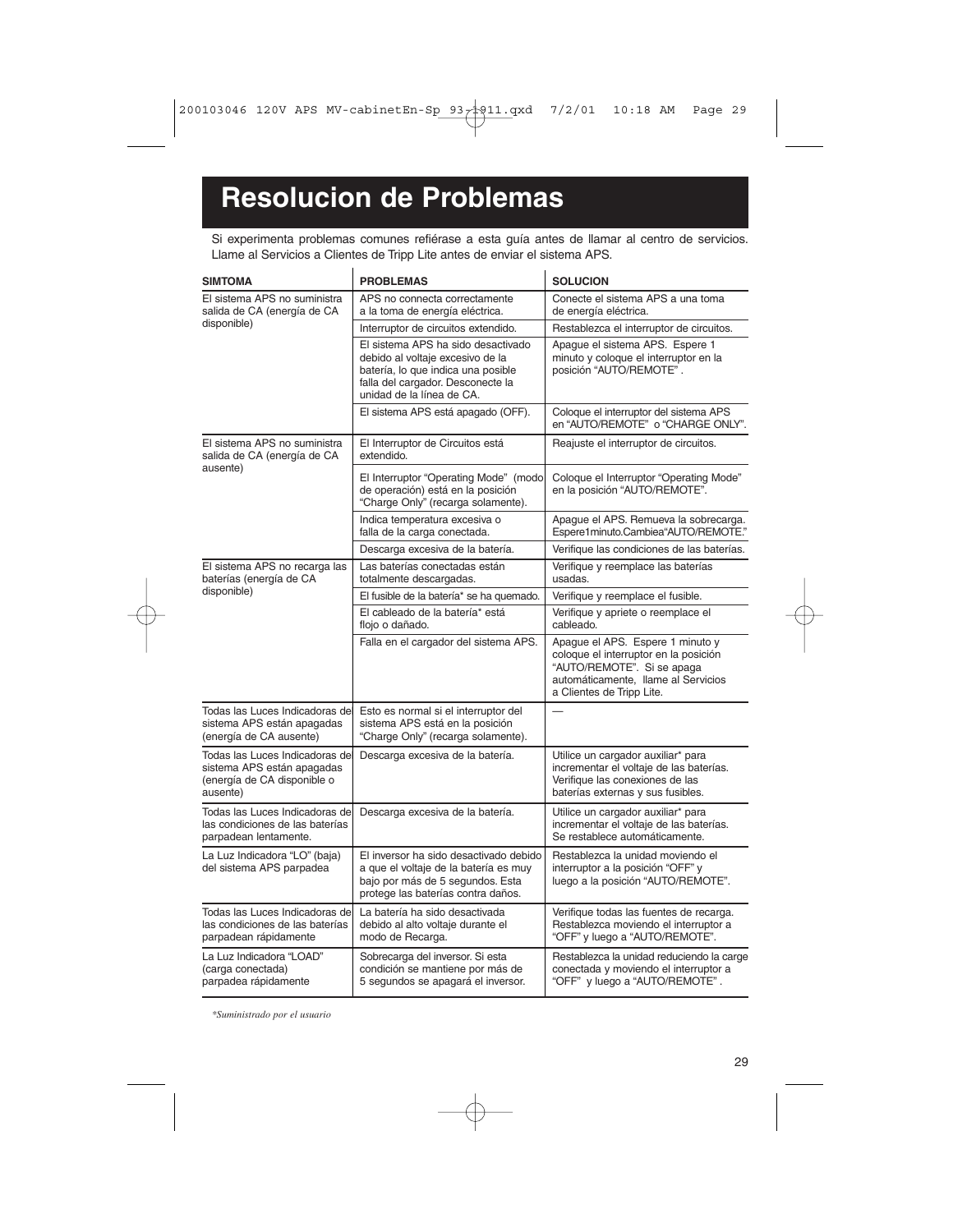# **Especificaciones (Modelos con cable)**

| <b>MODELOS CON CABLE:</b>                            | <b>APS 1012</b>                           | <b>APS 1024</b>                                               |
|------------------------------------------------------|-------------------------------------------|---------------------------------------------------------------|
| Peso:                                                | 11.9 Kg                                   | 11.9 Kg                                                       |
| <b>INVERSOR</b>                                      |                                           |                                                               |
| Energía continua a 20 <sup>°</sup> C                 | 900 Vatios                                | 1000 Vatios                                                   |
| Energía de sobretensiones transitorias (5 segundos): | 1800 Vatios                               | 2000 Vatios                                                   |
| Eficiencia (Carga Completa):                         | 90%                                       | 90%                                                           |
| Indice Mínimo de Capacidad del Fusible:              | 225A                                      | 125A                                                          |
| Corriente de Entrada de CD a Niveles Nominales       |                                           |                                                               |
| Carga Completa:                                      | 95 A                                      | 47 A                                                          |
| Sin Carga:                                           | $2.2 A*$                                  | $1.3A*$                                                       |
| Voltios Nominales de Entrada:                        | 12 V de CD                                | 24 V de CD                                                    |
| Gama de Voltaje de Entrada de CD:                    | 10 a15 V de CD                            | 20 a 30 V de CD                                               |
| Voltios Nominales de Salida:                         | 120V de CA ±5%                            | 120V de CA ±5%                                                |
| Frecuencia Nominal de Salida:                        | 60 Hz ±.3%                                | 60 Hz ±.3%                                                    |
| <b>CARGADOR DE BATERIAS</b>                          |                                           |                                                               |
| Capacidad de Carga de CD:                            | 30 A                                      | 15A                                                           |
| Longitud Máxima del Cable:                           | 2 pies                                    | 7 pies                                                        |
| Aceptación de Voltios de CD:                         | Programable<br>14.4**/14.2 V Húmeda**/Gel | Programable<br>28.8 V**/28.4 V Húmeda**/Gel                   |
| Flotador - Voltios de CD (con batería de gel):       | 13.3 V (13.6 V)                           | 26.6 V (27.2 V)                                               |
| Voltaje de Entrada de CA:                            | 120 V                                     | 120 V                                                         |
| Corriente de Entrada de CA:                          | 8 A                                       | 8 A                                                           |
| <b>OPERACION EN LINEA DE CA</b>                      |                                           |                                                               |
| Entrada Mínima en Voltios de CA:                     | Programable                               | Programable                                                   |
|                                                      | 75**, 85, 95 ó 105V de CA                 | 75**, 85, 95 ó 105V de CA                                     |
| Entrada Máxima en Voltios de CA:                     |                                           |                                                               |
| (Continua, Cargador al Máximo)                       |                                           | Programable 135** ó 145V de CA Programable 135** ó 145V de CA |
| Corriente Máxima de Entrada                          |                                           |                                                               |
| (Continua, Cargador al Máximo)                       | 12A                                       | 16 A                                                          |
| Frecuencia de Entrada:                               | 60 Hz ±10%                                | 60 Hz ±10%                                                    |
| Salida Máxima de CA (Continua):                      | 8.3 A                                     | 8.3 A                                                         |
|                                                      |                                           |                                                               |

\*La sensibilidad de carga puede reducir esto a 1/30 de la corriente indicada. \*\*Regulación de fábrica.

30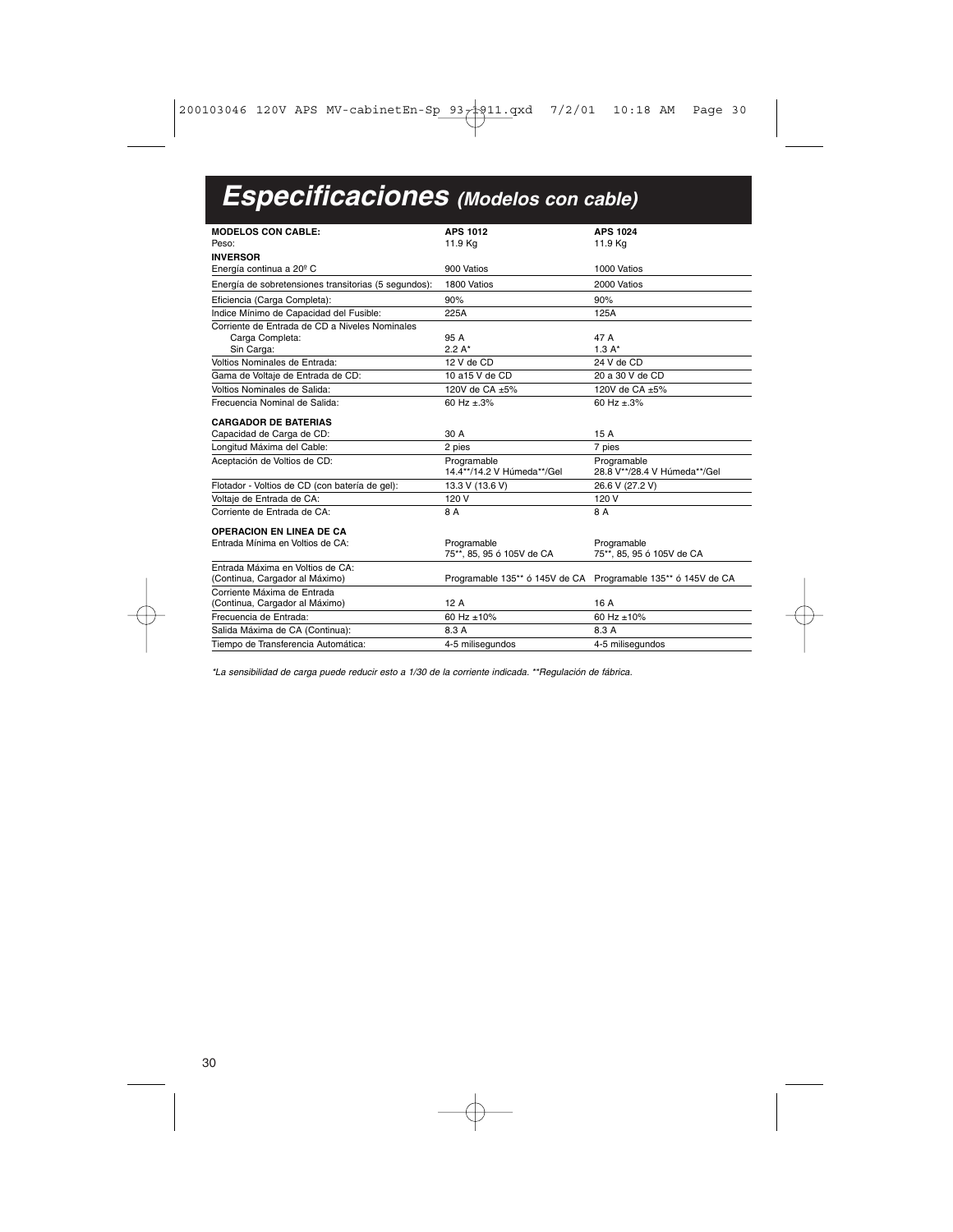| <b>Especificaciones</b> (Modelos con toma directa al circuito)                                                                                                                                                                                                                                                                                                                                                                                                                                                                                                                                                   |                                             |                                                                             |
|------------------------------------------------------------------------------------------------------------------------------------------------------------------------------------------------------------------------------------------------------------------------------------------------------------------------------------------------------------------------------------------------------------------------------------------------------------------------------------------------------------------------------------------------------------------------------------------------------------------|---------------------------------------------|-----------------------------------------------------------------------------|
| <b>MODELOS CON TOMA DIRECTA AL CIRCUITO:</b><br>Peso:                                                                                                                                                                                                                                                                                                                                                                                                                                                                                                                                                            | <b>APS 2012</b><br>17.1 Kg                  | <b>APS 2424</b><br>18.5 Kg                                                  |
| <b>INVERSOR</b>                                                                                                                                                                                                                                                                                                                                                                                                                                                                                                                                                                                                  |                                             |                                                                             |
| Energía continua a 20 <sup>°</sup> C                                                                                                                                                                                                                                                                                                                                                                                                                                                                                                                                                                             | 2000 Vatios                                 | 2400 Vatios                                                                 |
| Energía de sobretensiones transitorias (5 segundos):                                                                                                                                                                                                                                                                                                                                                                                                                                                                                                                                                             | 4000 Vatios                                 | 4800 Vatios                                                                 |
| Eficiencia (Carga Completa):                                                                                                                                                                                                                                                                                                                                                                                                                                                                                                                                                                                     | 90%                                         | 90%                                                                         |
| Indice Mínimo de Capacidad del Fusible:                                                                                                                                                                                                                                                                                                                                                                                                                                                                                                                                                                          | 500A                                        | 300A                                                                        |
| Corriente de Entrada de CD a Niveles Nominales                                                                                                                                                                                                                                                                                                                                                                                                                                                                                                                                                                   |                                             |                                                                             |
| Carga Completa:                                                                                                                                                                                                                                                                                                                                                                                                                                                                                                                                                                                                  | 192 A                                       | 112 A                                                                       |
| Sin Carga:                                                                                                                                                                                                                                                                                                                                                                                                                                                                                                                                                                                                       | $2.5A*$                                     | $1.5A*$                                                                     |
| Voltios Nominales de Entrada:                                                                                                                                                                                                                                                                                                                                                                                                                                                                                                                                                                                    | 12 V de CD                                  | 24V de CD                                                                   |
| Gama de Voltaje de Entrada de CD:                                                                                                                                                                                                                                                                                                                                                                                                                                                                                                                                                                                | 10 a15 V de CD                              | 20 a 30 V de CD                                                             |
| Voltios Nominales de Salida:                                                                                                                                                                                                                                                                                                                                                                                                                                                                                                                                                                                     | 120V de CA ±5%                              | 120V de CA ±5%                                                              |
| Frecuencia Nominal de Salida:                                                                                                                                                                                                                                                                                                                                                                                                                                                                                                                                                                                    | 60 Hz ±.3%                                  | 60 Hz $\pm$ .3%                                                             |
| <b>CARGADOR DE BATERIAS</b>                                                                                                                                                                                                                                                                                                                                                                                                                                                                                                                                                                                      |                                             |                                                                             |
| Capacidad de Carga de CD:                                                                                                                                                                                                                                                                                                                                                                                                                                                                                                                                                                                        | 60 A                                        | 30 A                                                                        |
| Longitud Máxima del Cable:                                                                                                                                                                                                                                                                                                                                                                                                                                                                                                                                                                                       | 1 pies                                      | 3 pies                                                                      |
| Aceptación de Voltios de CD:                                                                                                                                                                                                                                                                                                                                                                                                                                                                                                                                                                                     | Programable<br>14.4**/14.2 V Húmeda**/Gel   | Programable<br>28.8 V**/28.4 V Húmeda**/Gel                                 |
| Flotador - Voltios de CD (con batería de gel):                                                                                                                                                                                                                                                                                                                                                                                                                                                                                                                                                                   | 13.3 V (13.6 V)                             | 26.6 V (27.2 V)                                                             |
| Voltaje de Entrada de CA:                                                                                                                                                                                                                                                                                                                                                                                                                                                                                                                                                                                        | 120 V                                       | 120 V                                                                       |
| Corriente de Entrada de CA:                                                                                                                                                                                                                                                                                                                                                                                                                                                                                                                                                                                      | 16 A                                        | 16 A                                                                        |
| <b>OPERACION EN LINEA DE CA</b>                                                                                                                                                                                                                                                                                                                                                                                                                                                                                                                                                                                  |                                             |                                                                             |
| Entrada Mínima en Voltios de CA:                                                                                                                                                                                                                                                                                                                                                                                                                                                                                                                                                                                 |                                             | Programable 75**, 85, 95 ó 105V de CA Programable 75**, 85, 95 ó 105V de CA |
| Entrada Máxima en Voltios de CA                                                                                                                                                                                                                                                                                                                                                                                                                                                                                                                                                                                  |                                             |                                                                             |
| (Continua, Cargador al Máximo):                                                                                                                                                                                                                                                                                                                                                                                                                                                                                                                                                                                  | Programable 135** ó 145V de CA              | Programable 135** ó 145V de CA                                              |
| Corriente Máxima de Entrada                                                                                                                                                                                                                                                                                                                                                                                                                                                                                                                                                                                      |                                             |                                                                             |
| (Continua, Cargador al Máximo) :                                                                                                                                                                                                                                                                                                                                                                                                                                                                                                                                                                                 | 32 A                                        | 36 A                                                                        |
| Frecuencia de Entrada:                                                                                                                                                                                                                                                                                                                                                                                                                                                                                                                                                                                           | 60 Hz ±10%                                  | 60 Hz ±10%                                                                  |
| Maximum Output AC (Continuous):                                                                                                                                                                                                                                                                                                                                                                                                                                                                                                                                                                                  | 16.7 A                                      | 20 A                                                                        |
| Automatic Transfer Time:                                                                                                                                                                                                                                                                                                                                                                                                                                                                                                                                                                                         | 4-5 milisegundos                            | 4-5 milisegundos                                                            |
| MODELOS CON TOMA DIRECTA AL CIRCUITO:<br>Peso:                                                                                                                                                                                                                                                                                                                                                                                                                                                                                                                                                                   | <b>APS 2448</b><br>18.5 Kg                  | <b>APS 3636VR</b><br>25.6 Kg                                                |
| <b>INVERSOR</b>                                                                                                                                                                                                                                                                                                                                                                                                                                                                                                                                                                                                  |                                             |                                                                             |
| Energía continua a 20 <sup>°</sup> C                                                                                                                                                                                                                                                                                                                                                                                                                                                                                                                                                                             | 2400 Vatios                                 | 3600 Vatios                                                                 |
| Energía de sobretensiones transitorias (5 segundos):                                                                                                                                                                                                                                                                                                                                                                                                                                                                                                                                                             | 4800 Vatios                                 | 7200 Vatios                                                                 |
| Eficiencia (Carga Completa):                                                                                                                                                                                                                                                                                                                                                                                                                                                                                                                                                                                     | 90%                                         | 89%                                                                         |
| Indice Mínimo de Capacidad del Fusible:                                                                                                                                                                                                                                                                                                                                                                                                                                                                                                                                                                          | 300A                                        | 300A                                                                        |
| Corriente de Entrada de CD a Niveles Nominales                                                                                                                                                                                                                                                                                                                                                                                                                                                                                                                                                                   |                                             |                                                                             |
| Carga Completa:                                                                                                                                                                                                                                                                                                                                                                                                                                                                                                                                                                                                  | 56 A                                        | 114 A                                                                       |
| Sin Carga:                                                                                                                                                                                                                                                                                                                                                                                                                                                                                                                                                                                                       | $1.5A*$                                     | 1.7 $A^*$                                                                   |
| Voltios Nominales de Entrada:                                                                                                                                                                                                                                                                                                                                                                                                                                                                                                                                                                                    | 48V de CD                                   | 36V de CD                                                                   |
|                                                                                                                                                                                                                                                                                                                                                                                                                                                                                                                                                                                                                  |                                             |                                                                             |
|                                                                                                                                                                                                                                                                                                                                                                                                                                                                                                                                                                                                                  |                                             |                                                                             |
|                                                                                                                                                                                                                                                                                                                                                                                                                                                                                                                                                                                                                  | 40 a 60 V de CD                             | 30 a 45 V de CD                                                             |
|                                                                                                                                                                                                                                                                                                                                                                                                                                                                                                                                                                                                                  | 120V de CA ±5%<br>60 Hz ±.3%                | 120V de CA ±5%<br>60 Hz ±.3%                                                |
|                                                                                                                                                                                                                                                                                                                                                                                                                                                                                                                                                                                                                  |                                             |                                                                             |
|                                                                                                                                                                                                                                                                                                                                                                                                                                                                                                                                                                                                                  | 30 A                                        | 30 A                                                                        |
|                                                                                                                                                                                                                                                                                                                                                                                                                                                                                                                                                                                                                  | 12 pies                                     | 4.5 pies                                                                    |
|                                                                                                                                                                                                                                                                                                                                                                                                                                                                                                                                                                                                                  | Programable<br>57.6 V**/56.8 V Húmeda**/Gel | Programable<br>43.2 V**/42.6 V Húmeda**/Gel                                 |
|                                                                                                                                                                                                                                                                                                                                                                                                                                                                                                                                                                                                                  | 53.2V (54.4 V)                              | 39.9 V (40.8 V)                                                             |
|                                                                                                                                                                                                                                                                                                                                                                                                                                                                                                                                                                                                                  | 120 V                                       | 120 V                                                                       |
|                                                                                                                                                                                                                                                                                                                                                                                                                                                                                                                                                                                                                  | 16 A                                        | 24 A                                                                        |
|                                                                                                                                                                                                                                                                                                                                                                                                                                                                                                                                                                                                                  |                                             | Programable 75**, 85, 95 ó 105V de CA Programable 75**, 85, 95 ó 105V de CA |
|                                                                                                                                                                                                                                                                                                                                                                                                                                                                                                                                                                                                                  |                                             |                                                                             |
|                                                                                                                                                                                                                                                                                                                                                                                                                                                                                                                                                                                                                  | Programable 135** ó 145V de CA              | Programable 135** ó 145V de CA                                              |
|                                                                                                                                                                                                                                                                                                                                                                                                                                                                                                                                                                                                                  |                                             |                                                                             |
|                                                                                                                                                                                                                                                                                                                                                                                                                                                                                                                                                                                                                  | 33 A                                        | 54 A***                                                                     |
|                                                                                                                                                                                                                                                                                                                                                                                                                                                                                                                                                                                                                  | 60 Hz ±10%                                  | 60 Hz ±10%                                                                  |
| Gama de Voltaje de Entrada de CD:<br>Voltios Nominales de Salida:<br>Frecuencia Nominal de Salida:<br><b>CARGADOR DE BATERIAS</b><br>Capacidad de Carga de CD:<br>Longitud Máxima del Cable:<br>Aceptación de Voltios de CD:<br>Flotador - Voltios de CD (con batería de gel):<br>Voltaje de Entrada de CA:<br>Corriente de Entrada de CA:<br>OPERACION EN LINEA DE CA<br>Entrada Mínima en Voltios de CA:<br>Entrada Máxima en Voltios de CA<br>(Continua, Cargador al Máximo):<br>Corriente Máxima de Entrada<br>(Continua, Cargador al Máximo) :<br>Frecuencia de Entrada:<br>Salida Máxima de CA (Continua): | 20 A                                        | 30 A                                                                        |

Tiempo de Transferencia Automática:<br>\*La sensibilidad de carga puede reducir esto a 1/30 de la corriente indicada. \*\*Regulación de fábrica.<br>\*\*\* Cuando la regulación automática de voltaje está elevando la corriente de entra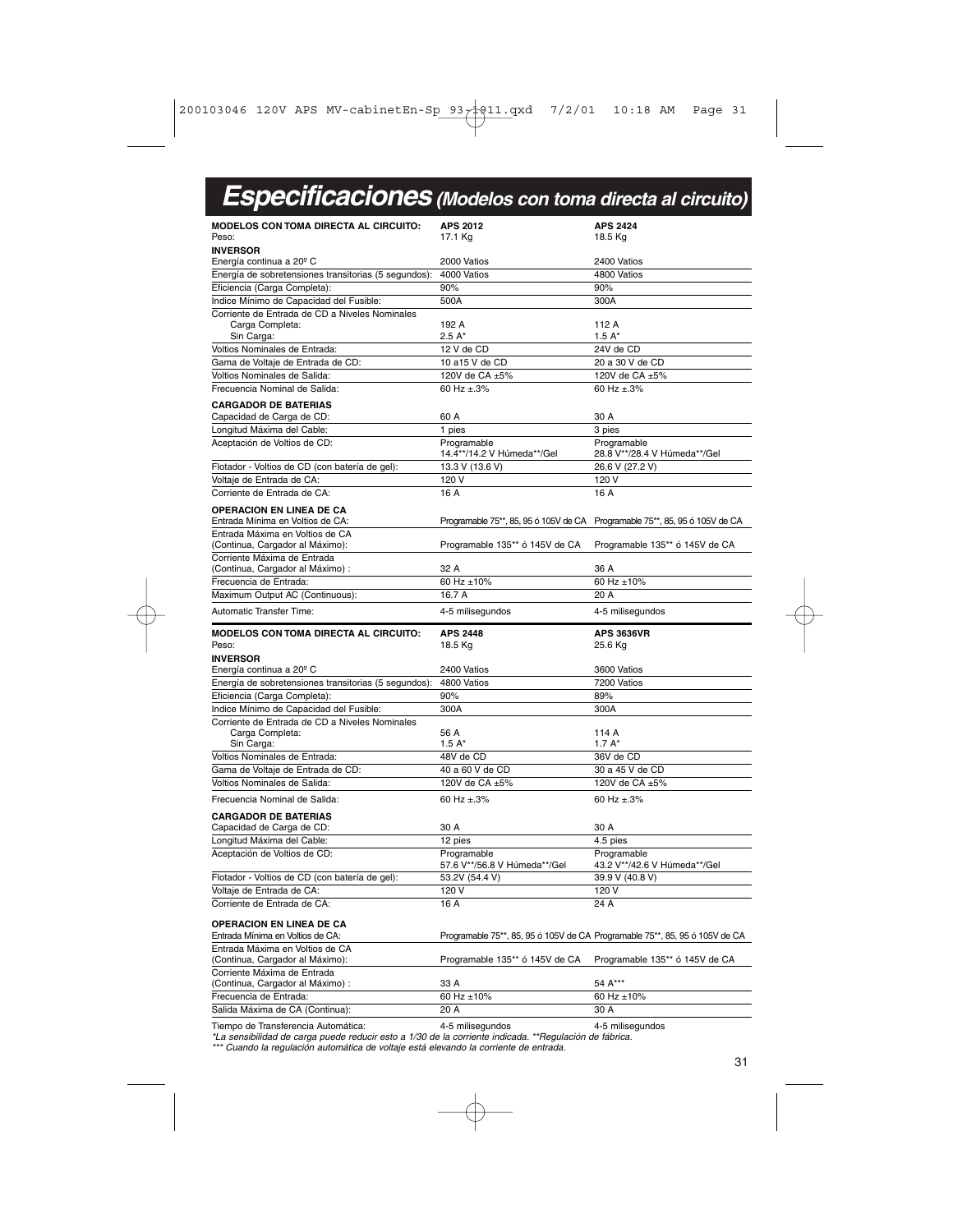

**See "Configuration", pg. 5. 1.1 is DIP Switch Group A. 1.2 is DIP Switch Group B.**

**Refiérase a la sección "Configuración", página 20. 1.1 representa el Grupo A de Interruptores DIP. 1.2 representa el Grupo B de Interruptores DIP**





**See Hardwire Electrical Connections, pg. 9. 3.1 is the cover plate, 3.2 is the five-position terminal strip, 3.3 is the output neutral (white), 3.4 is the output hot (black), 3.5 is the ground (green), 3.6 is the input neutral (blue) and 3.7 is the input hot (brown).**

**Refiérase a la sección "Conexiones Eléctricas Directas al Circuito", página 24. 3.1 representa la cubierta; 3.2 representa la barra de terminales de 5 posiciones; 3.3 representa la terminal neutra de salida (blanca); 3.4 representa la terminal positiva de salida (negra); 3.5 representa la terminal de conexión a tierra (verde); 3.6 representa la terminal neutra de entrada (azul) y 3.7 representa la terminal positiva de entrada (café).**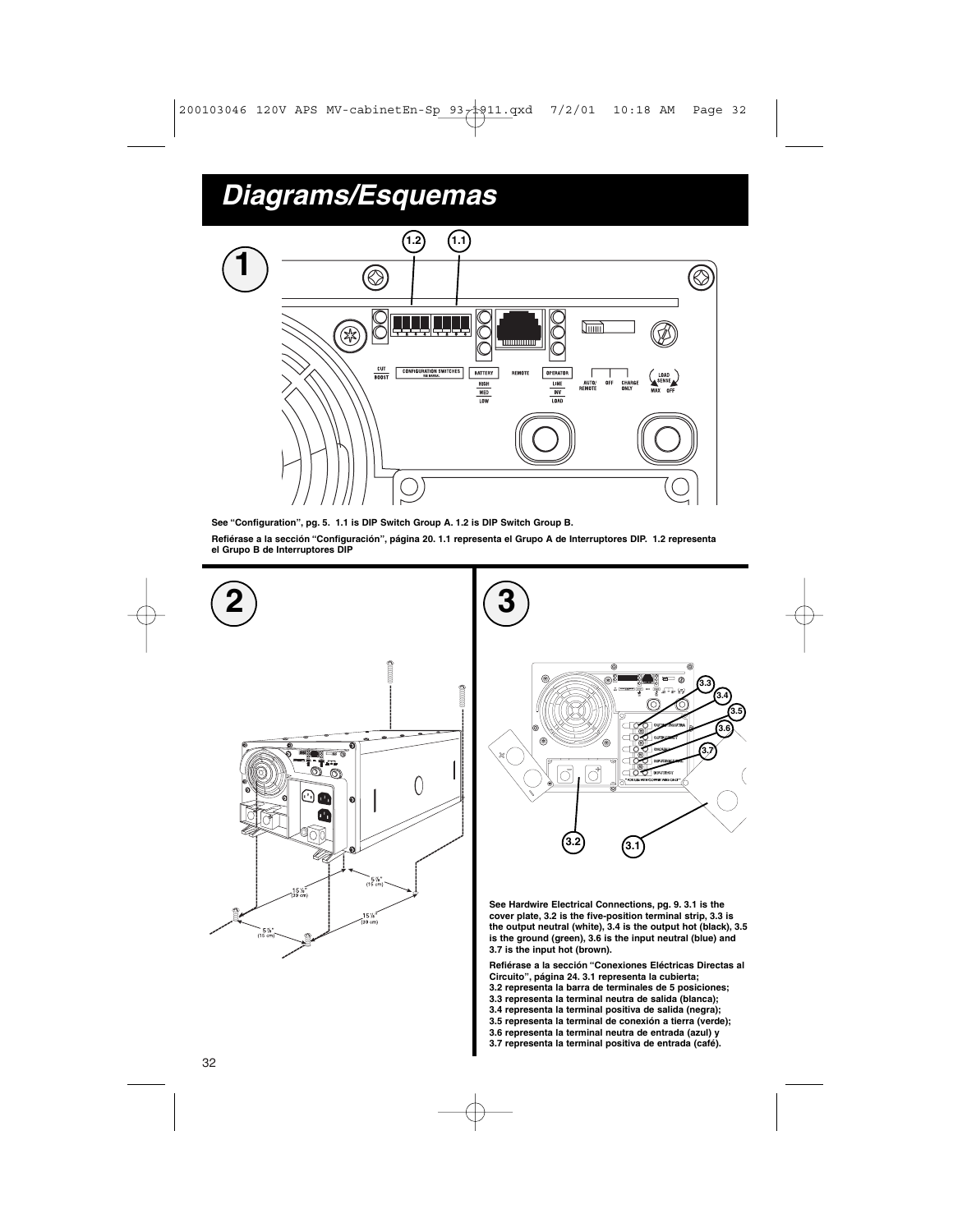

**See Battery Connection, Pg.8. 4.1 is the fuse. X = Your APS's Inverter's Nominal Input Voltage. (See specs.) Refiérase a la sección "Conexión de Baterías", página 23. 4.1 representa el fusible. X = El Voltaje Nominal de Entrada del Inversor del APS. (Vea las especificaciones).**



**See Battery Connection, Pg.8. 5.1 is the fuse. X = Your APS's Inverter's Nominal Input Voltage. (See specs.) Refiérase a la sección "Conexión de Baterías", página 23. 5.1 representa el fusible. X = El Voltaje Nominal de Entrada del Inversor del APS. (Vea las especificaciones).**



**See Battery Connection, Pg.8. 6.1 is the fuse. X = Your APS's Inverter's Nominal Input Voltage. (See specs.) Refiérase a la sección "Conexión de Baterías", página 23. 6.1 representa el fusible. X = El Voltaje Nominal de Entrada del Inversor del APS. (Vea las especificaciones).**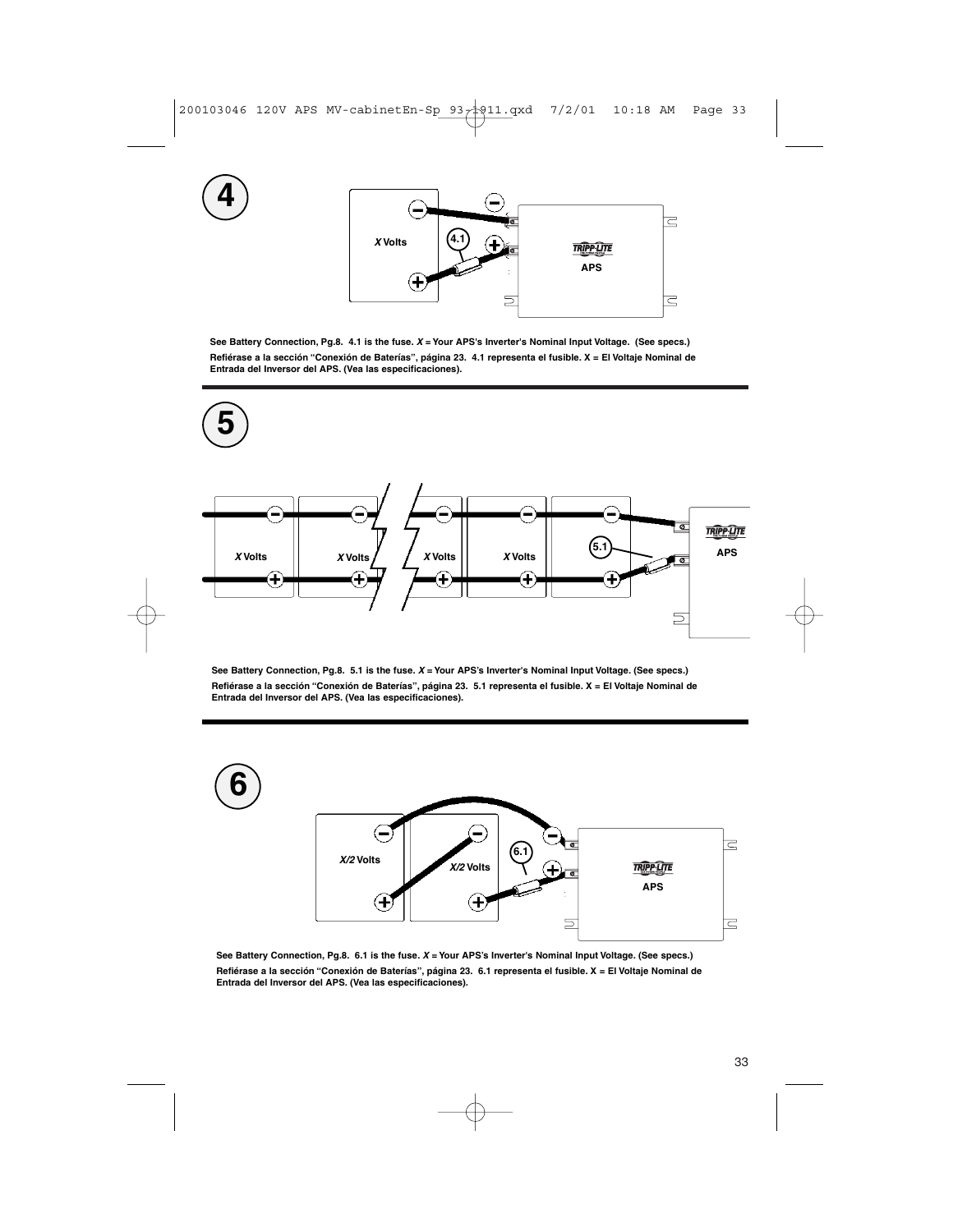

**Basic 12VDC Vehicular Battery Connection. See Pg.8. 7.1 is the alternator. 7.2 is the vehicle battery ground. 7.3 is the vehicle battery. 7.4 is the fuse.**

Conexión Básica de Baterías de 12V de CD en Vehículos. Vea página 23.<br>7.1 representa el alternador. 7.2 representa la conexión a tierra de la batería del vehículo.<br>7.3 representa la batería del vehículo. 7.4 representa el



Advanced 12VDC Vehicular Battery Connection. See Pg.8.<br>8.1 is the alternator. 8.2 is a battery isolator. 8.3 is the vehicle battery ground. 8.4 is an<br>auxiliary vehicle battery. 8.5 is the vehicle battery. 8.6 is the fuse.

**Conexión Avanzada de Baterías de 12V de CD en Vehículos. Vea página 23. 8.1 representa el alternador. 8.2 representa el aislador de la batería. 8.3 representa la conexión a tierra de la batería. 8.4 representa la batería auxiliar del vehículo. 8.5 representa la baterÍa del vehiculo. 8.6 representa el fusible.**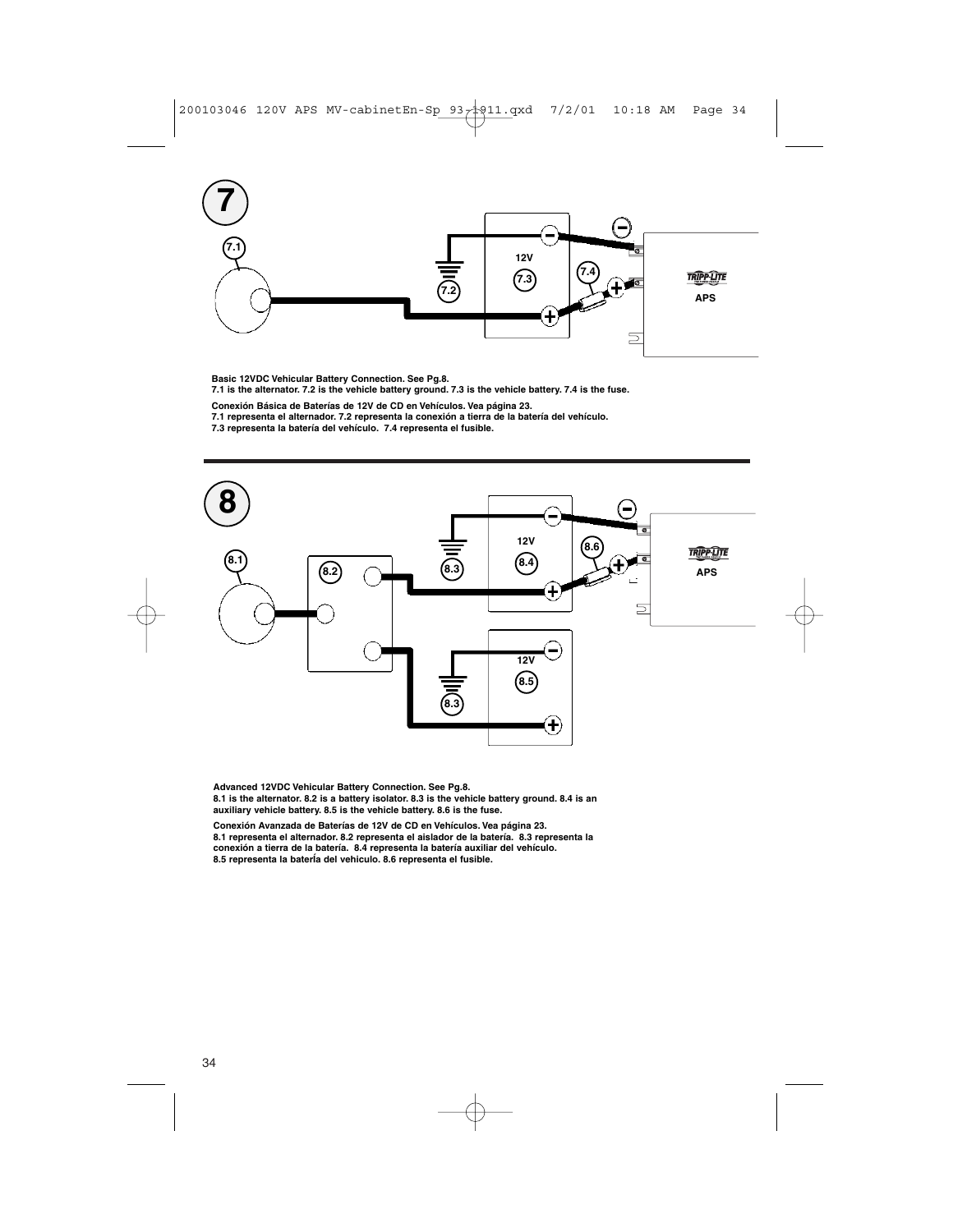

**15. Load Sense Potentiometer (All models)**

35